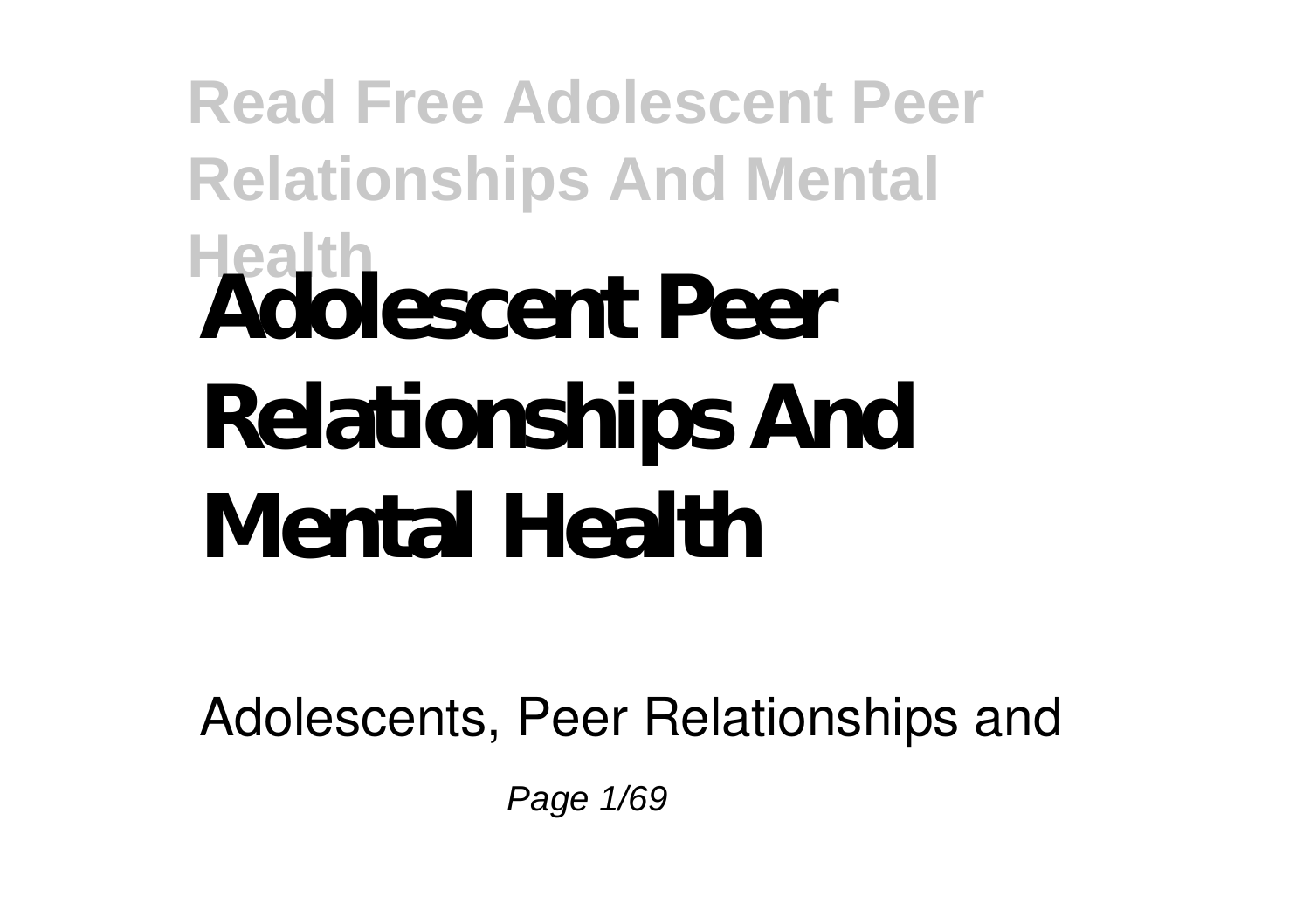**Read Free Adolescent Peer Relationships And Mental H**ade<sup>l</sup> Models **Peer Influence and Adolescent Behavior** Daniel Siegel: Why Teens Turn from Parents to Peers *What are positive peer relationships?* Peer Relationships in Childhood Explained Adolescent risktakers: The power of peers Teen Voices: Friendships and Boundaries Page 2/69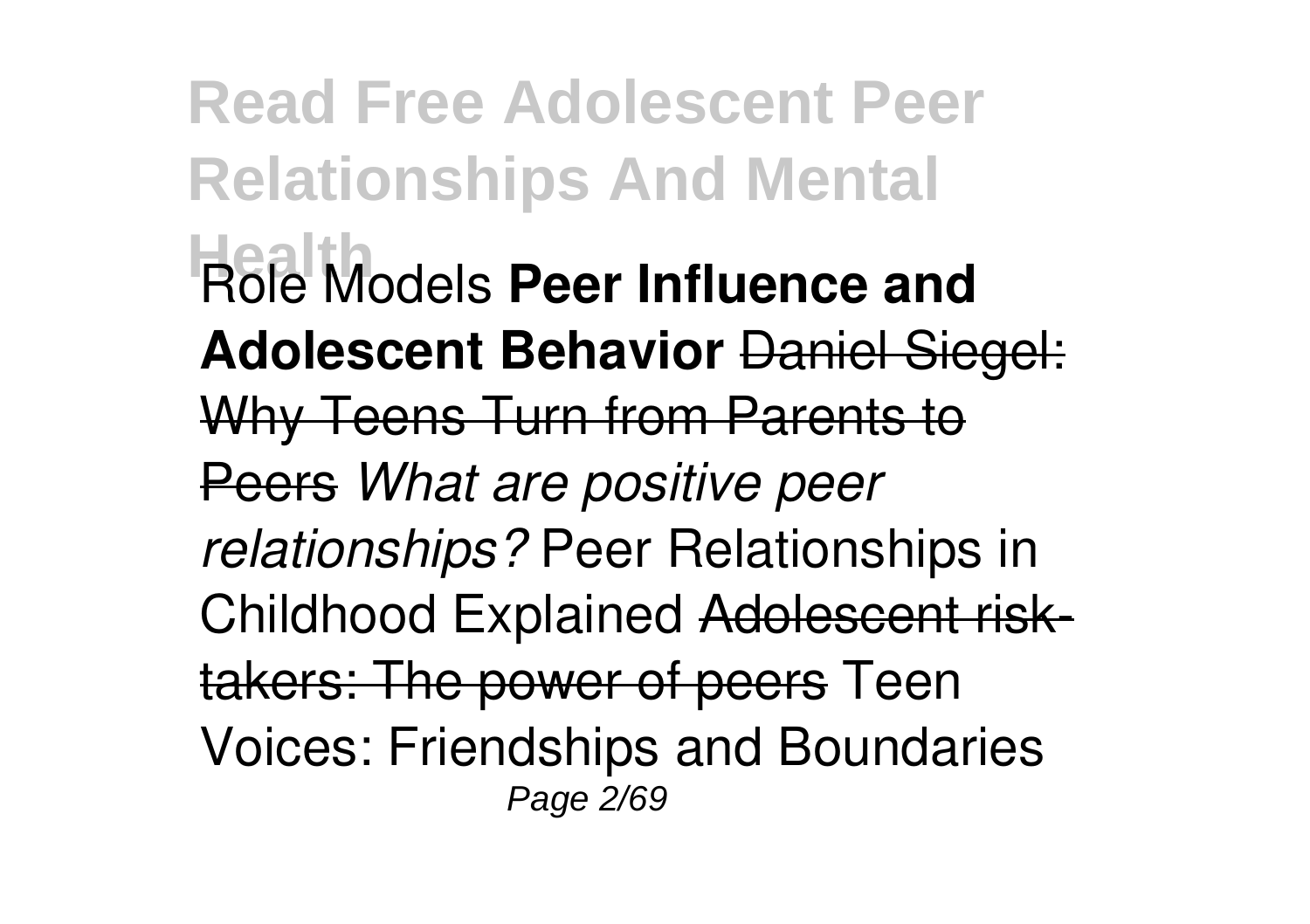**Read Free Adolescent Peer Relationships And Mental Healthy vs Unhealthy Relationships** *Advice for Christian Teens or New Believers | Doing the Nasty, Peer Pressure, Dating, Relationships Peer Relationships* The Secret of Becoming Mentally Strong | Amy Morin | TEDxOcala MHT Conversation | Mental Health Transition from Page 3/69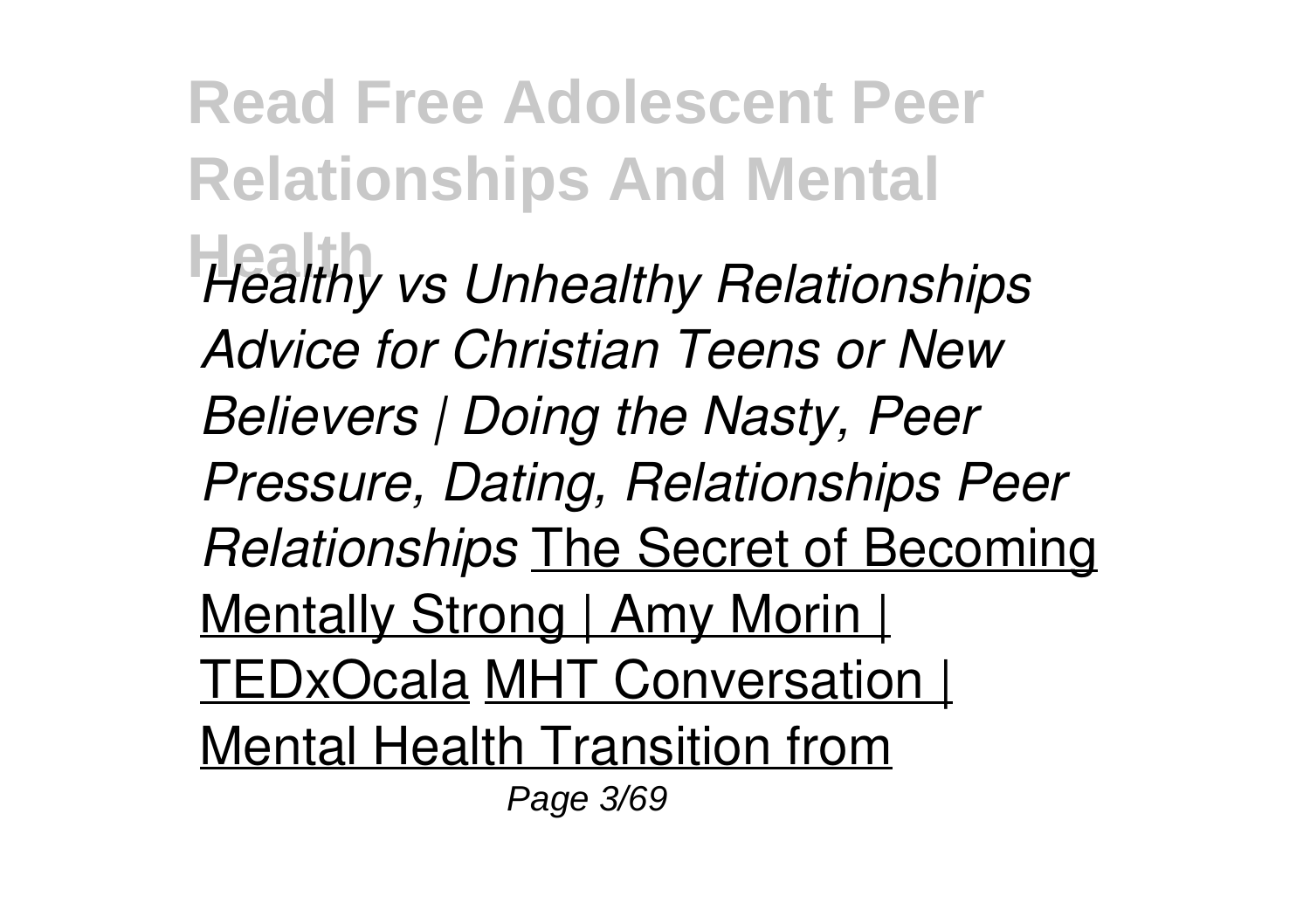**Read Free Adolescent Peer Relationships And Mental Health** Adolescence to Adulthood | Ms.Zahra Diwan Skills for Healthy Romantic Relationships | Joanne Davila | TEDxSBU 10 Thoughts that can Destroy Relationships What is the most important influence on child development | Tom Weisner | TEDYLICLARI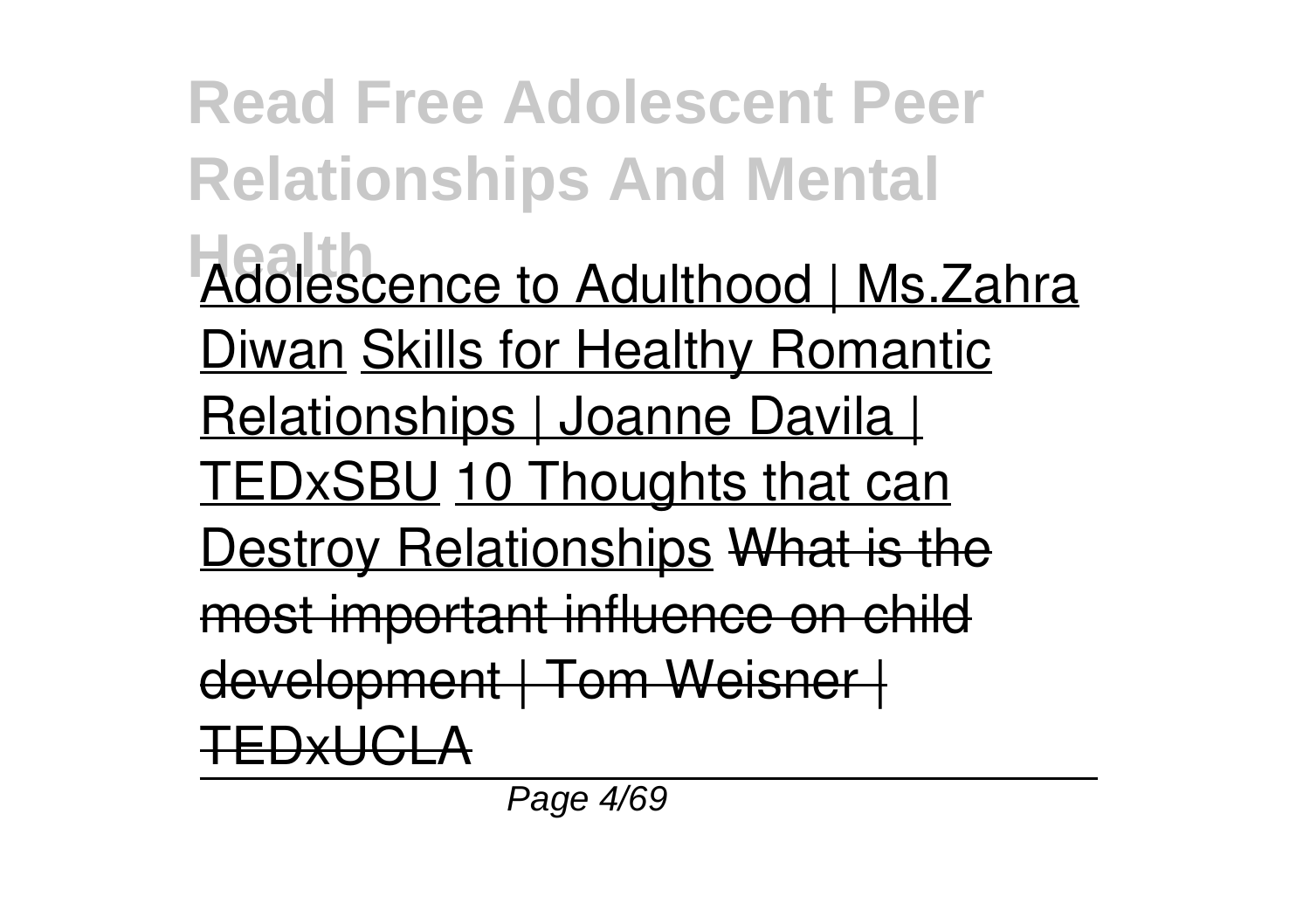**Read Free Adolescent Peer Relationships And Mental**

- **H2 Early Signs A Relationship Won't** Last The truth about teen depression | Megan Shinnick |
- TEDxYouth@BeaconStreet Seasons
- of Singleness Does Everybody Have A Gay Gene? Insight Into the Teenage

Brain: Adriana Galván at

TEDxYouth@Caltech

Page 5/69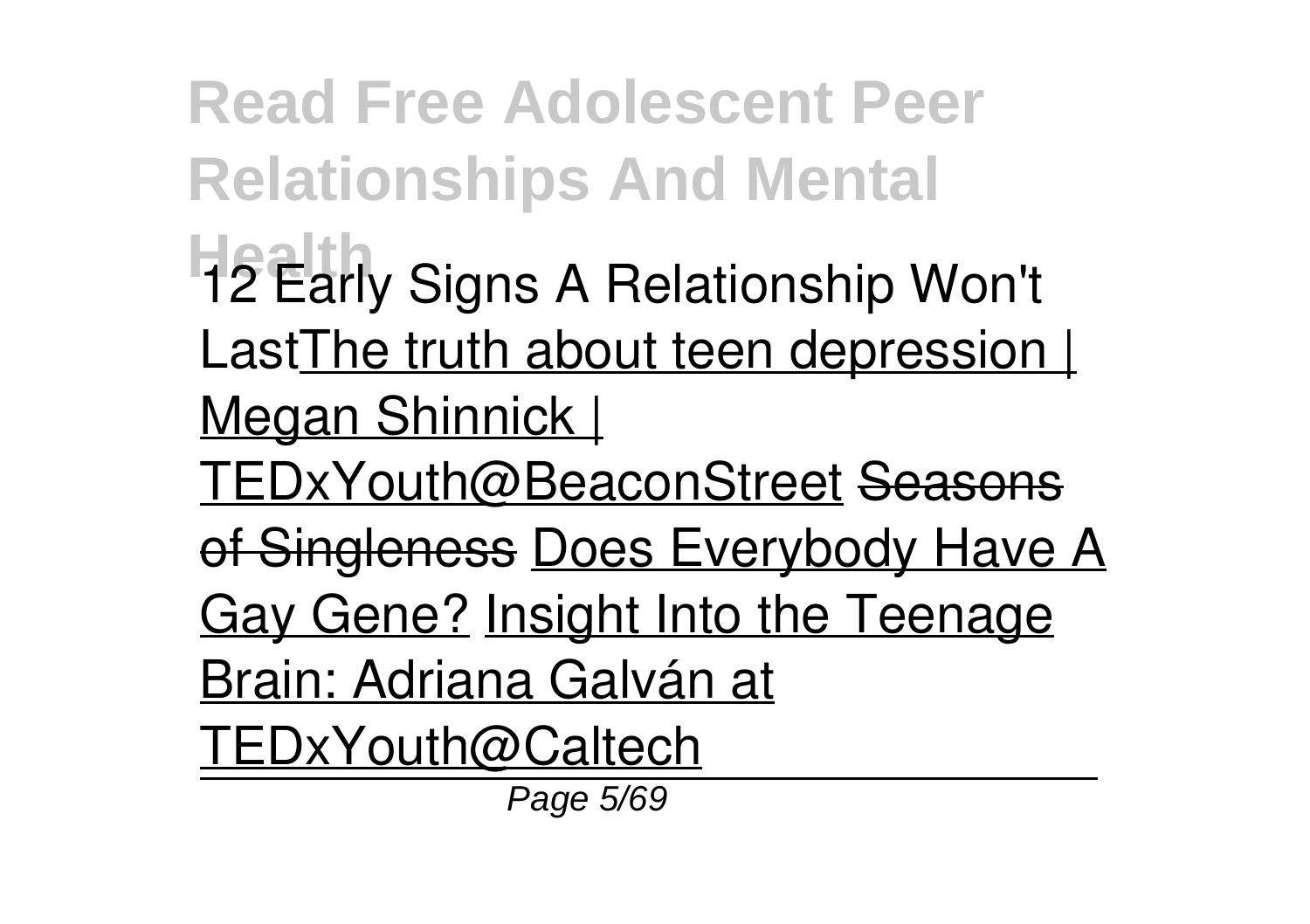**Read Free Adolescent Peer Relationships And Mental** How To Raise A Confident Child | Marisa Peer*How childhood trauma affects health across a lifetime | Nadine Burke Harris* **Teen stress from a teen perspective | Michaela Horn | TEDxNaperville** *Peer Relationships and Bullying Why Are Teens So Moody? What Teens Think* Page 6/69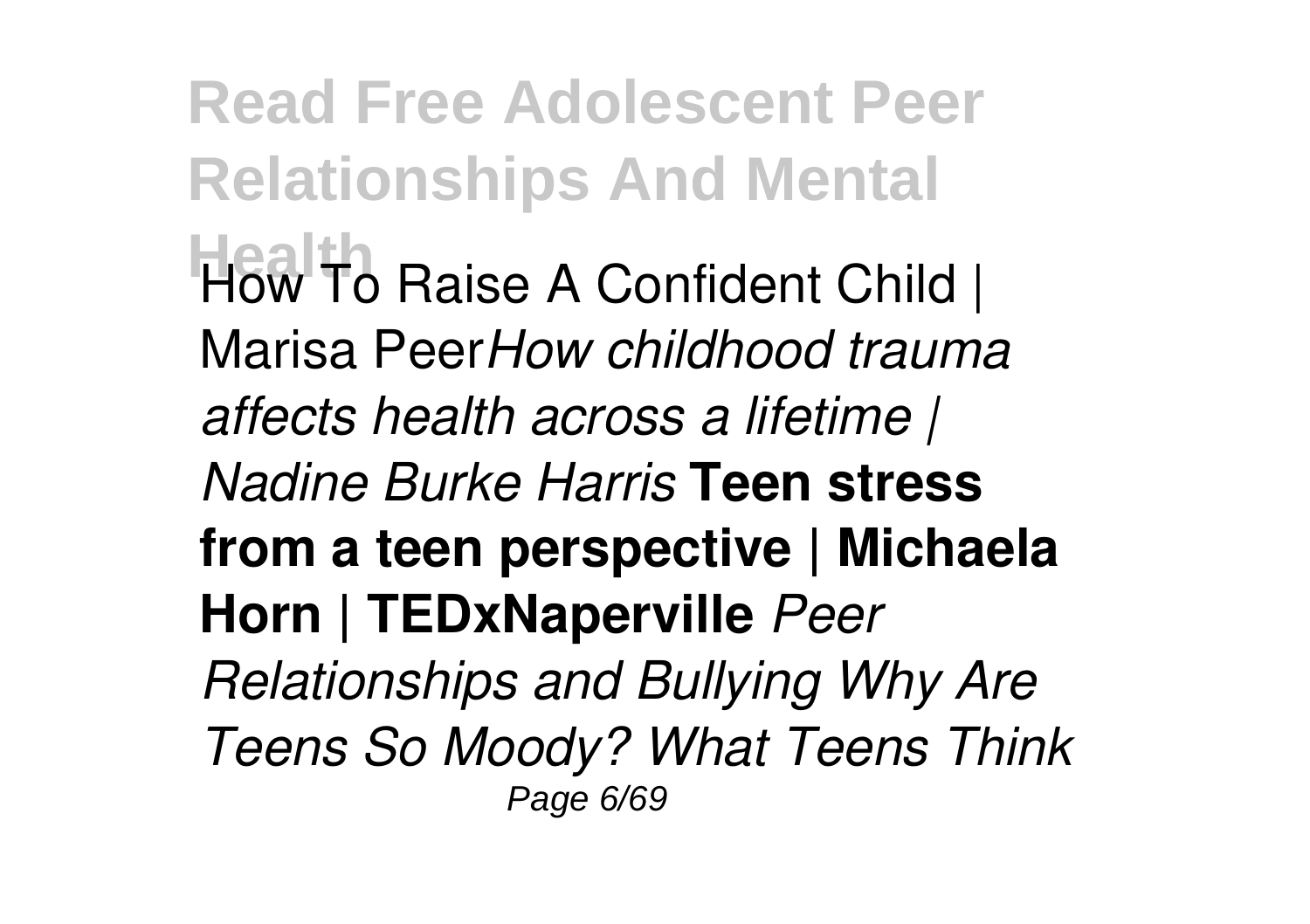**Read Free Adolescent Peer Relationships And Mental Health** *About: Healthy Relationships* **Friendship networks in adolescence: How do they influence mental health and substance use? What Parents Should Know About Teens - Part 1 with Dr. James Dobson's Family Talk | 4/3/2019** *LCPS Parent Conversation Cafe* Page 7/69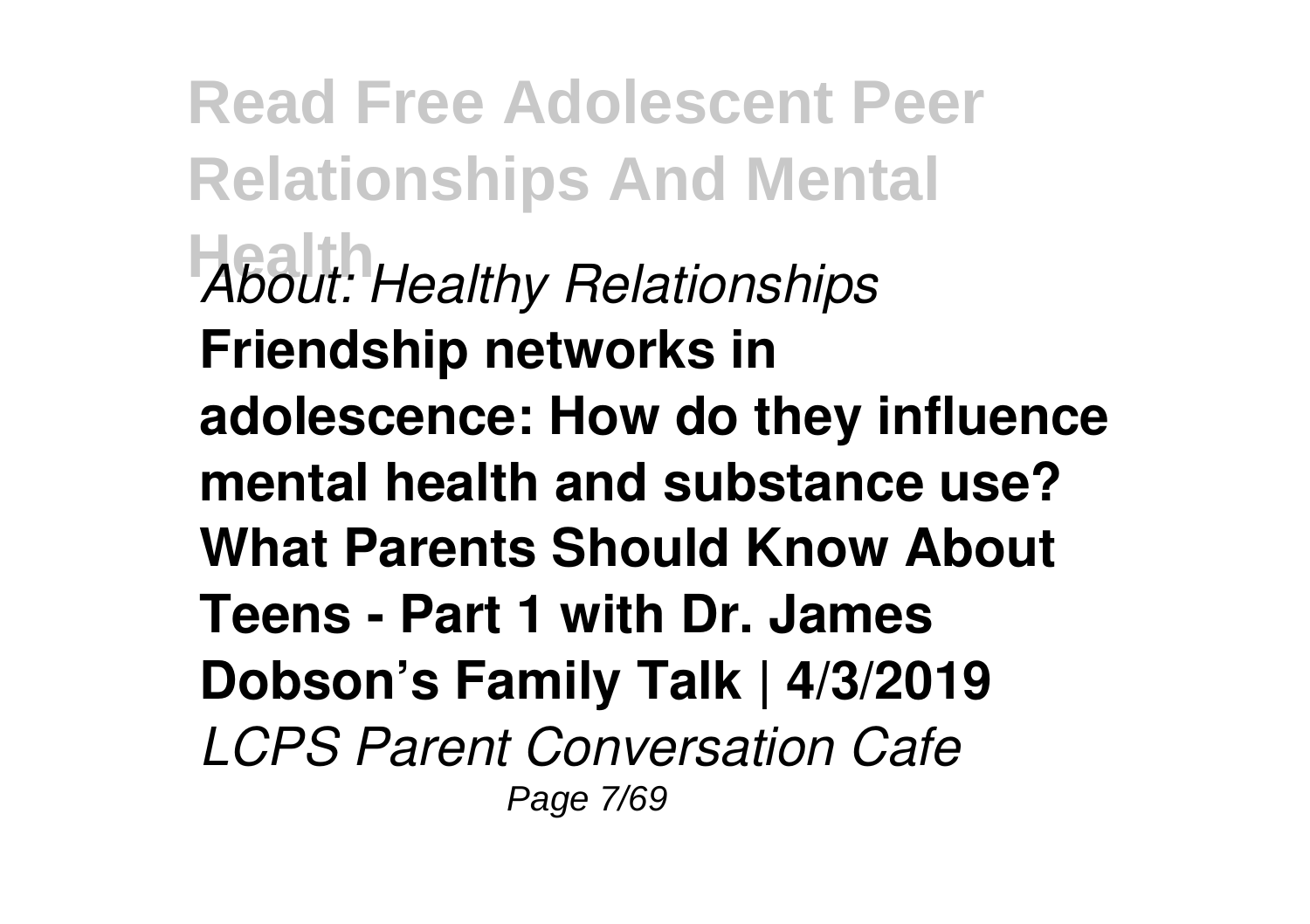# **Read Free Adolescent Peer Relationships And Mental Adolescent Peer Relationships And** Mental

Rationale: Given the salience of peer relationships during adolescence, and research suggesting that mental health disorders negatively impact social functioning, this study uses novel methodology from social network Page 8/69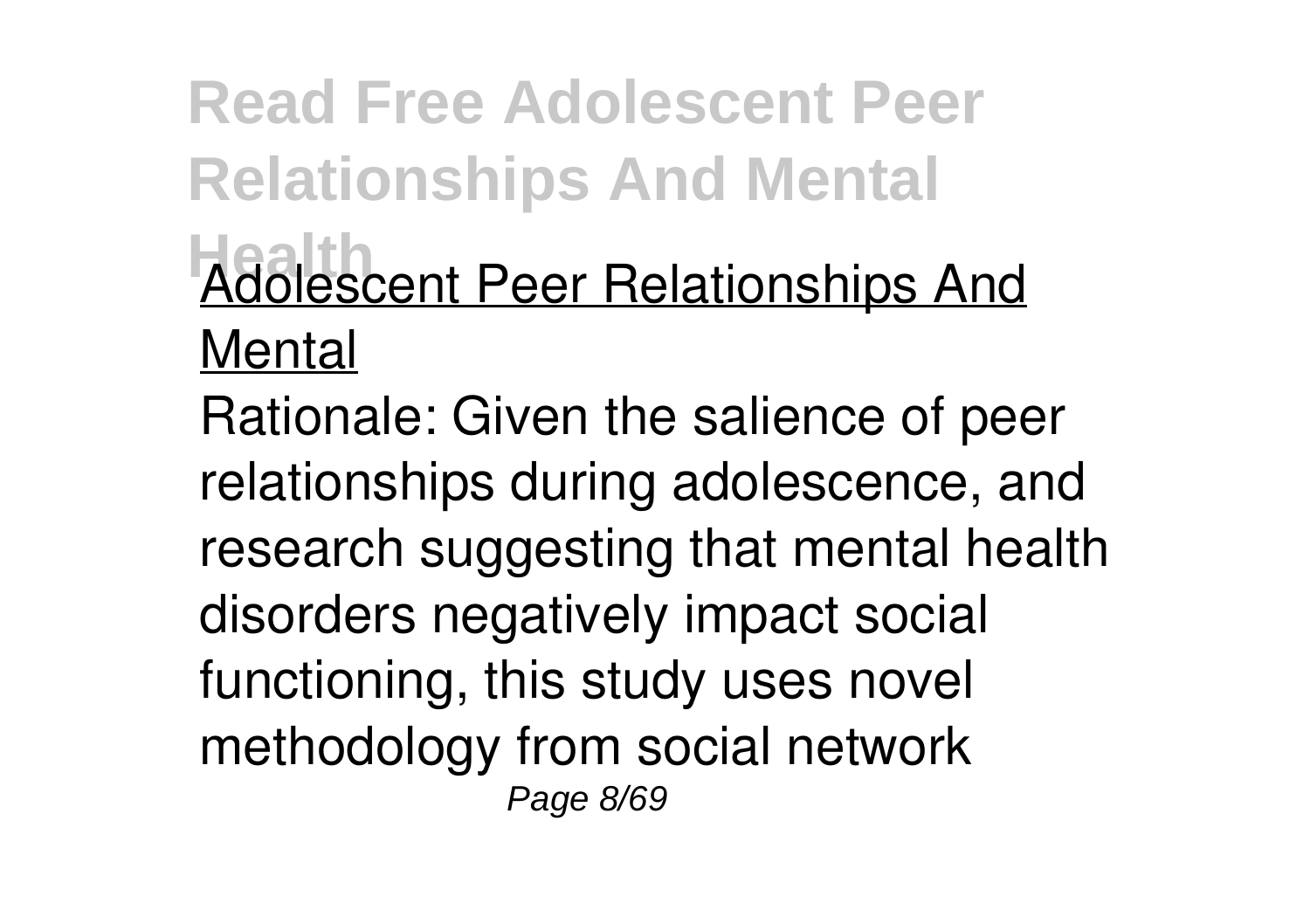**Read Free Adolescent Peer Relationships And Mental Health** analysis to uncover the social processes linking disruptive behavior disorders and anxiety disorders with adolescent friendships.

Mental health disorders and adolescent peer relationships Peer relationships are associated with Page 9/69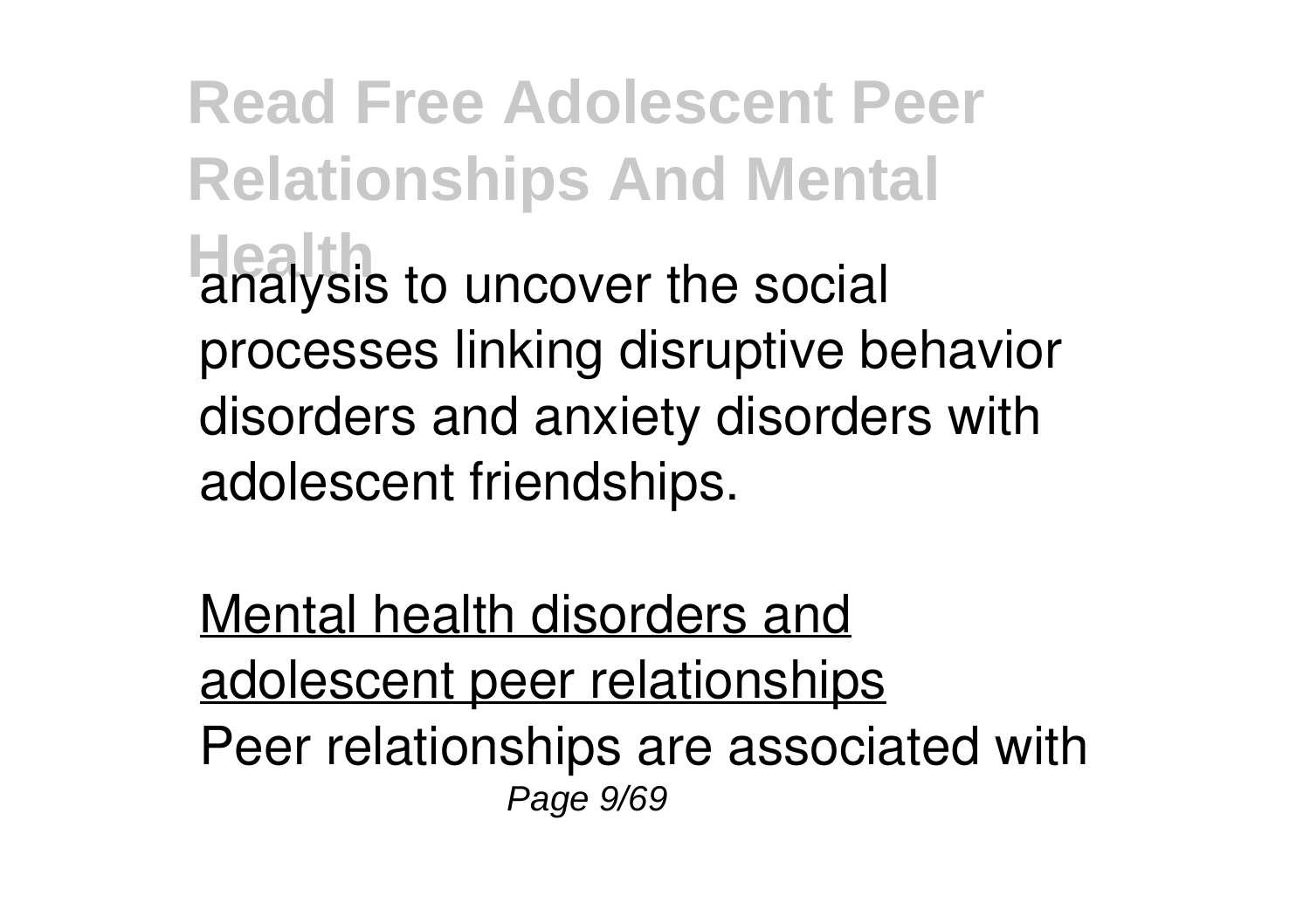**Read Free Adolescent Peer Relationships And Mental Health** health disorders during adolescence. • Adolescents with disruptive behavior disorders experience increased peer popularity. • Homophily on disruptive behavior

disorders is linked to friendship. • Anxiety disorders are not related to adolescent social connections. Page 10/69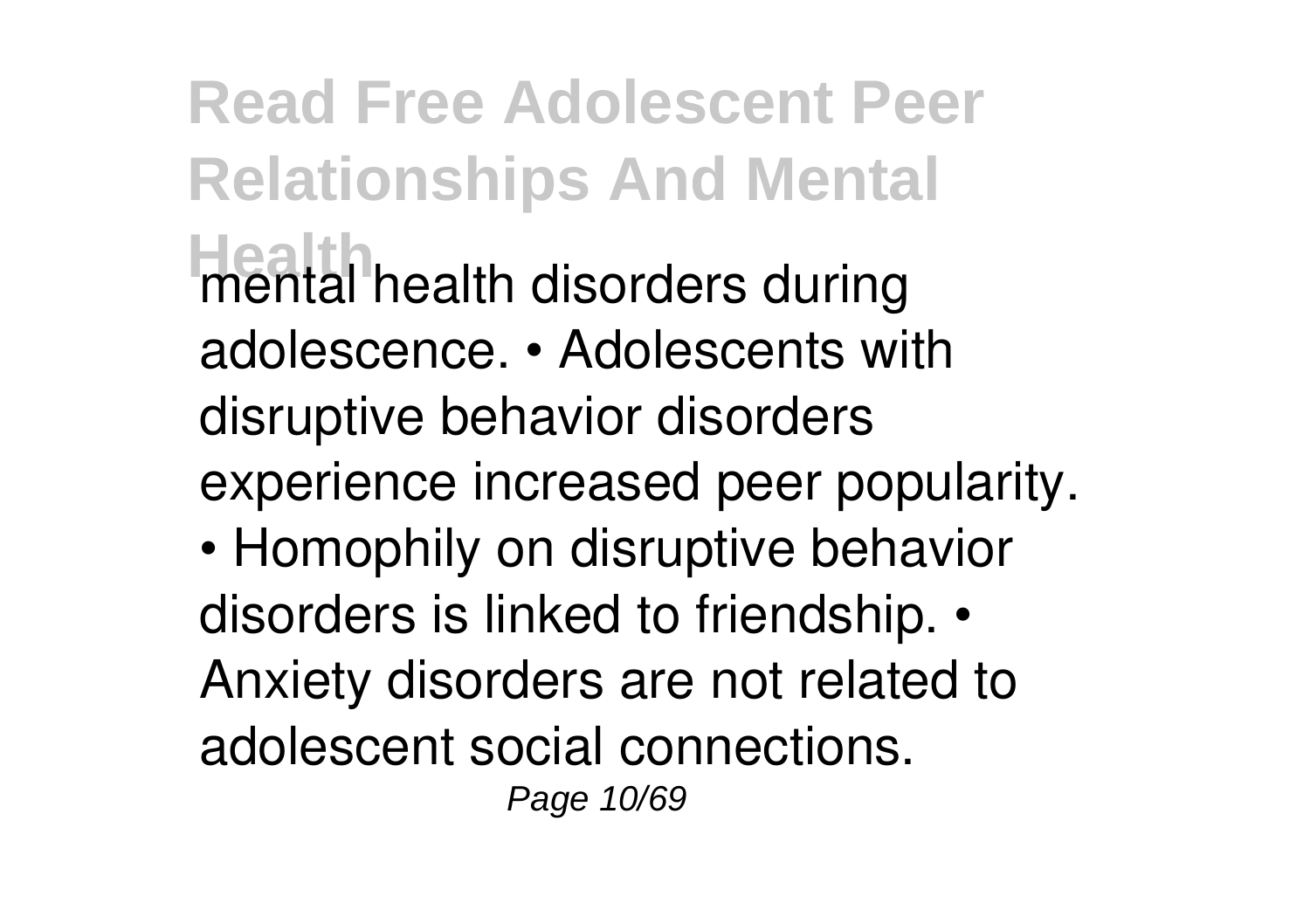**Read Free Adolescent Peer Relationships And Mental Health**

Mental health disorders and adolescent peer relationships ... Data were collected on 111 adolescents, ages 14 to 16, and their mothers. Results indicate that both attachment and family violence experiences negatively impact mental Page 11/69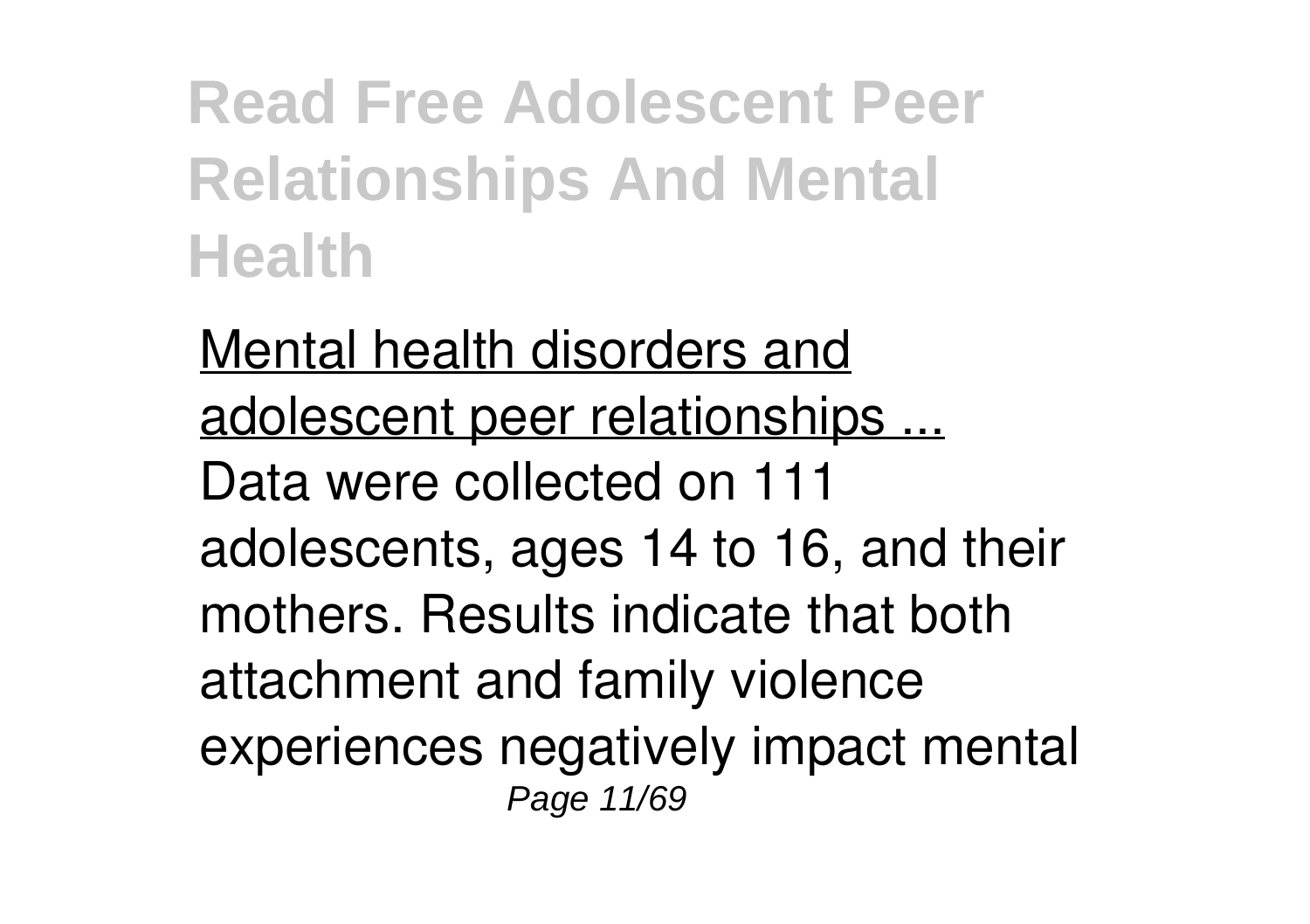# **Read Free Adolescent Peer Relationships And Mental Health**. In addition, family violence significantly predicted attachment style. Significant protective and vulnerability factors included maternal psychological functioning, maternal positive parenting, and perceived social support from friends.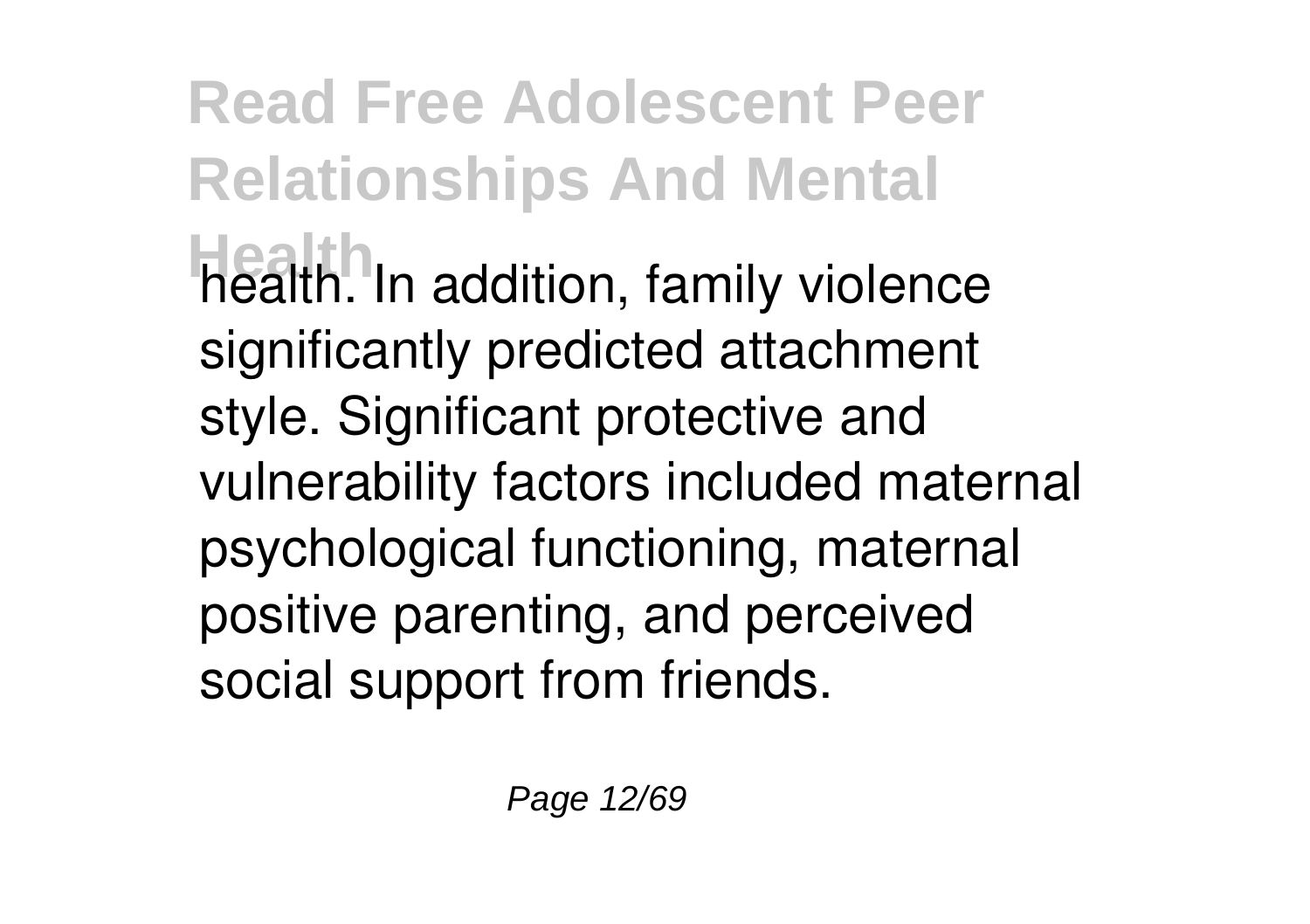**Read Free Adolescent Peer Relationships And Mental** Adolescent Peer Relationships and Mental Health ... Given the salience of peer relationships during adolescence, and research suggesting that mental health disorders negatively impact social functioning, this study uses novel methodology from social network Page 13/69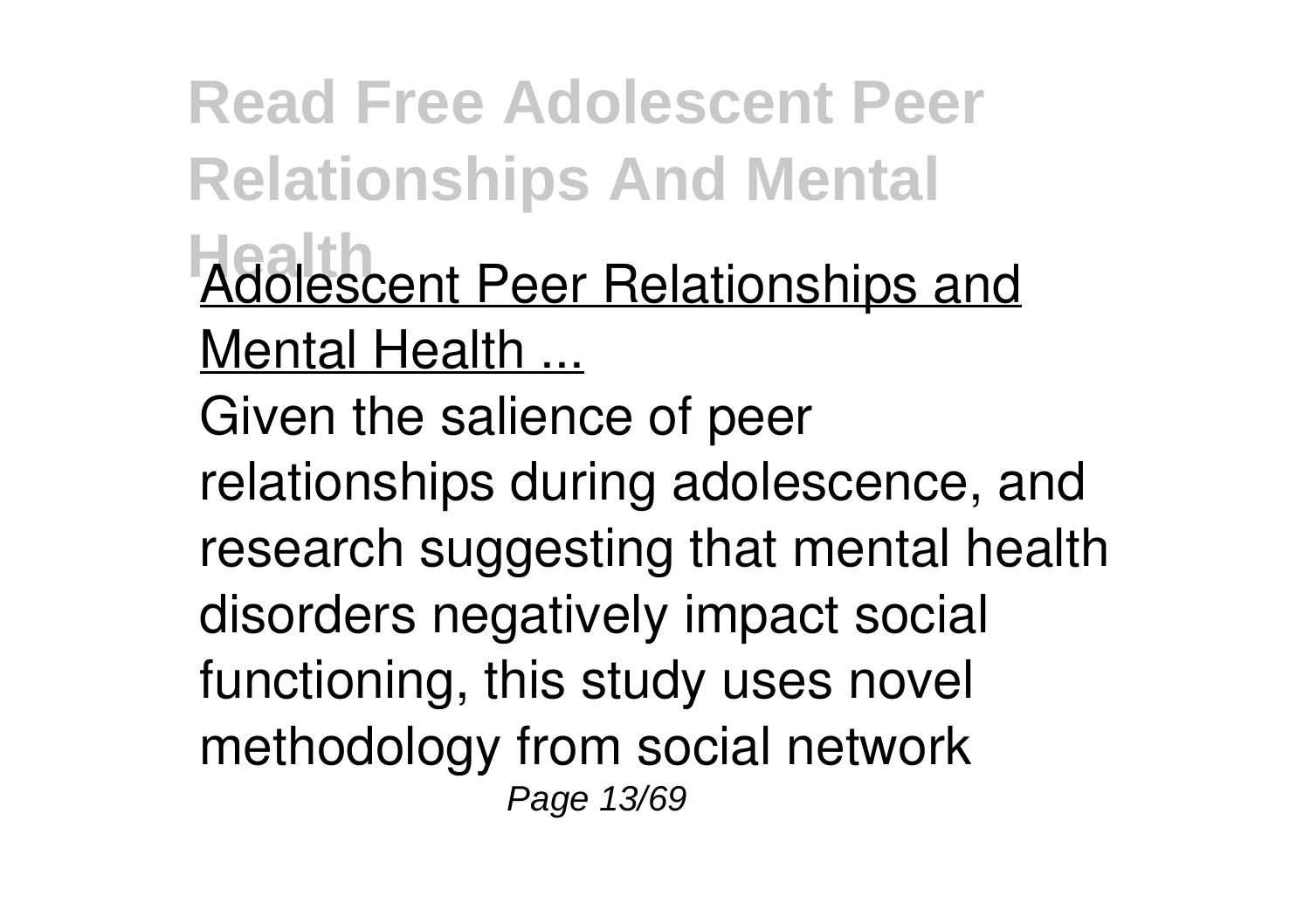**Read Free Adolescent Peer Relationships And Mental Health** analysis to uncover the social processes linking disruptive behavior disorders and anxiety disorders with adolescent friendships.

Mental health disorders and adolescent peer relationships ... The current study investigated peer Page 14/69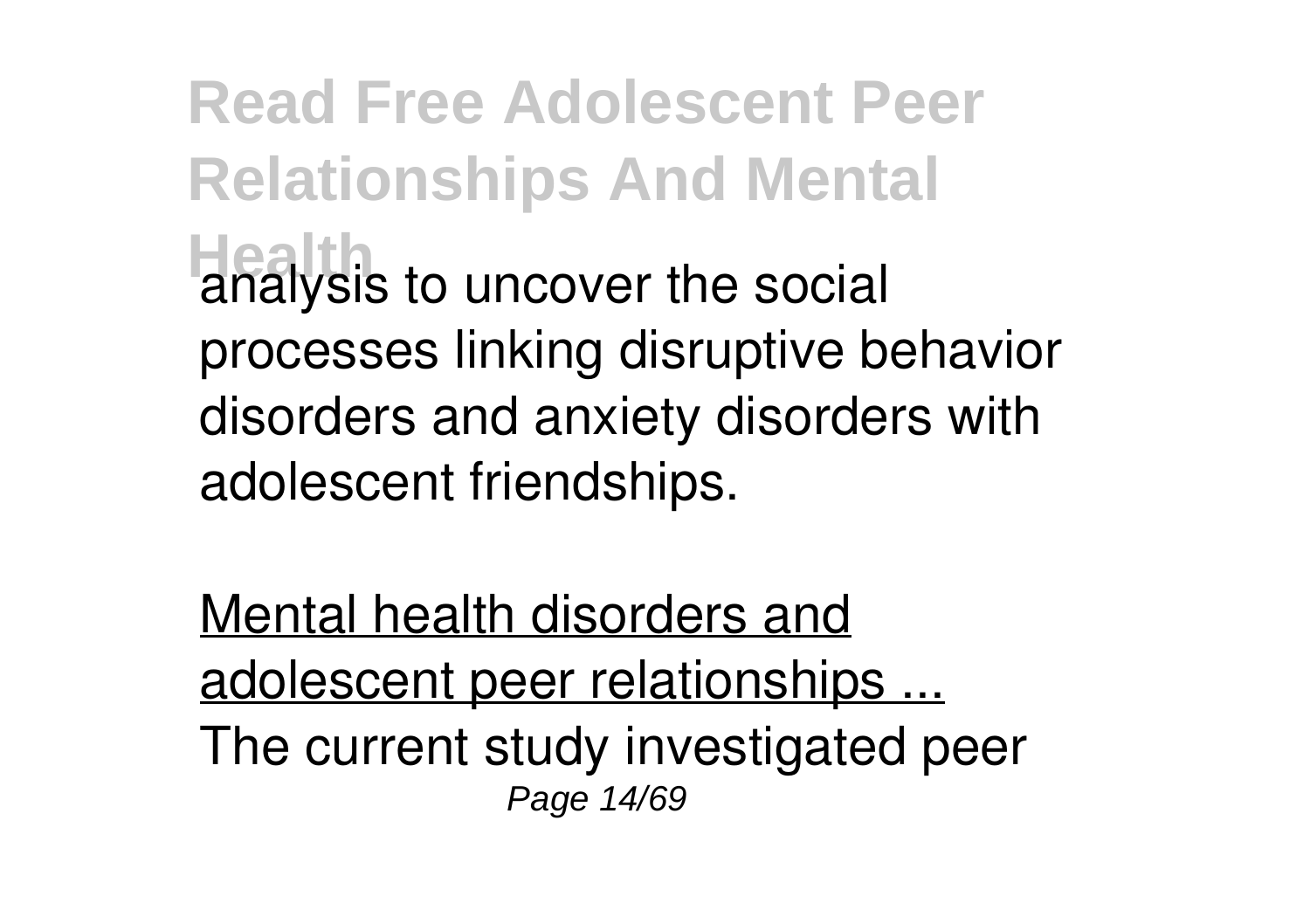**Read Free Adolescent Peer Relationships And Mental Helationship and school climate factors** associated with adolescent mental health. Cross-sectional data from 2,571 fifteen-year old students in 22 Scottish second...

School Climate, Peer Relationships, and Adolescent Mental ... Page 15/69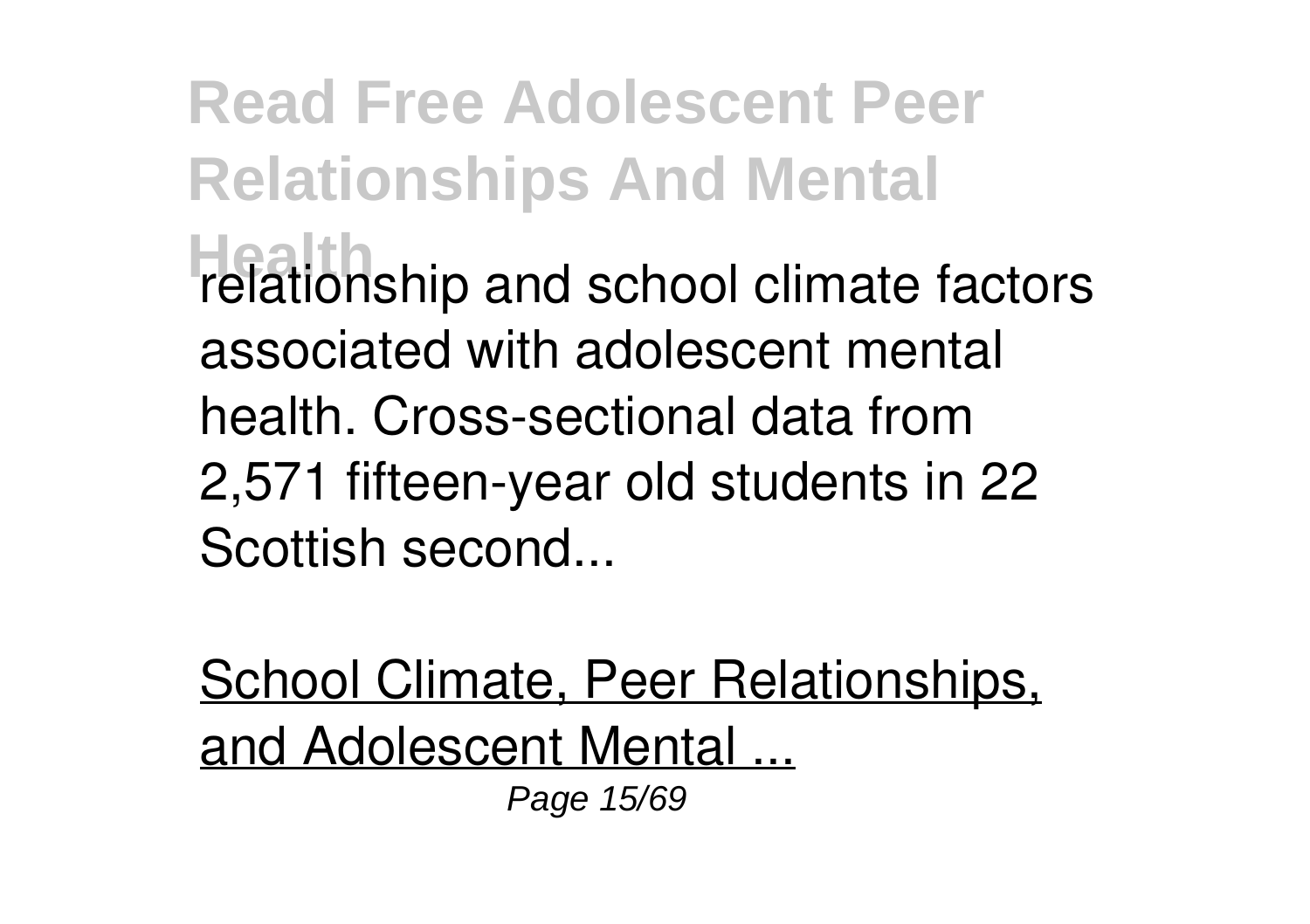**Read Free Adolescent Peer Relationships And Mental Health** and Peer Relationships As previously mentioned, social and emotional maturity are intertwined. Therefore, as teens' emotional maturity increases their relationships with their peers change as they become more vulnerable and emotionally intimate with their peers. Page 16/69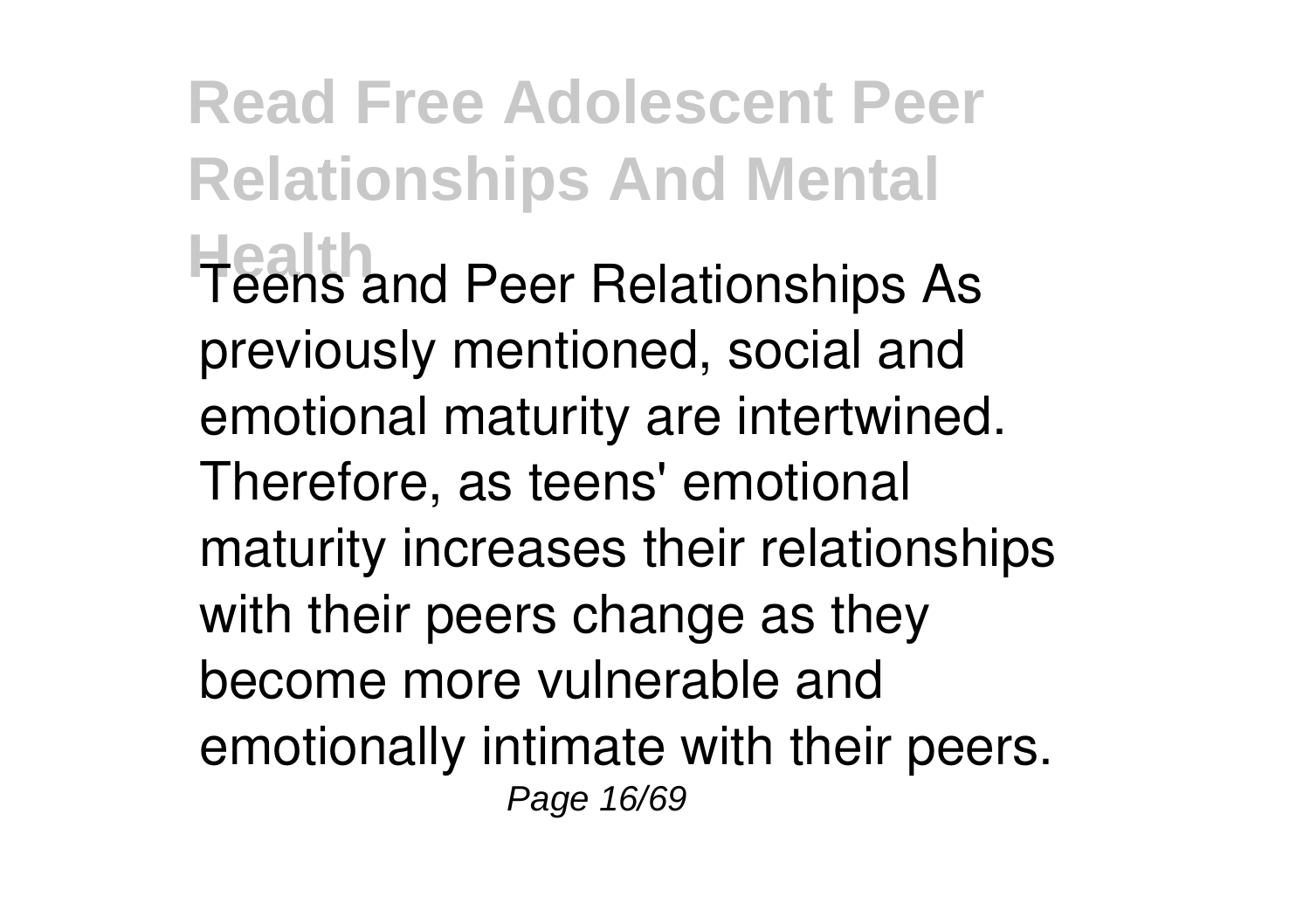**Read Free Adolescent Peer Relationships And Mental Health** reased vulnerability and intimacy requires greater trust among peers.

Teens and Peer Relationships - Mental Help In the United States, nearly one in five adolescents has a diagnosable mental Page 17/69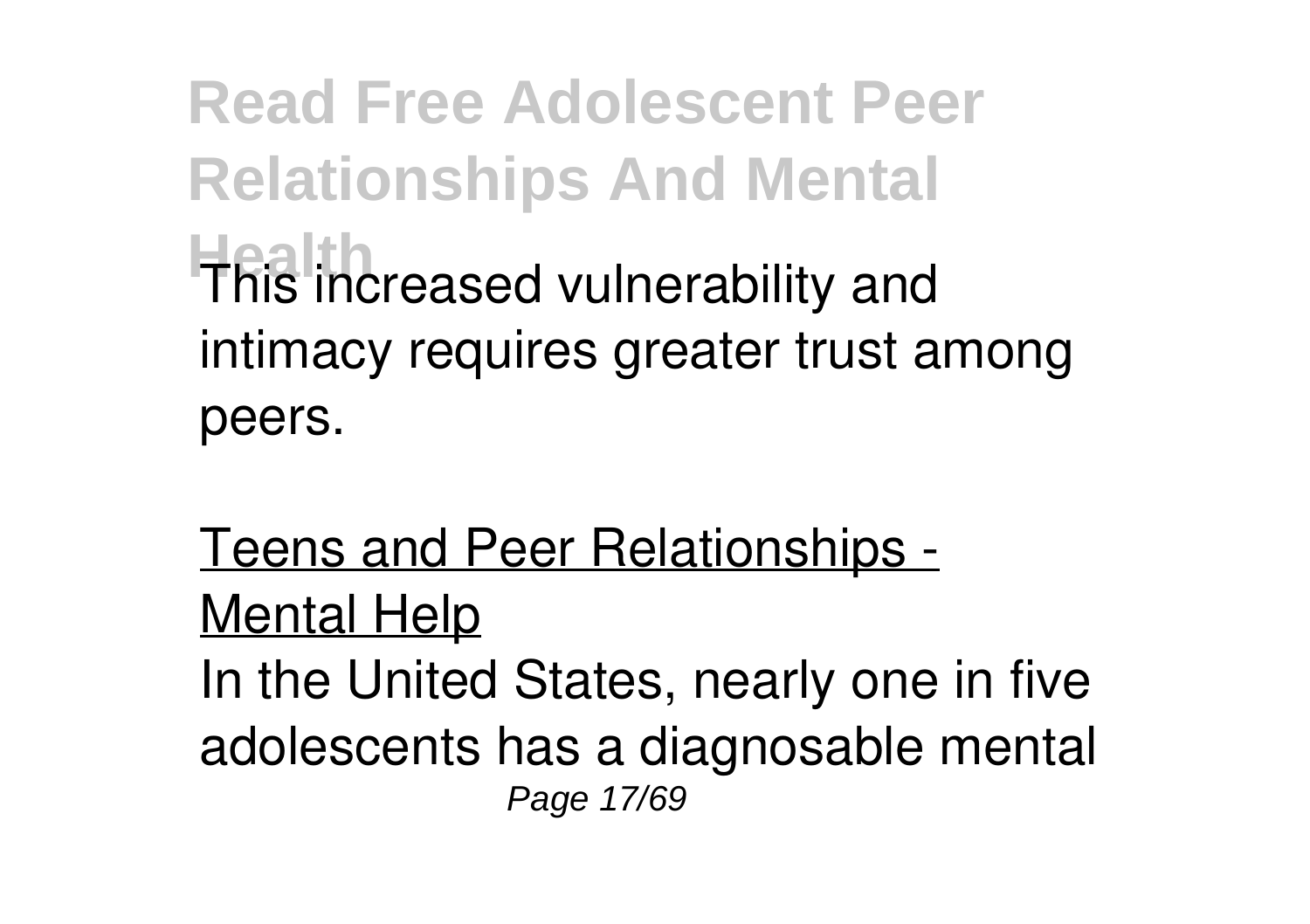# **Read Free Adolescent Peer Relationships And Mental Health** health disorder. Beginning in the teenage years, adolescents become less reliant on their parents for support and begin to turn to their peer group for support; therefore, it is important to understand the role of peers during this developmental time, especially in relation to mental health.

Page 18/69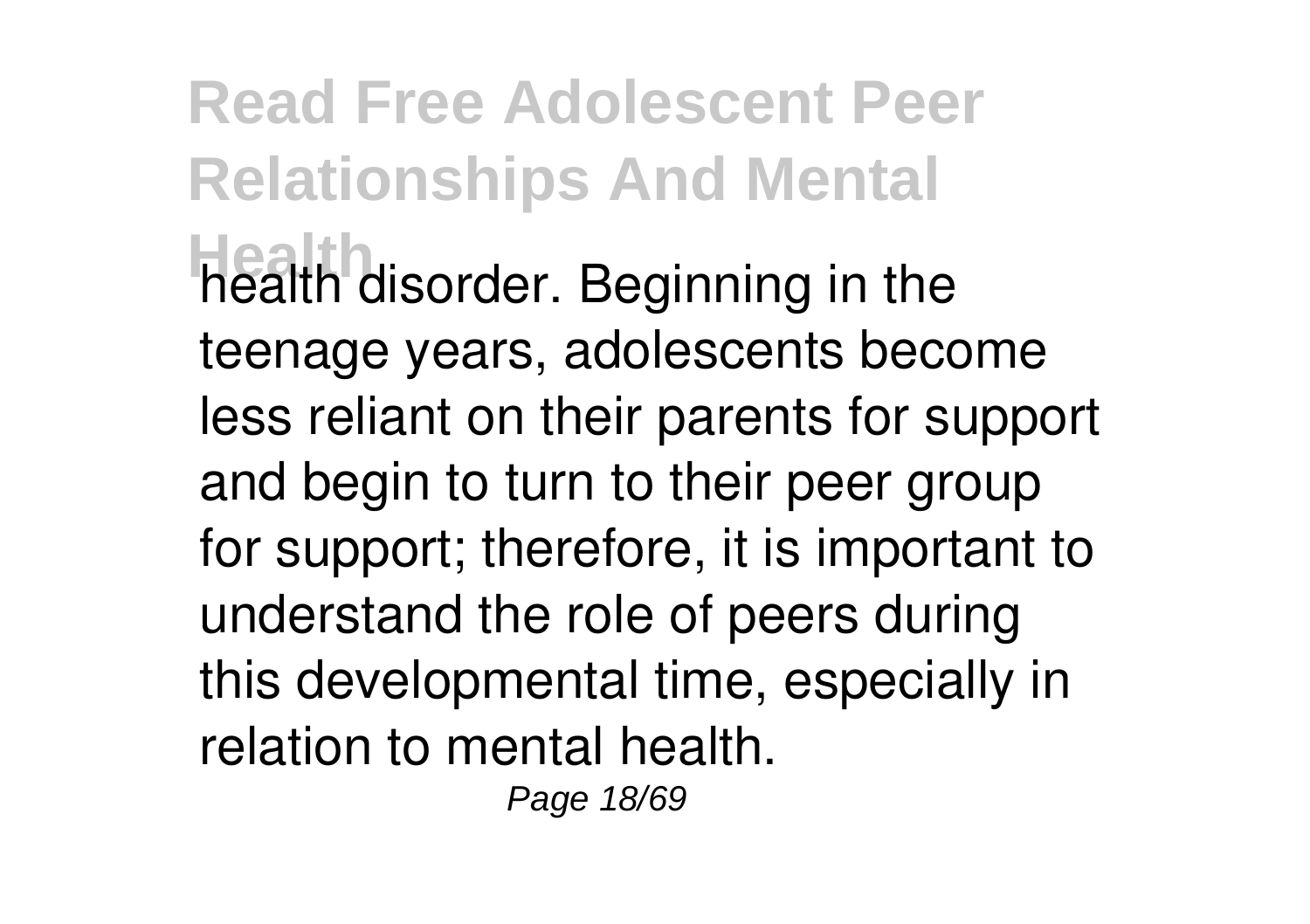**Read Free Adolescent Peer Relationships And Mental Health**

Supportive Peer Relationships and Mental Health in ...

Teens and Peer Relationships. Angela Oswalt Morelli , MSW, edited by C. E. Zupanick, Psy.D. As previously mentioned, social and emotional maturity are intertwined. Therefore, as Page 19/69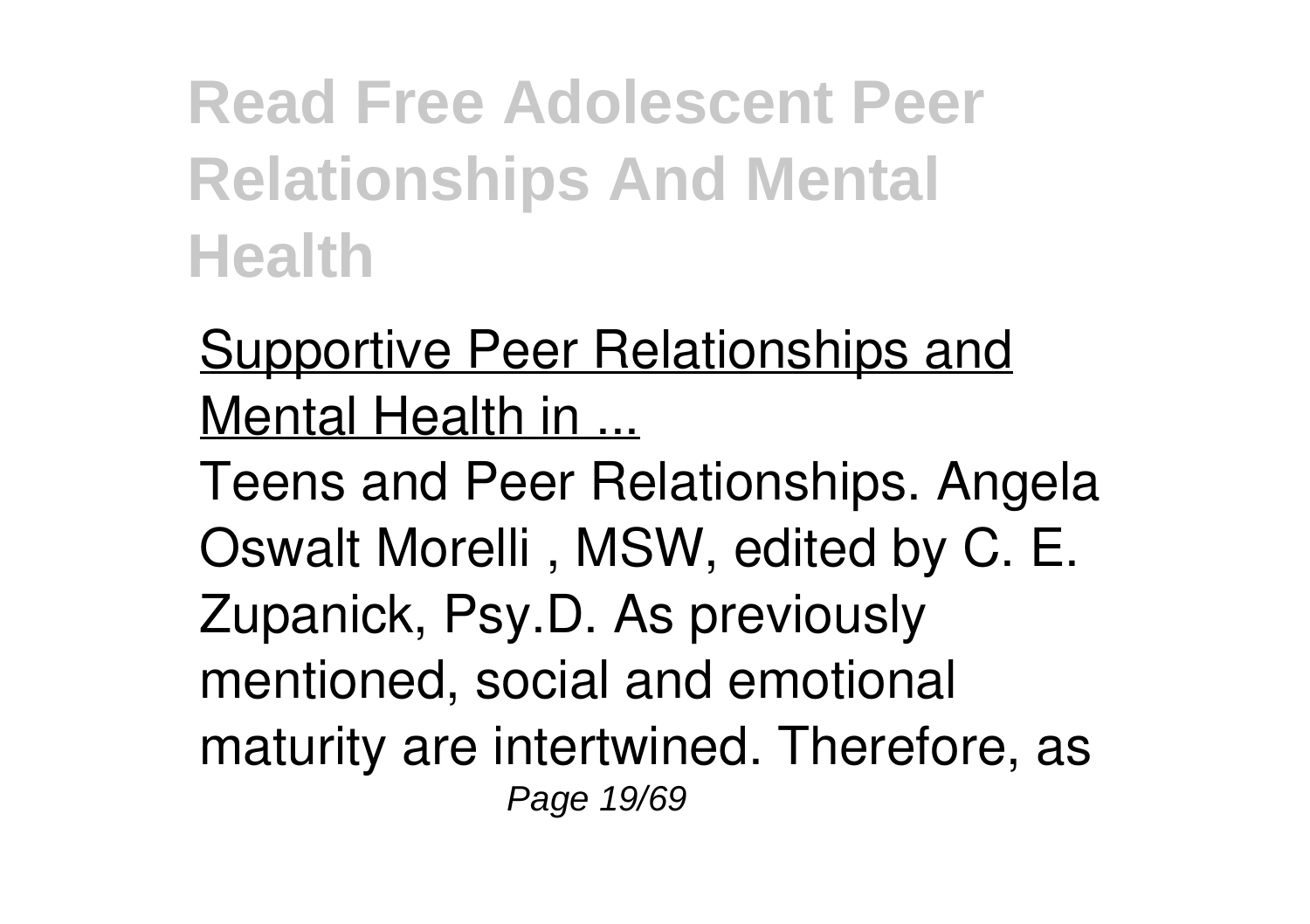**Read Free Adolescent Peer Relationships And Mental** Heens' emotional maturityincreases their relationships with their peers change as they become more vulnerable and emotionally intimate with their peers.

Teens and Peer Relationships - Child Development Theory ... Page 20/69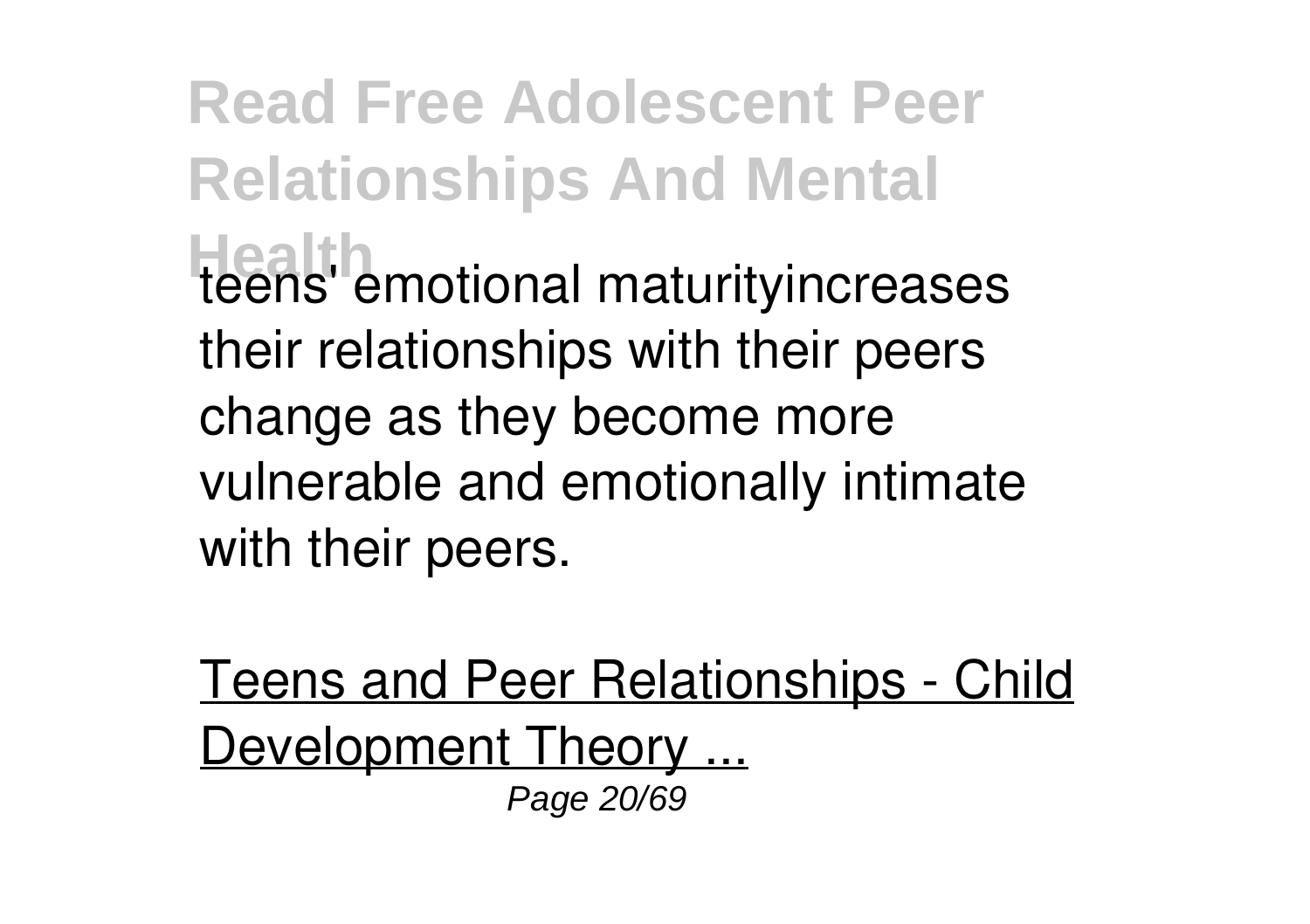**Read Free Adolescent Peer Relationships And Mental Health**<br>This article is an open access publication. Abstract Positive relationships with family, friends and school staff are consistently linkedwith healthandwellbeingduringadolescence, thoughfewerstudiesexplorehow these micro-systems interact to influence adolescent health. This study tests the Page 21/69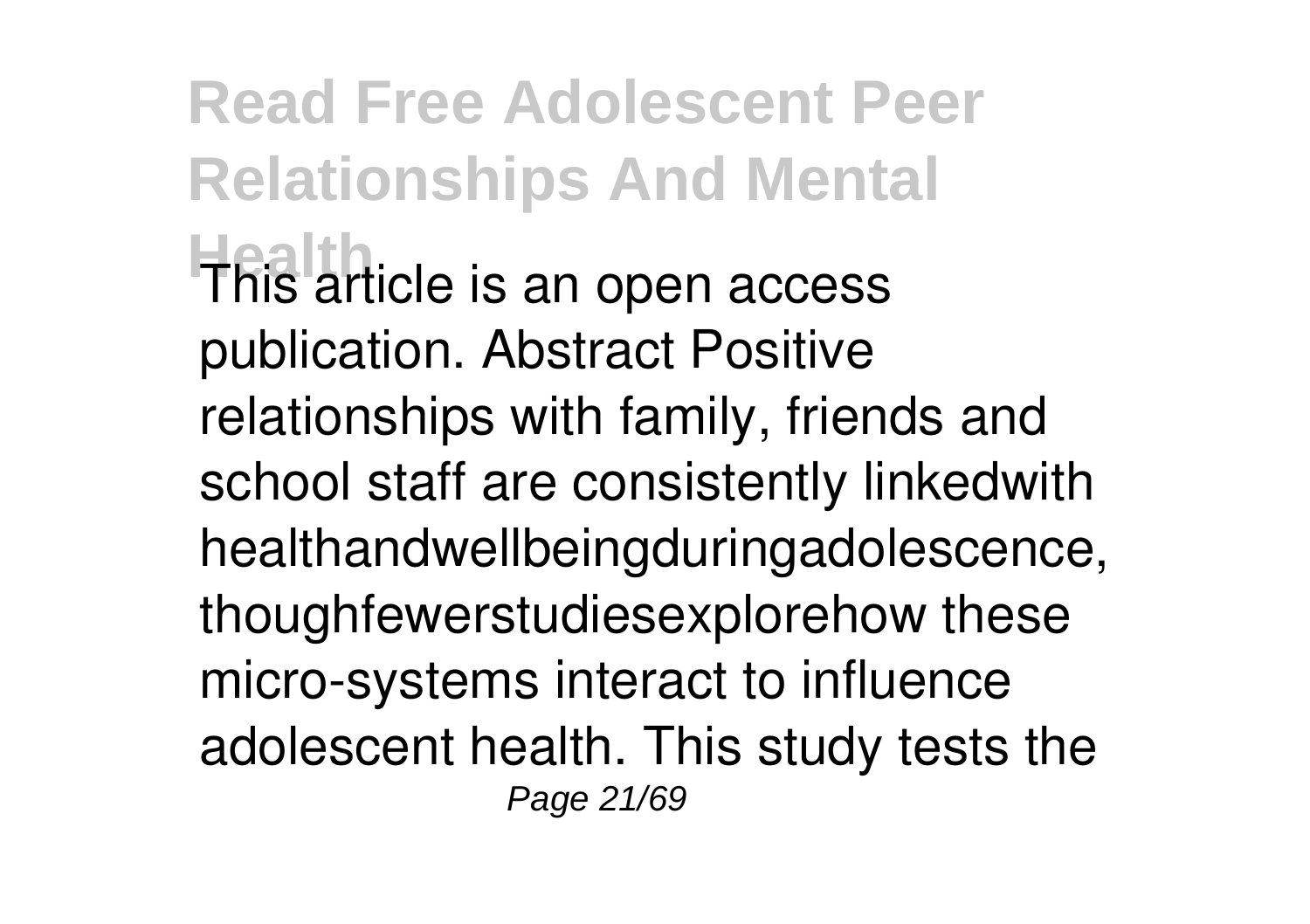# **Read Free Adolescent Peer Relationships And Mental Hinde-** pendent and interacting roles of family, peer and school relationships in predicting substance use, subjective wellbeing and mental health symptoms among 11–16 year olds in Wales.

School, Peer and Family Relationships and Adolescent ...

Page 22/69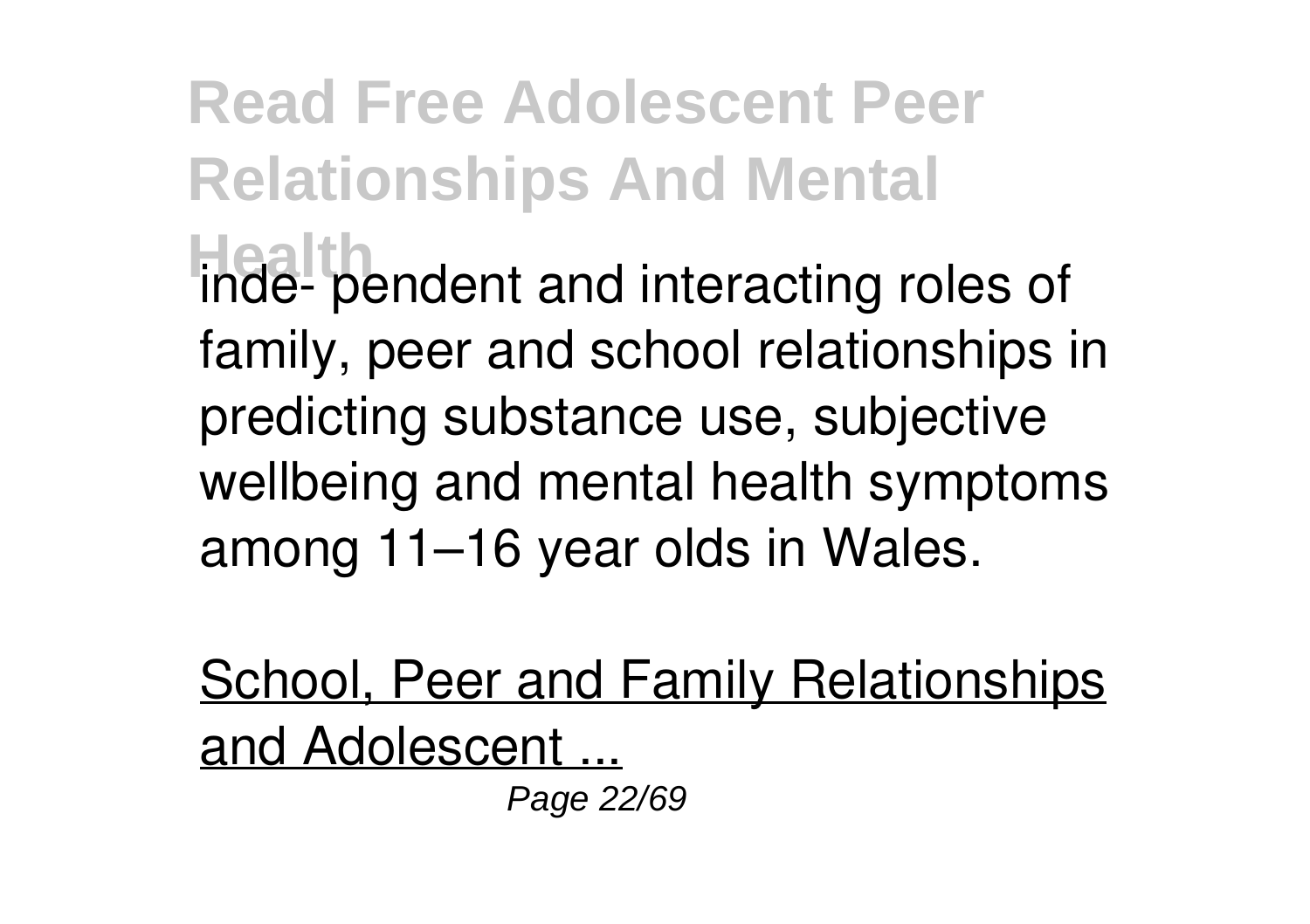### **Read Free Adolescent Peer Relationships And Mental Health** It is your unquestionably own era to do its stuff reviewing habit. accompanied by guides you could enjoy now is adolescent peer relationships and mental health below. LEanPUb is definitely out of the league as it over here you can either choose to download a book for free or buy the Page 23/69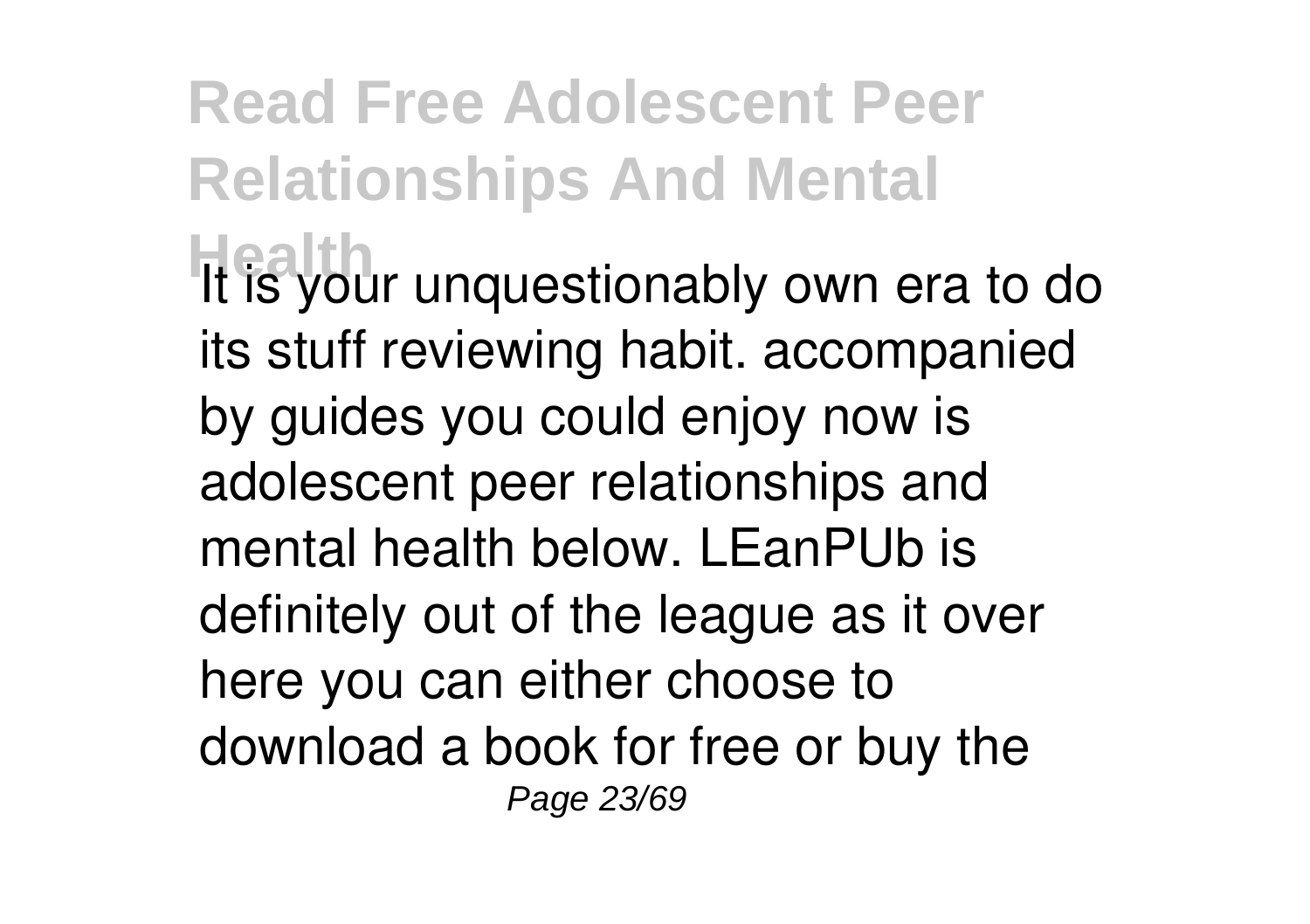**Read Free Adolescent Peer Relationships And Mental Hame book at your own designated** price.

#### Adolescent Peer Relationships And Mental Health

Adolescent attachment relationships and mental health outcomes Attachment to parents and peers and Page 24/69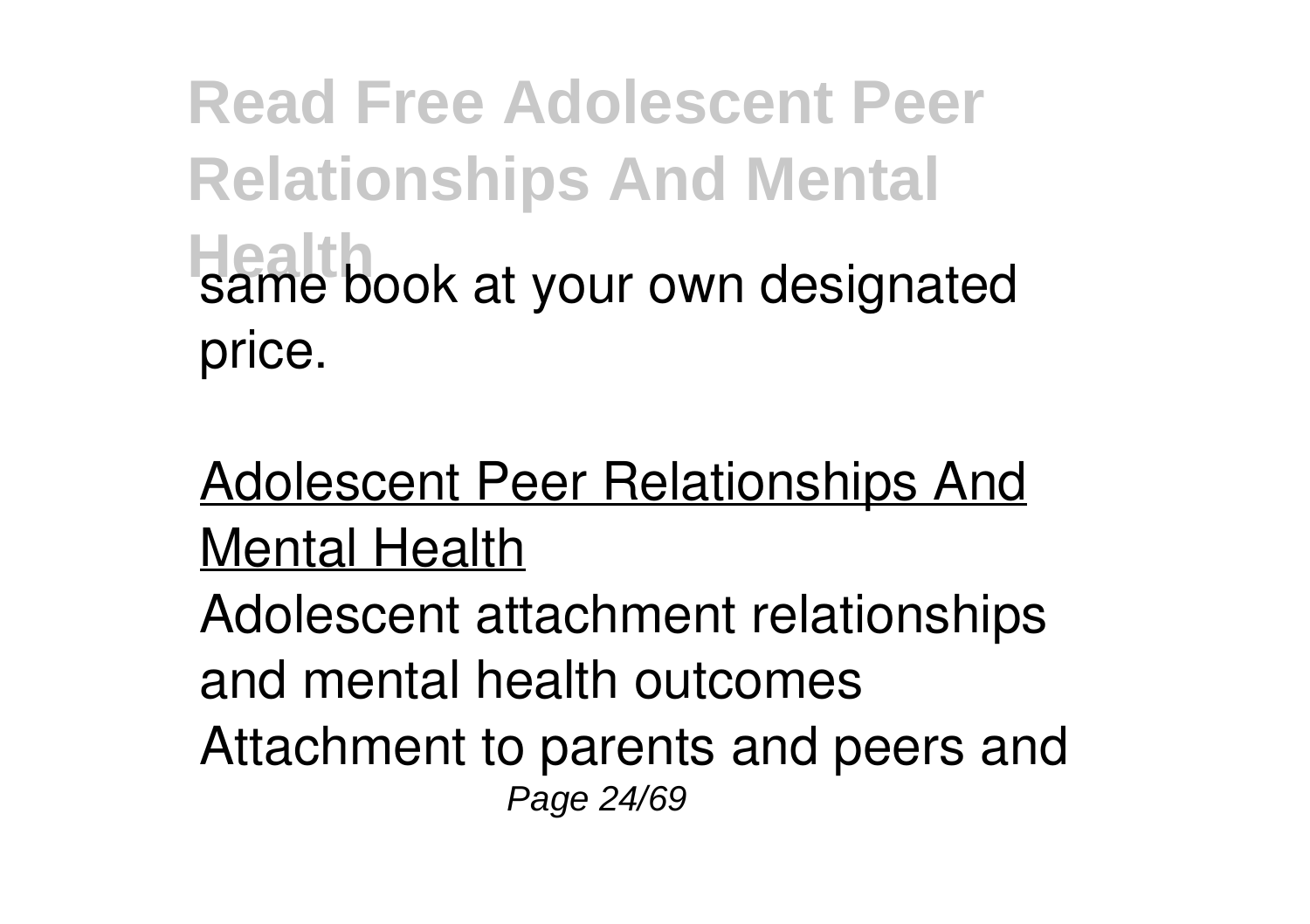**Read Free Adolescent Peer Relationships And Mental Health a sense of school connectedness are** important relationships in the life of most adolescents. Research has begun to highlight the salience that these relationships have upon mental health outcomes.

The Role of Parental and Peer Page 25/69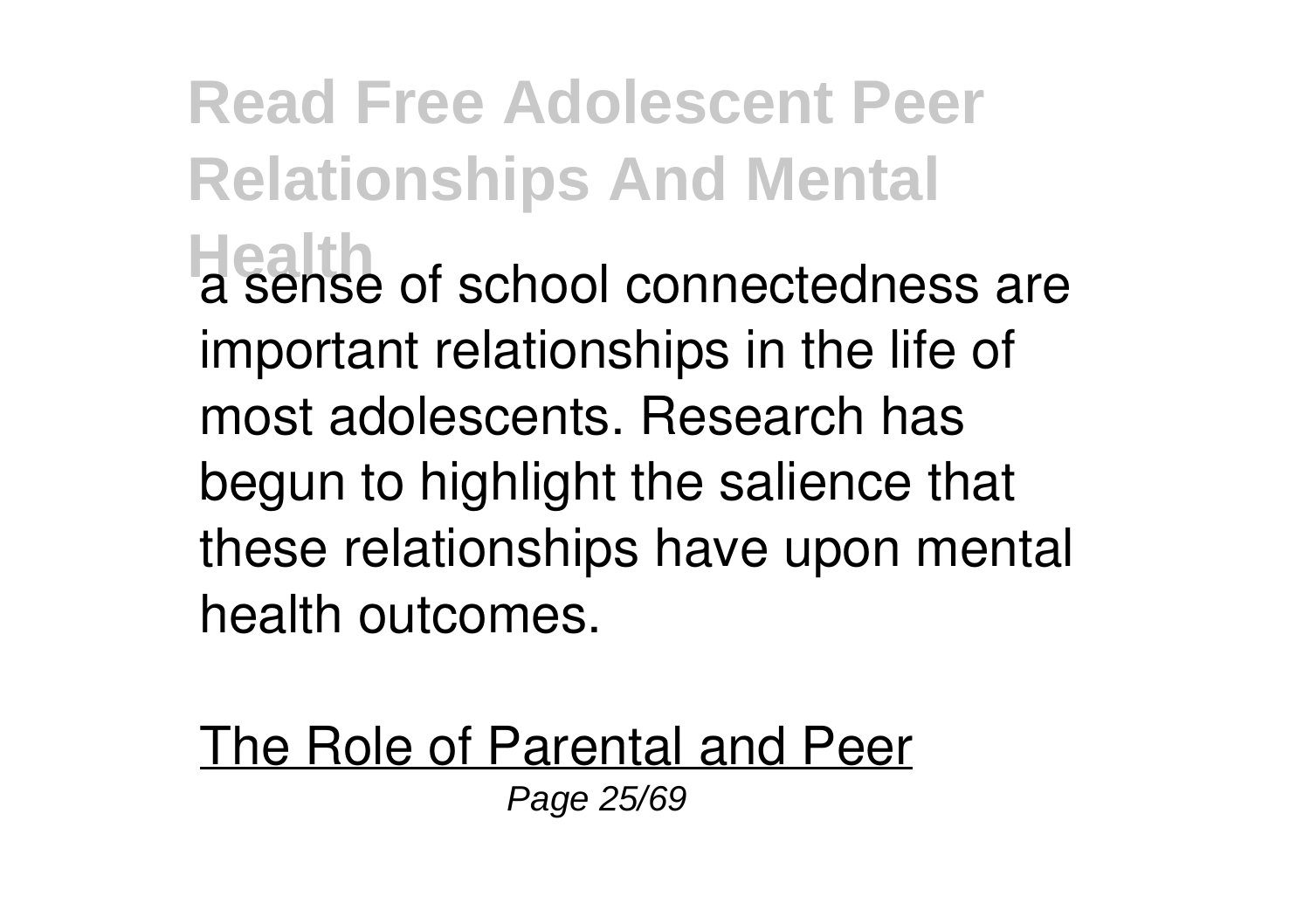**Read Free Adolescent Peer Relationships And Mental Attachment Relationships and ...** More specifically, we test the hypothesis that positive family relationships, peer relationships and higher connectedness to school teachers and students will be independently associated with lowered risk of substance use and mental Page 26/69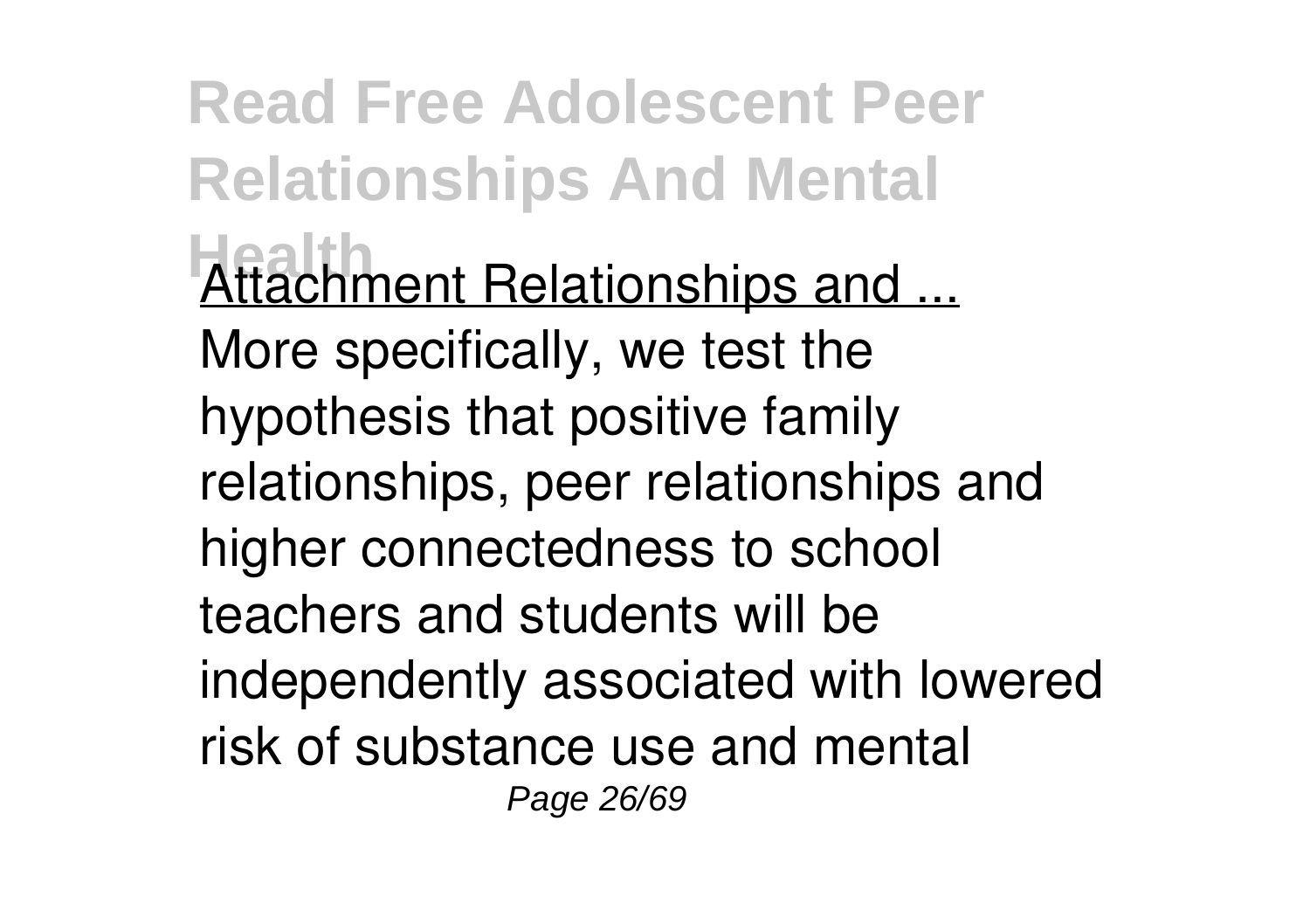**Read Free Adolescent Peer Relationships And Mental Health** symptoms, and with increased subjective wellbeing.

School, Peer and Family Relationships and Adolescent ...

According to (Brown & Larson, 2008), "for decades, scholars have noted peer relationships as an essential Page 27/69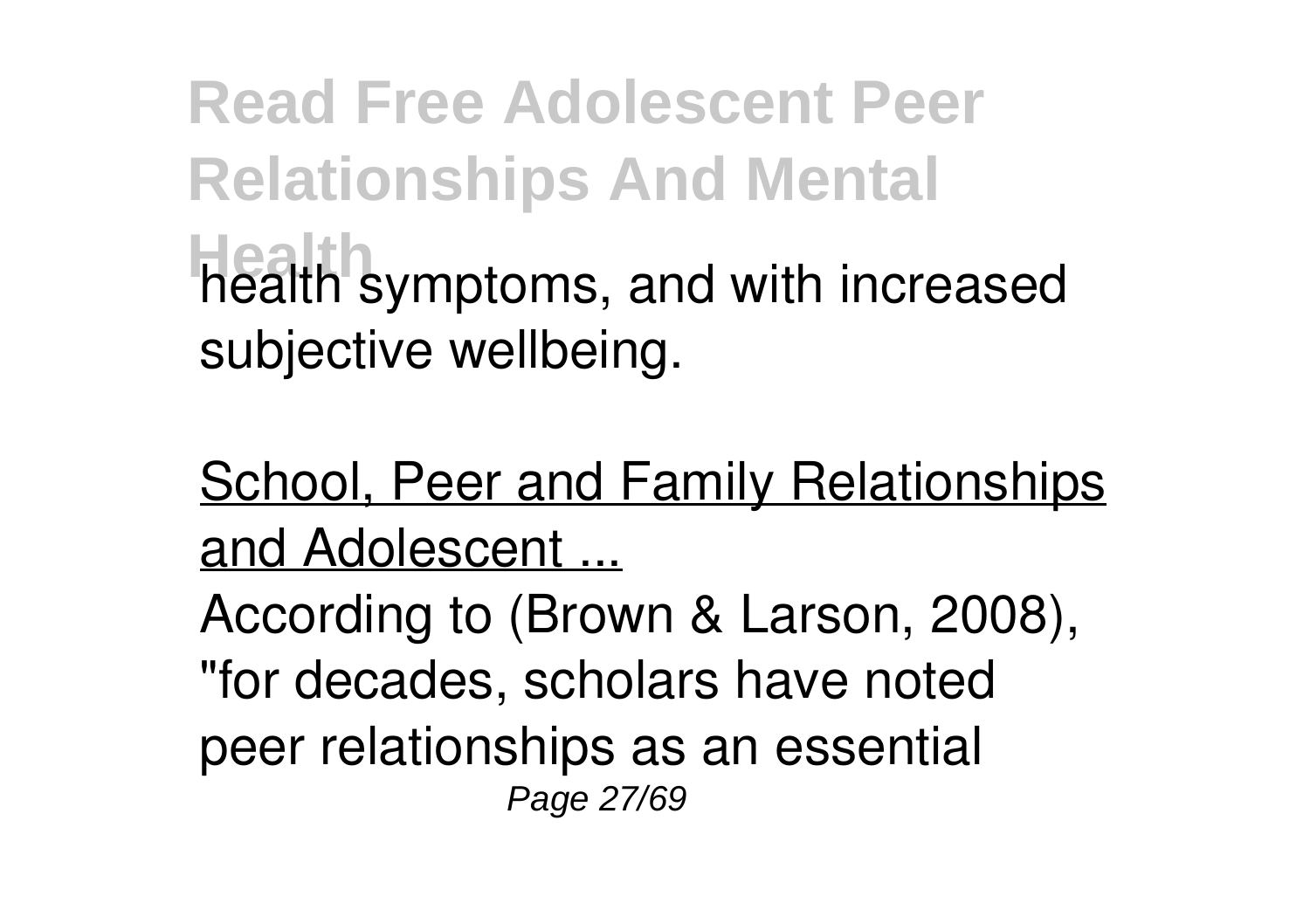**Read Free Adolescent Peer Relationships And Mental** features of adolescence. Peers have been alternately blamed for problematic aspects in the functioning of adolescent and praised for contributing to adolescent health and well being as well.

Peer Relationships in Adolescence - Page 28/69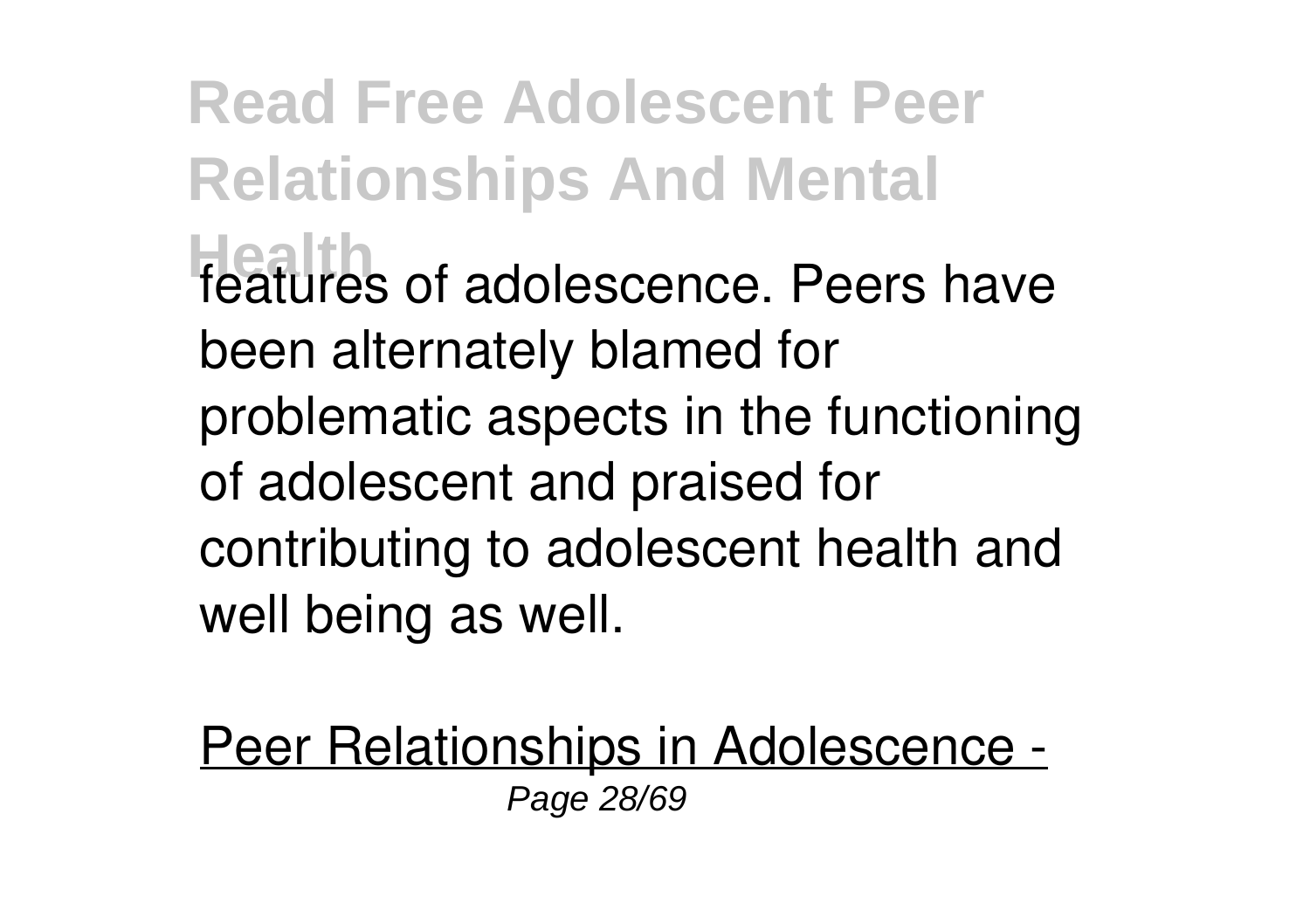# **Read Free Adolescent Peer Relationships And Mental PHDessay.com**

The purpose of this project is to review the literature regarding positive peer support and mental health in adolescence. CINAHL, PubMed, and PsycINFO were used to conduct the review. The inclusive years of the search were 2007–2017. A total of 15 Page 29/69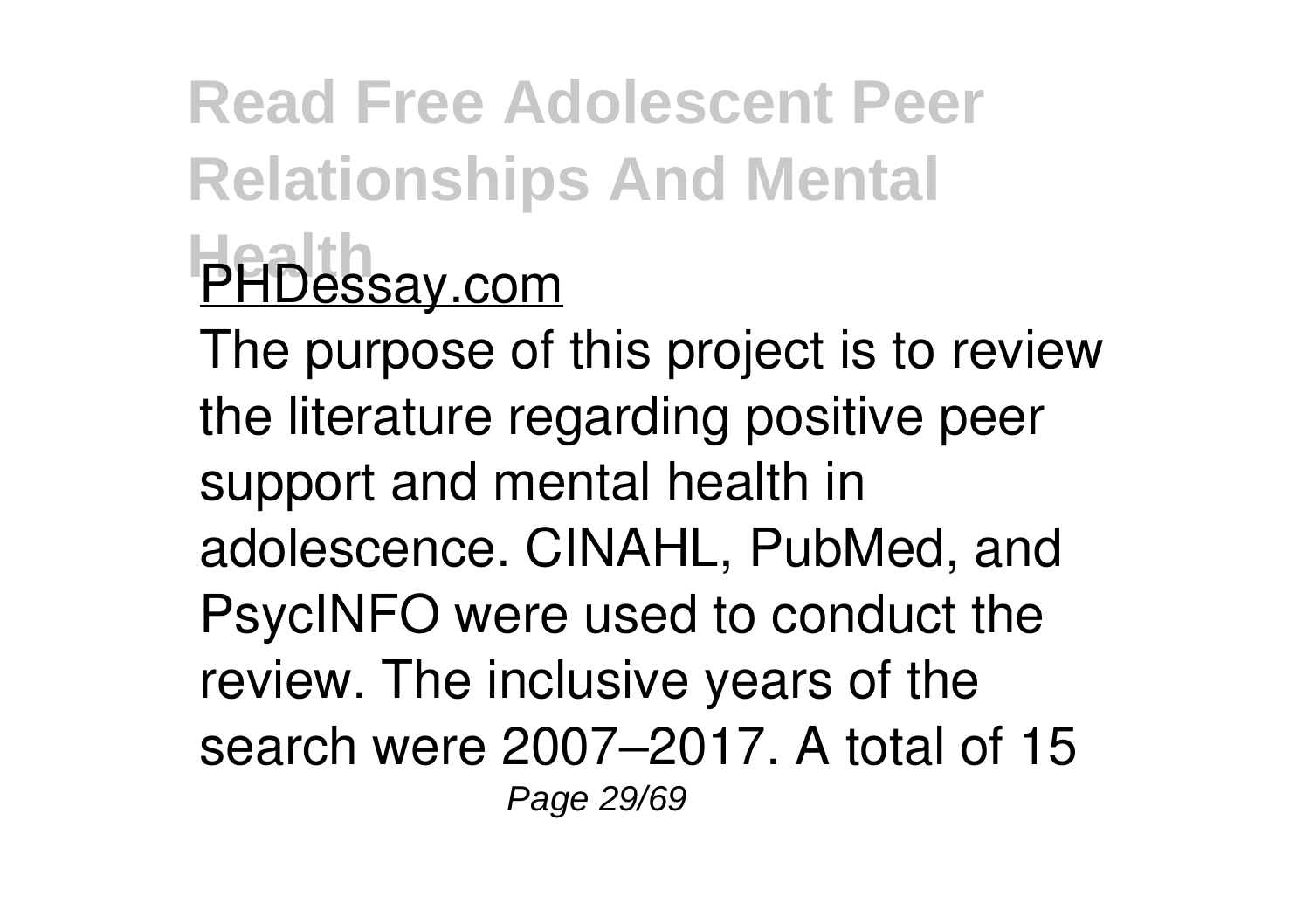**Read Free Adolescent Peer Relationships And Mental Health** were included for review.

Supportive Peer Relationships and Mental Health in ...

Abstract As children enter into adolescence, the amount of time they spend with peers increases. Peer groups become the most important Page 30/69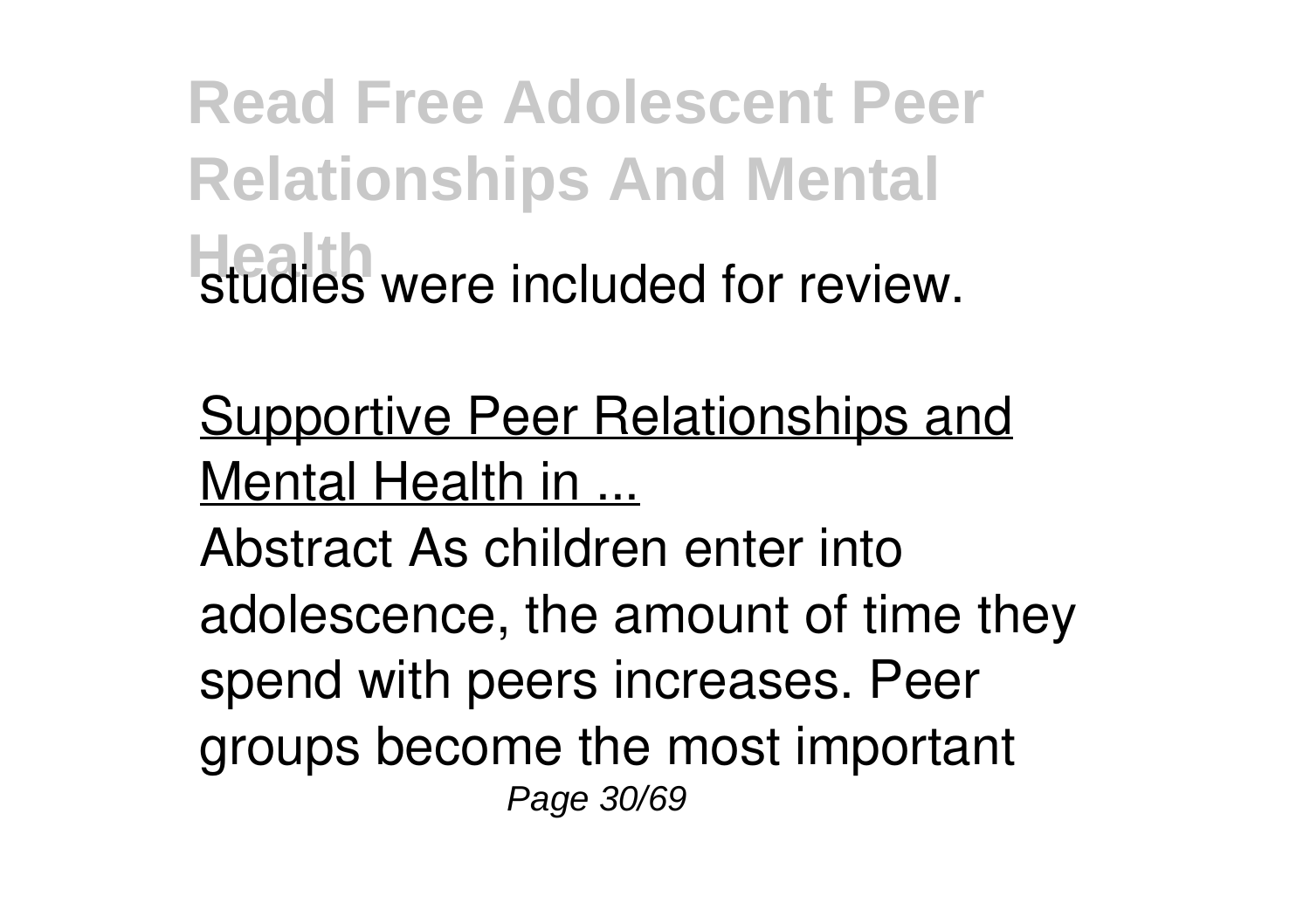**Read Free Adolescent Peer Relationships And Mental Health** socializing influence on adolescent behavior and values and...

(PDF) Peer Relationships, Adolescence - ResearchGate

Adolescent attachment relationships with parents and peers and the sense of connectedness with the schools Page 31/69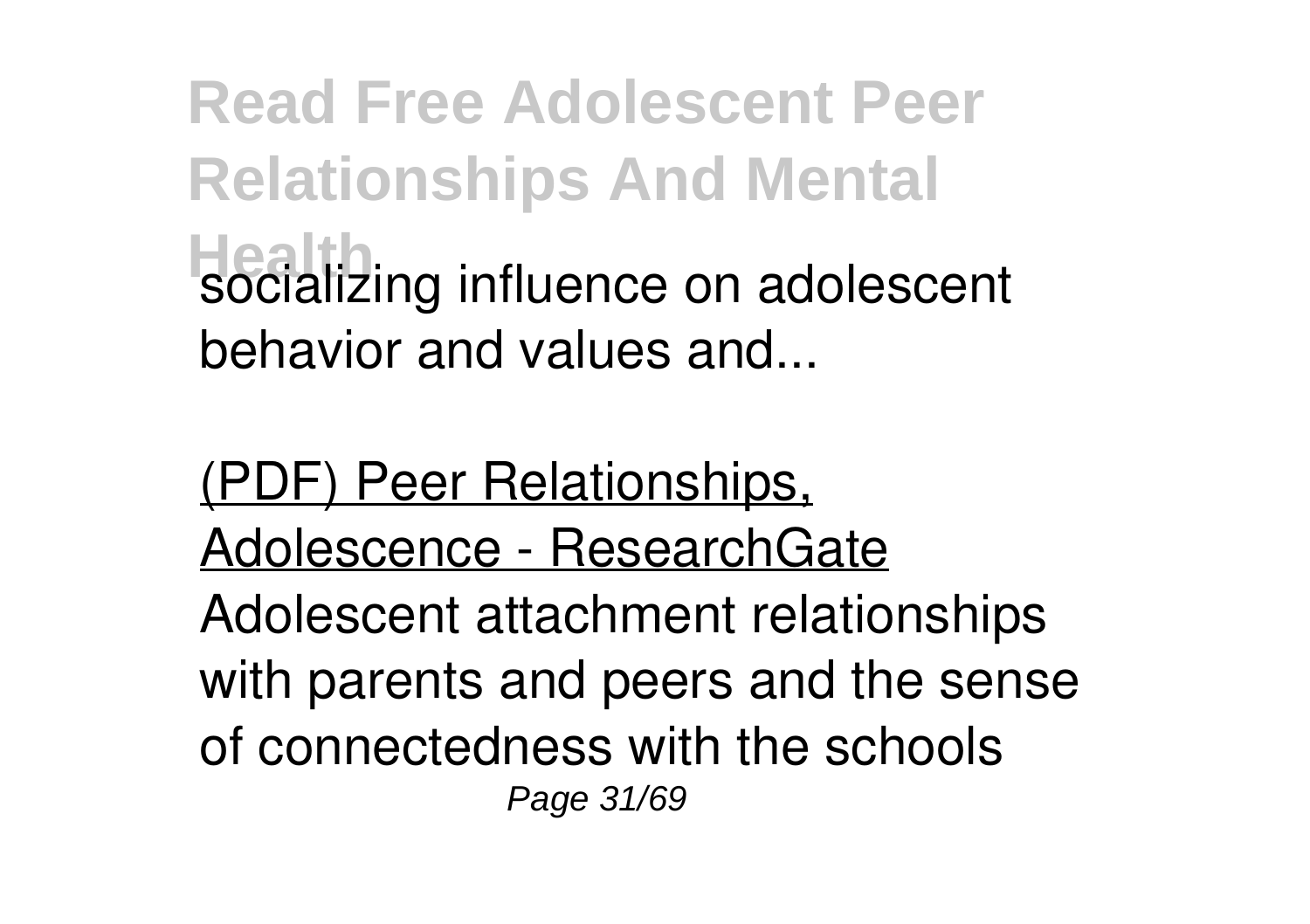**Read Free Adolescent Peer Relationships And Mental Health** attended have been established as salient predictors of psychological well?being.

The role of parental and peer attachment relationships and ... The current study investigated peer relationship and school climate factors Page 32/69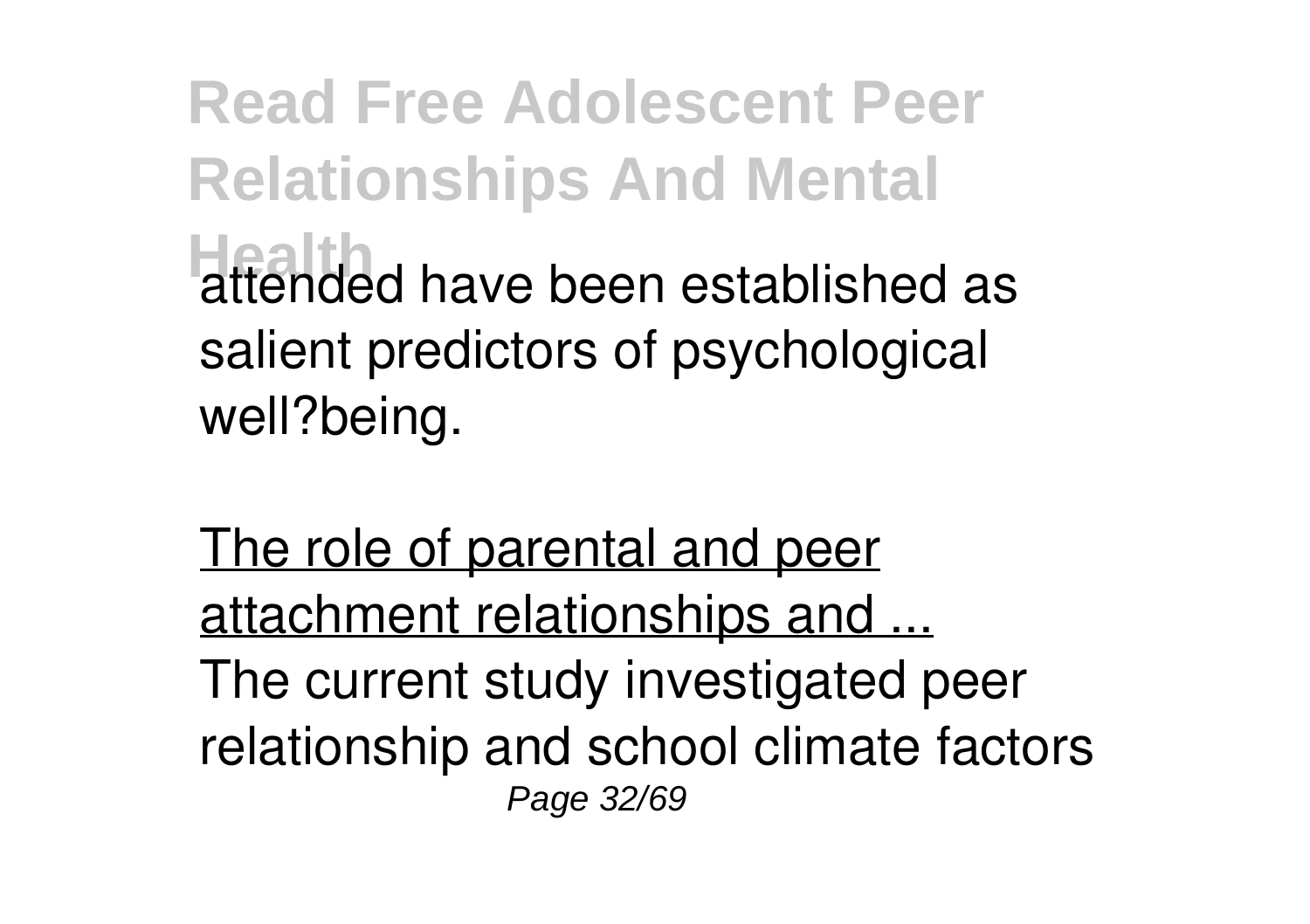**Read Free Adolescent Peer Relationships And Mental Headth** associated with adolescent mental health. Cross-sectional data from 2571 fifteen-year old students in 22 Scottish secondary schools was used. Multilevel models tested for school differences in mental health, and nested linear regression models estimated peer and school effects. Page 33/69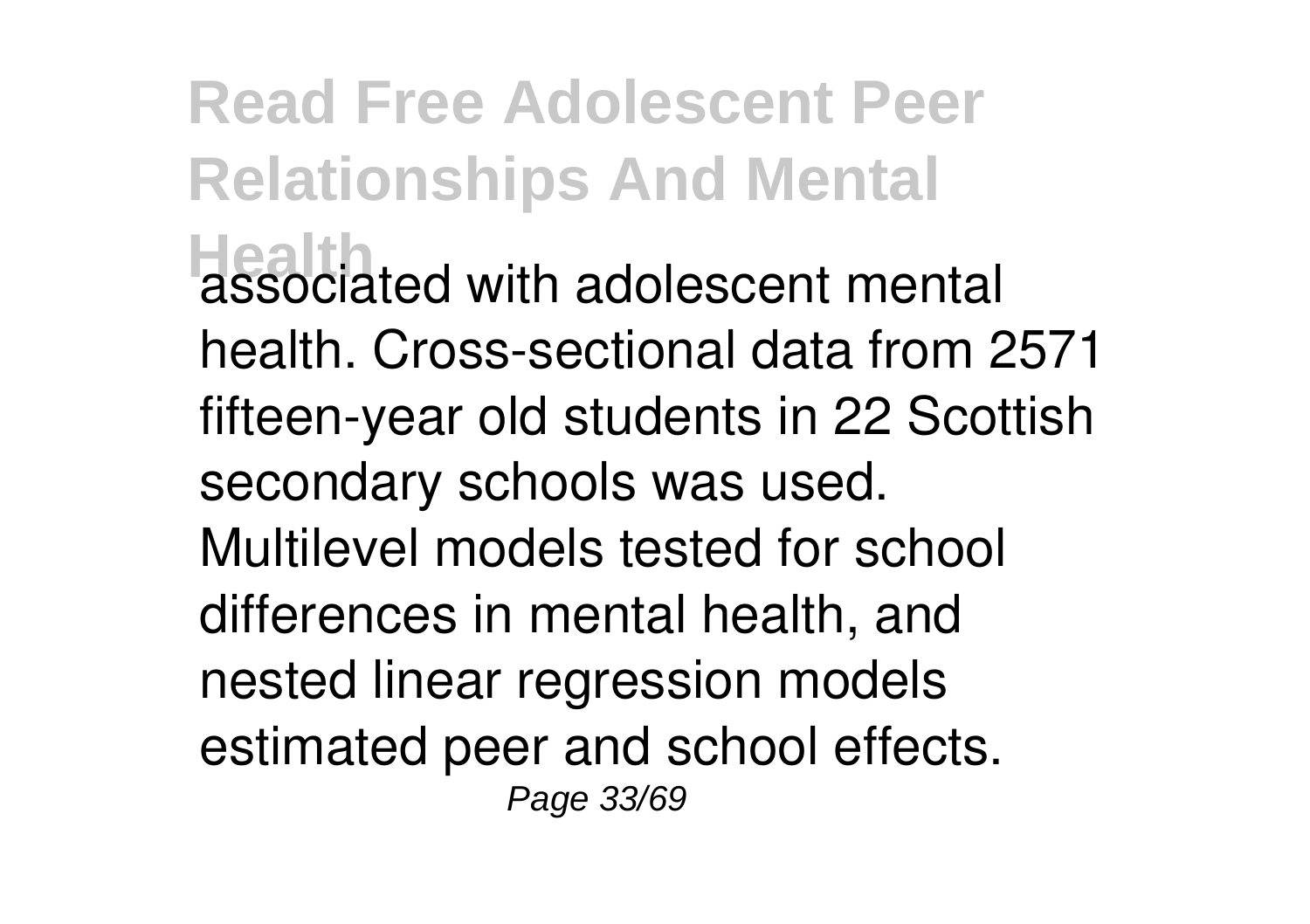**Read Free Adolescent Peer Relationships And Mental Health**

School climate, peer relationships, and adolescent mental ...

Adolescence is characterized by developmental changes in social relationships, which may contribute to, or protect against, psychopathology and risky behaviors. Non-suicidal self-Page 34/69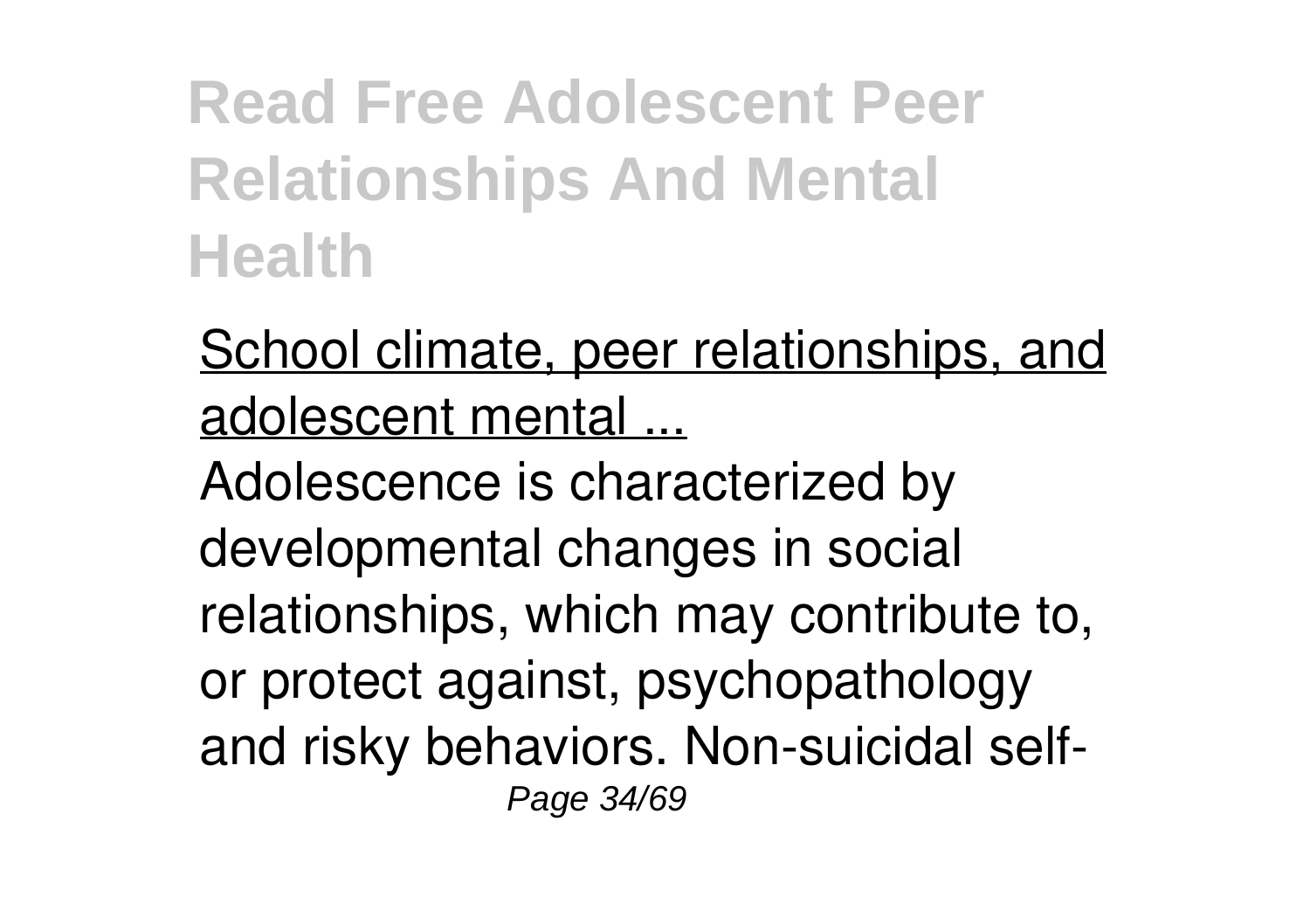**Read Free Adolescent Peer Relationships And Mental Highly** (NSSI) is one type of risky behavior that typically begins during adolescence and is associated with problems in relationships with family members and peers.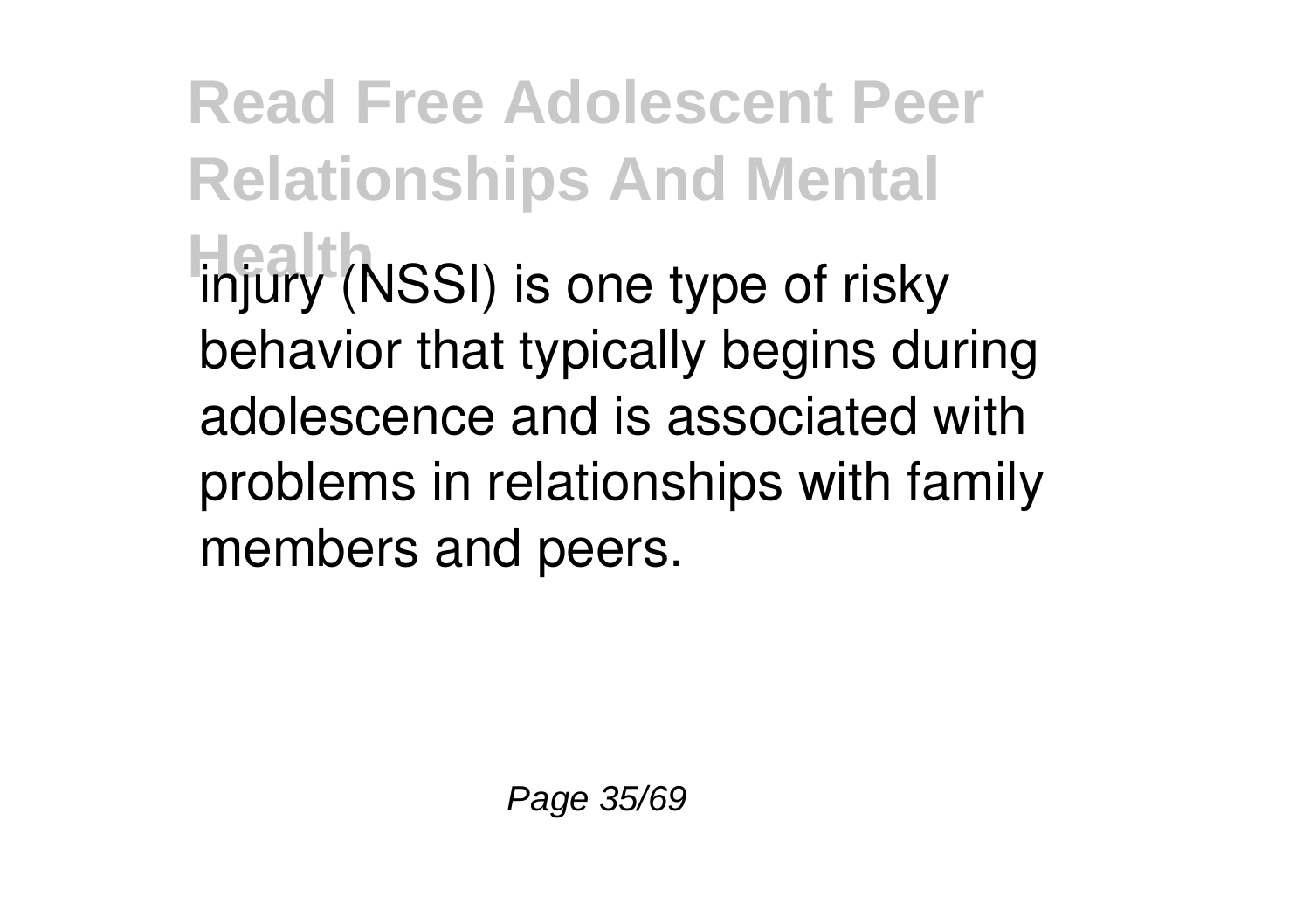**Read Free Adolescent Peer Relationships And Mental Health** Adolescents, Peer Relationships and Role Models **Peer Influence and Adolescent Behavior** Daniel Siegel: Why Teens Turn from Parents to Peers *What are positive peer relationships?* Peer Relationships in Childhood Explained Adolescent risktakers: The power of peers Teen Page 36/69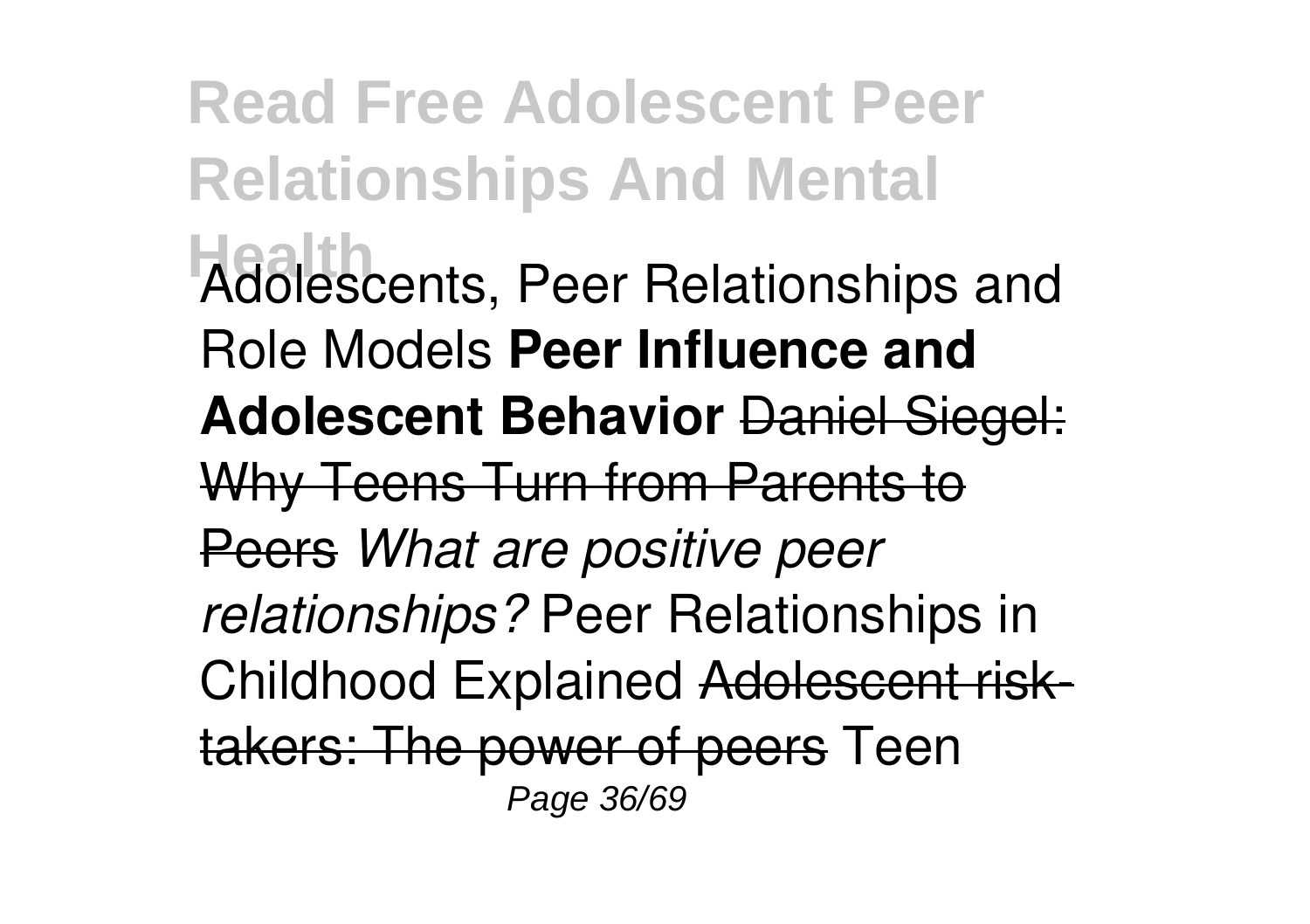**Read Free Adolescent Peer Relationships And Mental Health** Voices: Friendships and Boundaries *Healthy vs Unhealthy Relationships Advice for Christian Teens or New Believers | Doing the Nasty, Peer Pressure, Dating, Relationships Peer Relationships* The Secret of Becoming Mentally Strong | Amy Morin | TEDxOcala MHT Conversation | Page 37/69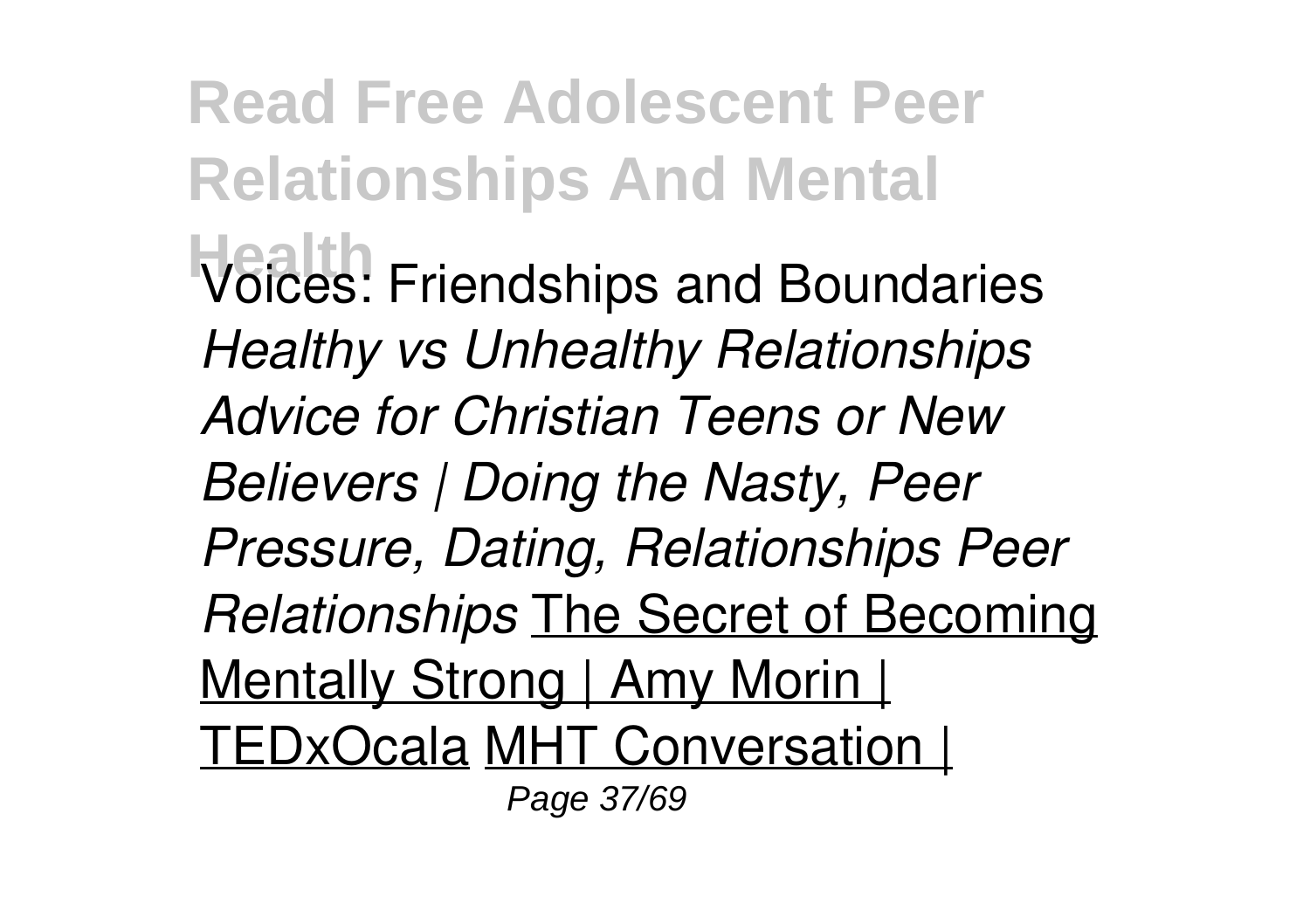**Read Free Adolescent Peer Relationships And Mental Mental Health Transition from** Adolescence to Adulthood | Ms. Zahra **Diwan Skills for Healthy Romantic** Relationships | Joanne Davila | TEDxSBU 10 Thoughts that can Destroy Relationships What is the most important influence on child development | Tom Weisner | Page 38/69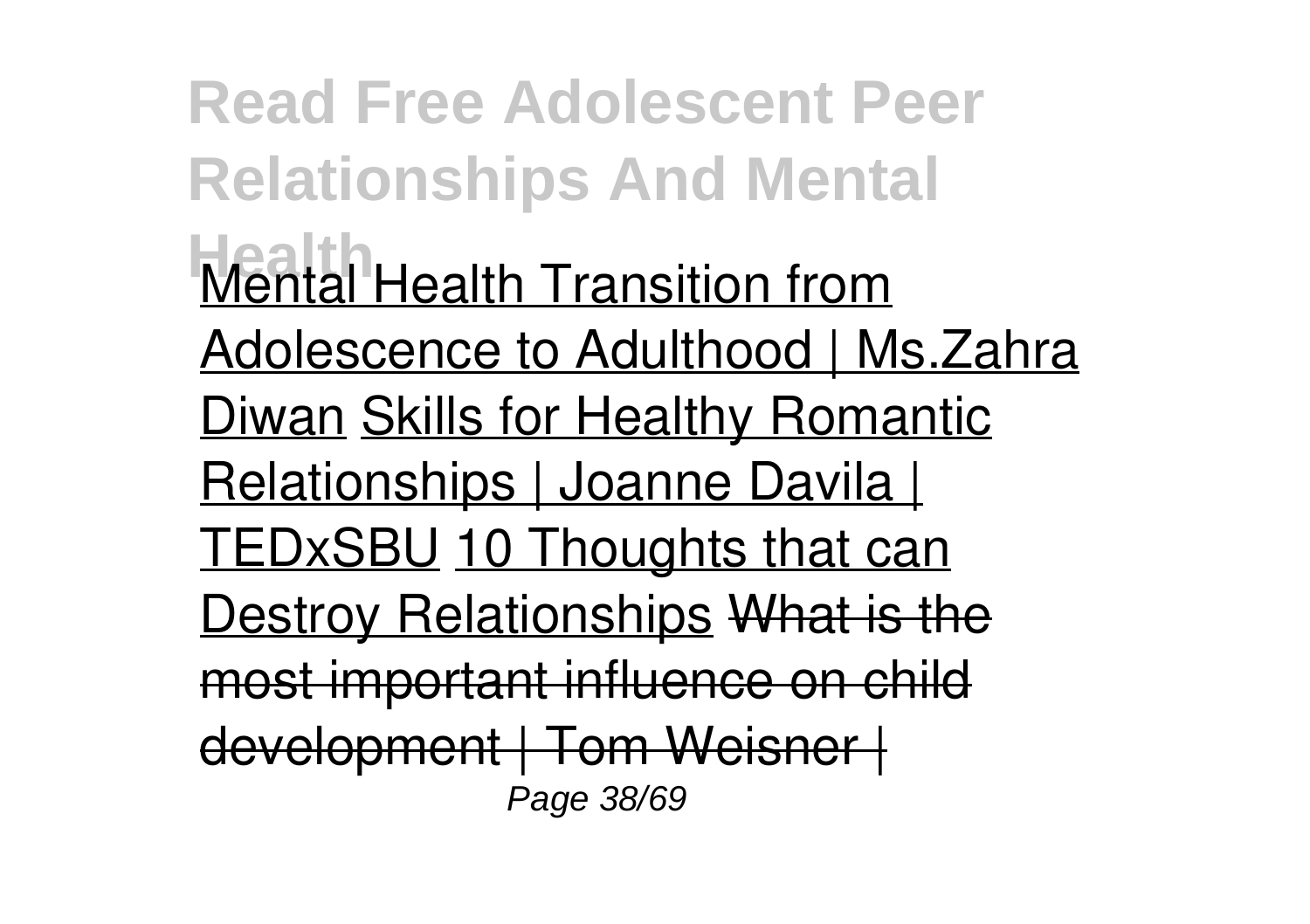**Read Free Adolescent Peer Relationships And Mental Health** TEDxUCLA

12 Early Signs A Relationship Won't Last The truth about teen depression | Megan Shinnick |

TEDxYouth@BeaconStreet Seasons

of Singleness Does Everybody Have A

Gay Gene? Insight Into the Teenage

Brain: Adriana Galván at

Page 39/69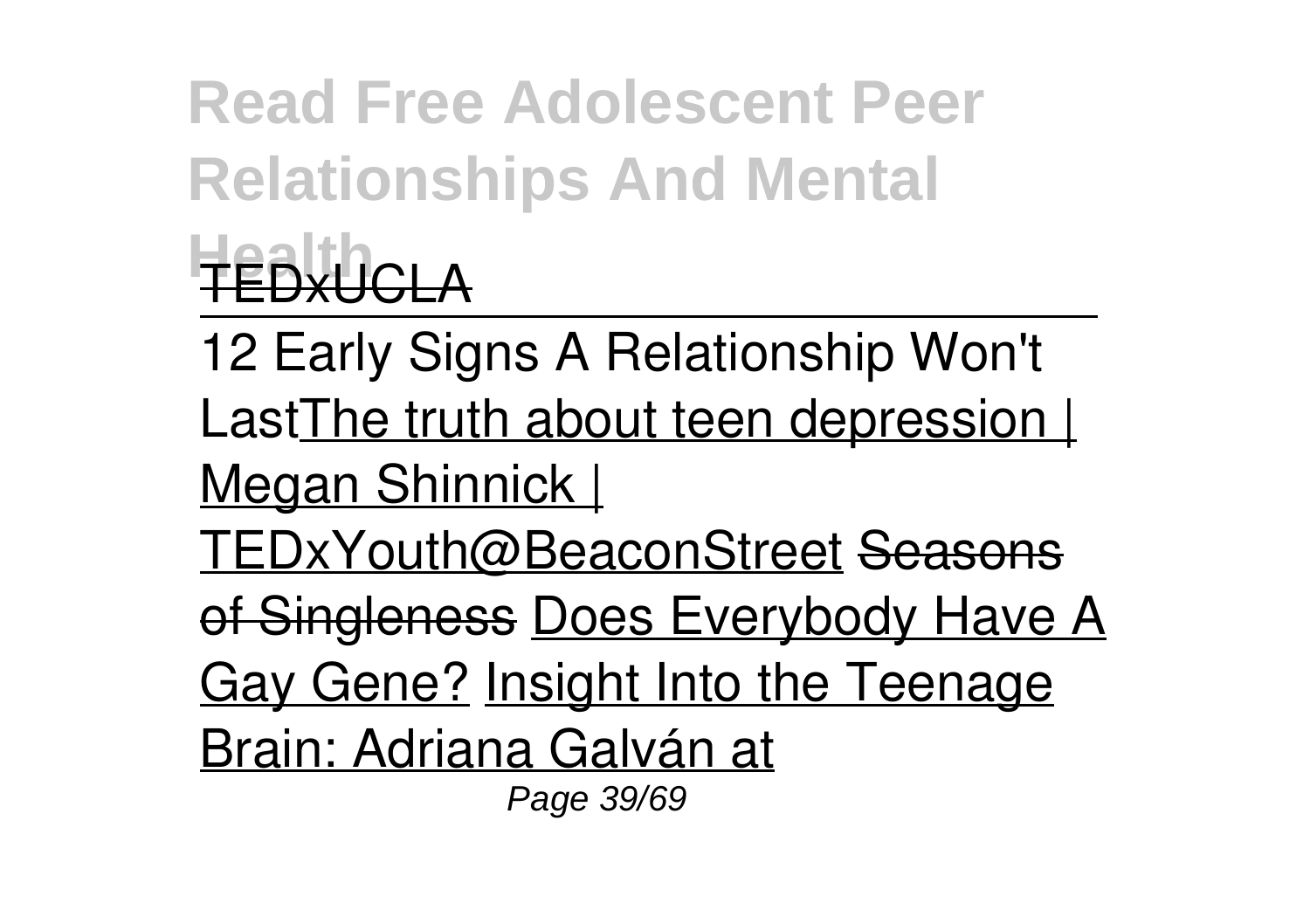**Read Free Adolescent Peer Relationships And Mental Health** TEDxYouth@Caltech How To Raise A Confident Child | Marisa Peer*How childhood trauma affects health across a lifetime | Nadine Burke Harris* **Teen stress from a teen perspective | Michaela**

**Horn | TEDxNaperville** *Peer*

*Relationships and Bullying Why Are* Page 40/69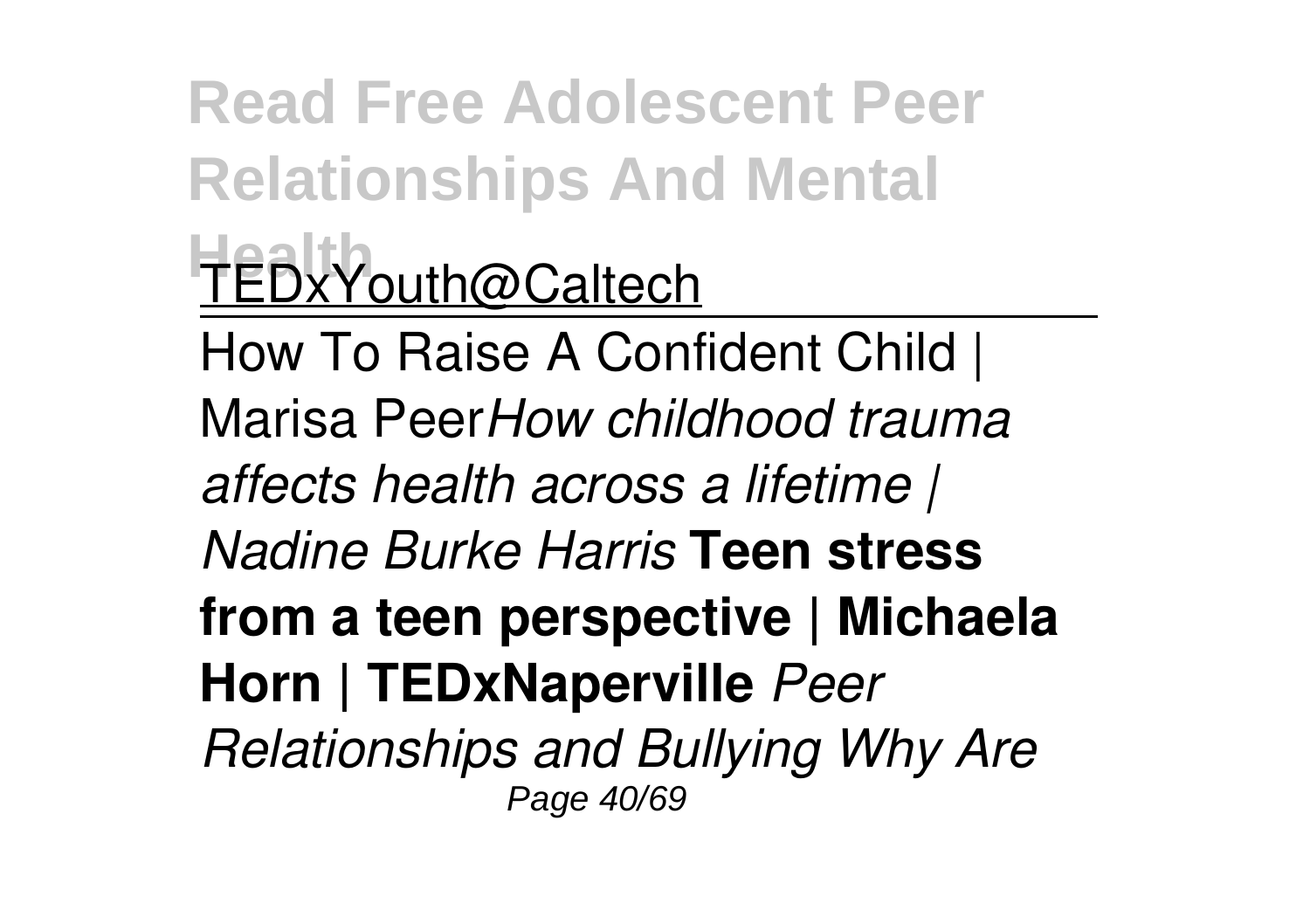**Read Free Adolescent Peer Relationships And Mental Health** *Teens So Moody? What Teens Think About: Healthy Relationships* **Friendship networks in adolescence: How do they influence mental health and substance use? What Parents Should Know About Teens - Part 1 with Dr. James Dobson's Family Talk | 4/3/2019** Page 41/69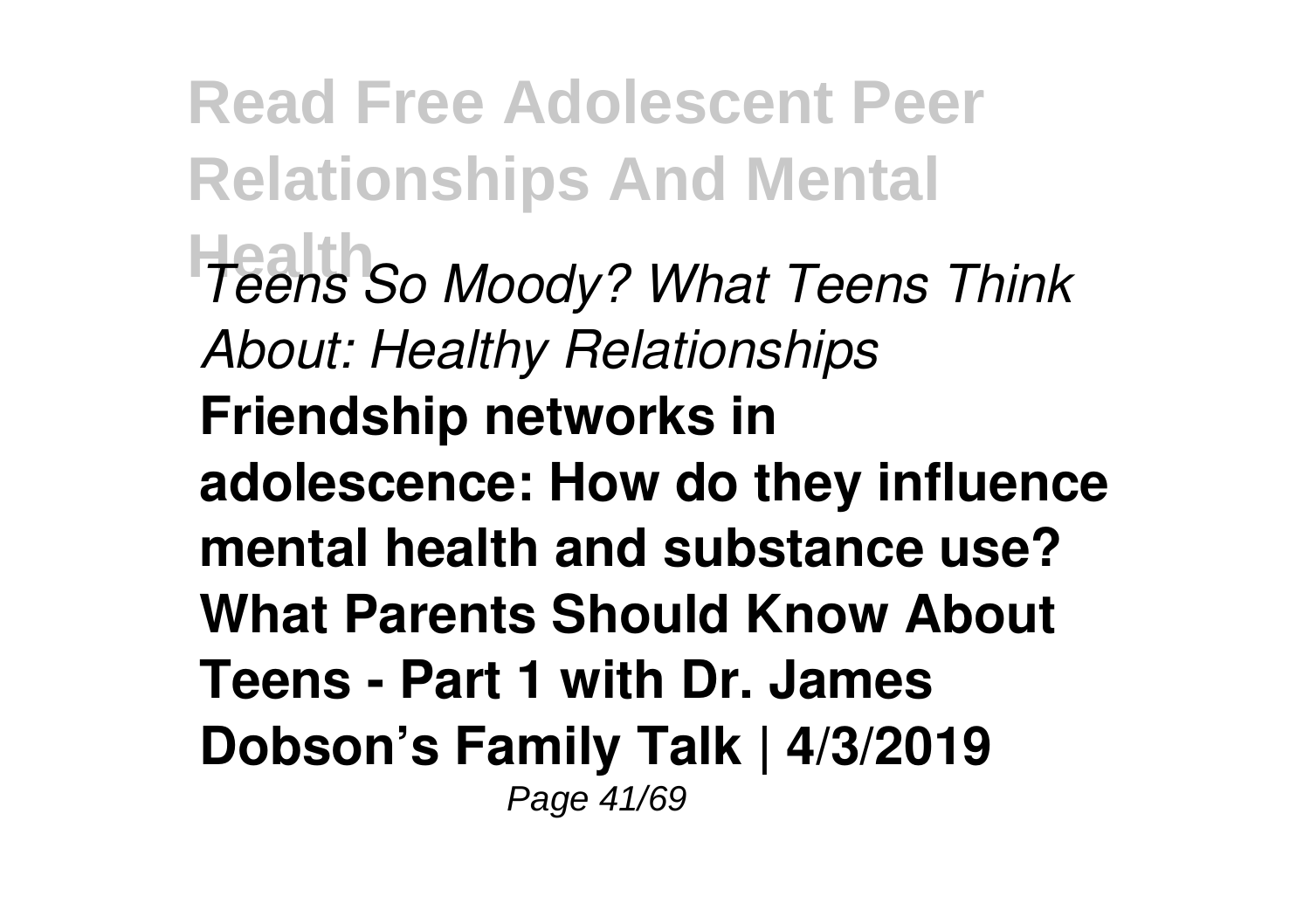**Read Free Adolescent Peer Relationships And Mental LCPS** Parent Conversation Cafe Adolescent Peer Relationships And Mental

Rationale: Given the salience of peer relationships during adolescence, and research suggesting that mental health disorders negatively impact social functioning, this study uses novel Page 42/69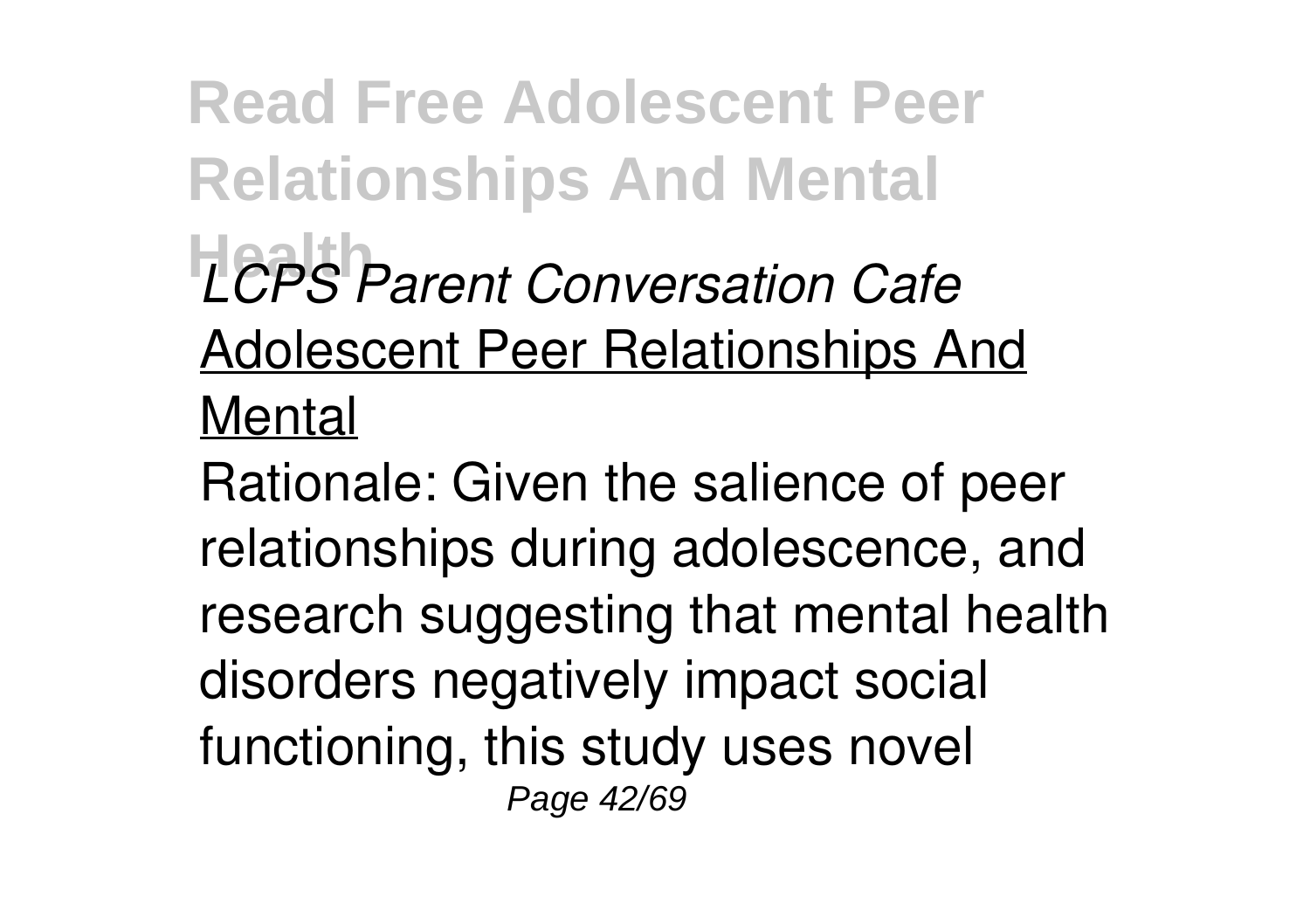**Read Free Adolescent Peer Relationships And Mental Health** methodology from social network analysis to uncover the social processes linking disruptive behavior disorders and anxiety disorders with adolescent friendships.

Mental health disorders and adolescent peer relationships Page 43/69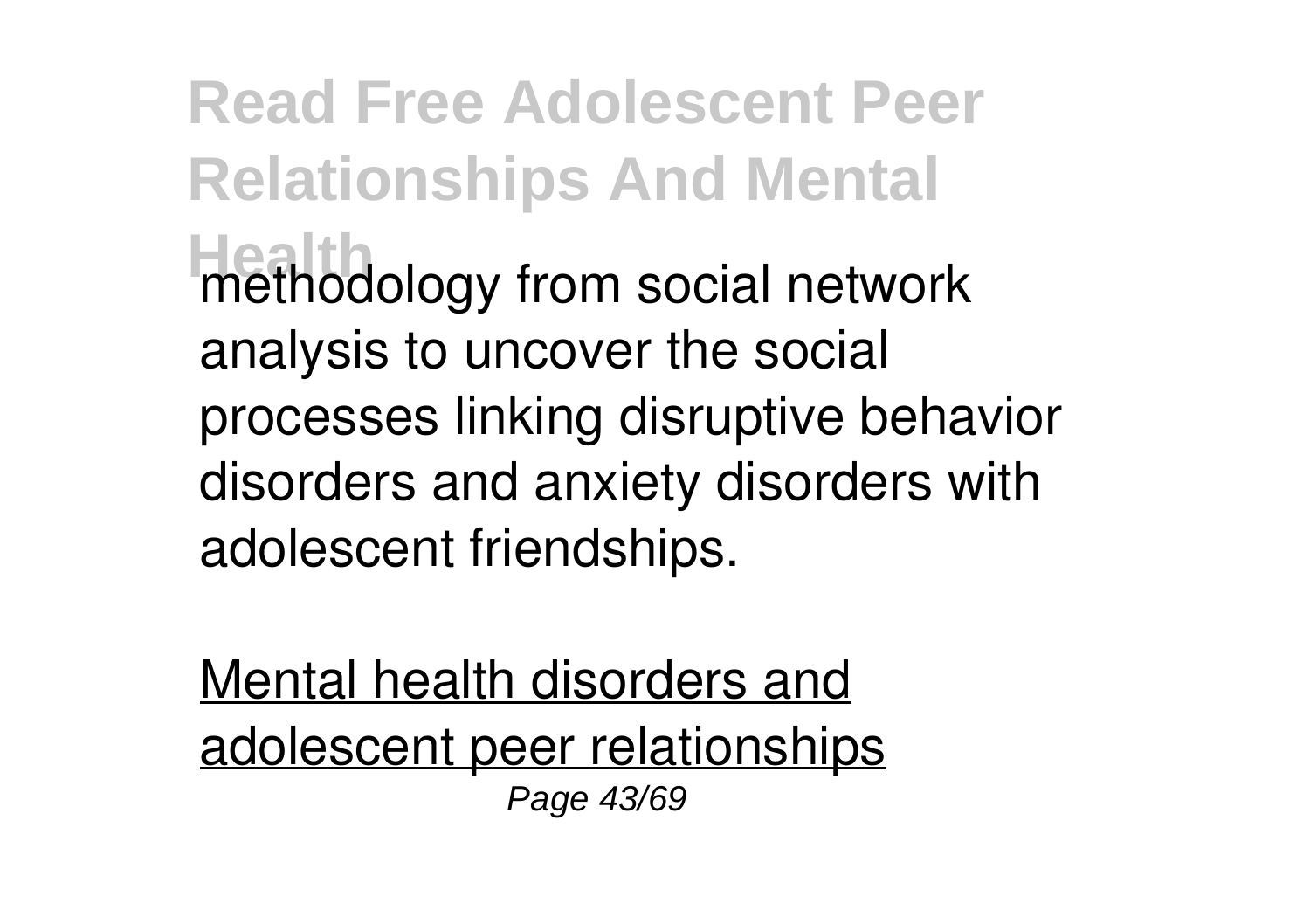**Read Free Adolescent Peer Relationships And Mental Health** Peer relationships are associated with mental health disorders during adolescence. • Adolescents with disruptive behavior disorders experience increased peer popularity. • Homophily on disruptive behavior disorders is linked to friendship. • Anxiety disorders are not related to Page 44/69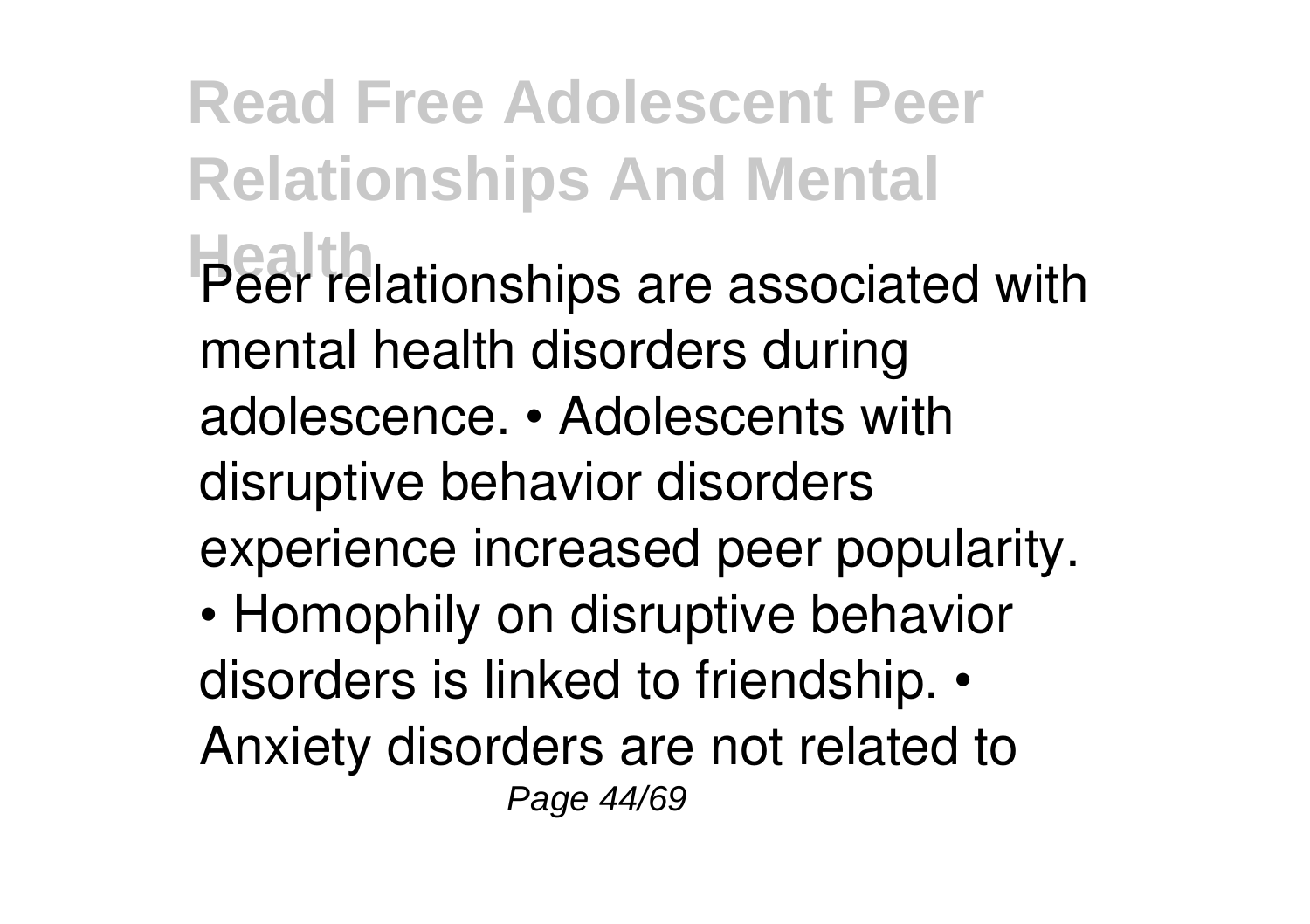**Read Free Adolescent Peer Relationships And Mental Hadolescent social connections.** 

Mental health disorders and adolescent peer relationships ... Data were collected on 111 adolescents, ages 14 to 16, and their mothers. Results indicate that both attachment and family violence Page 45/69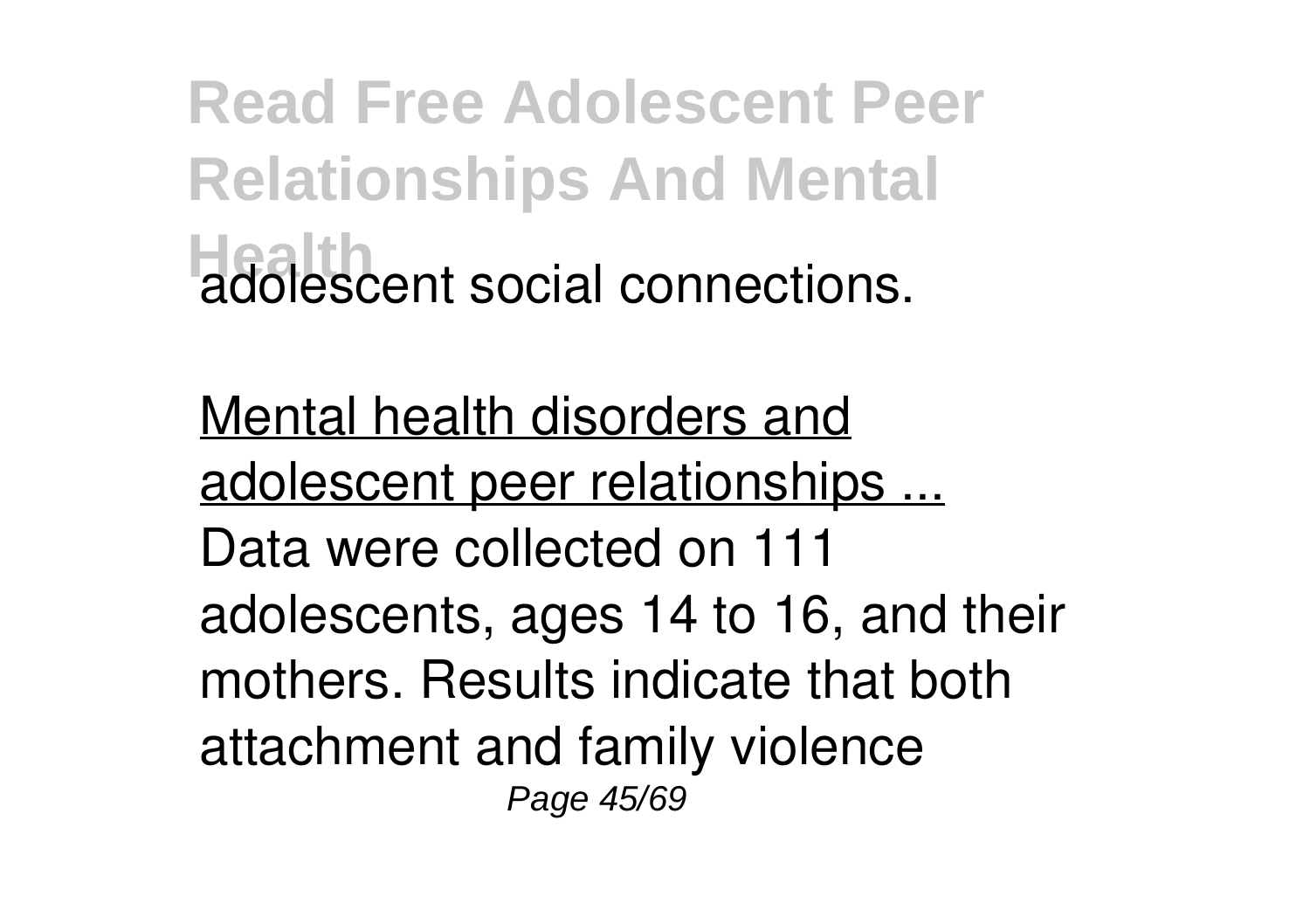### **Read Free Adolescent Peer Relationships And Mental Health** experiences negatively impact mental health. In addition, family violence significantly predicted attachment style. Significant protective and vulnerability factors included maternal psychological functioning, maternal positive parenting, and perceived social support from friends. Page 46/69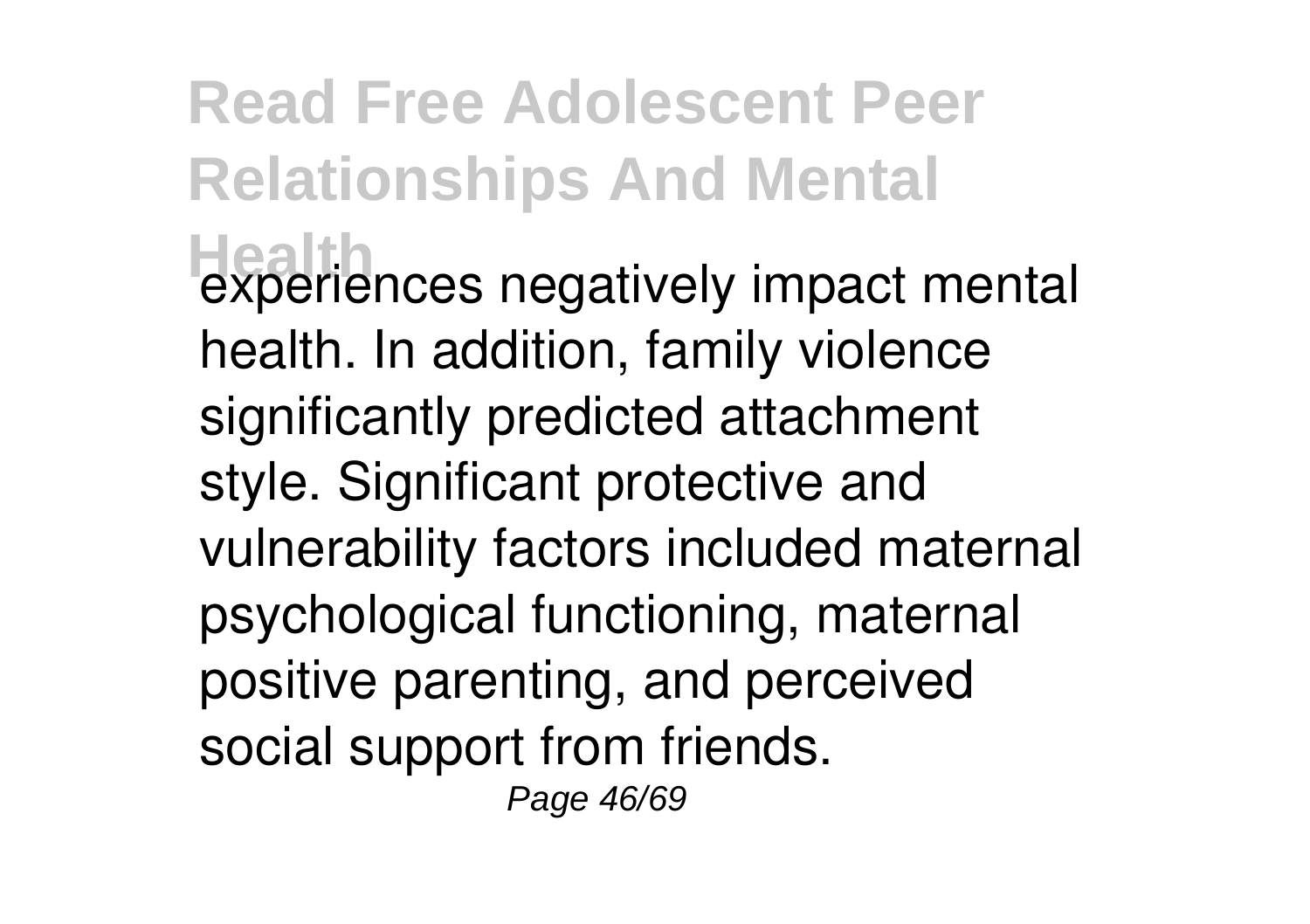**Read Free Adolescent Peer Relationships And Mental Health**

#### Adolescent Peer Relationships and Mental Health ...

Given the salience of peer relationships during adolescence, and research suggesting that mental health disorders negatively impact social functioning, this study uses novel Page 47/69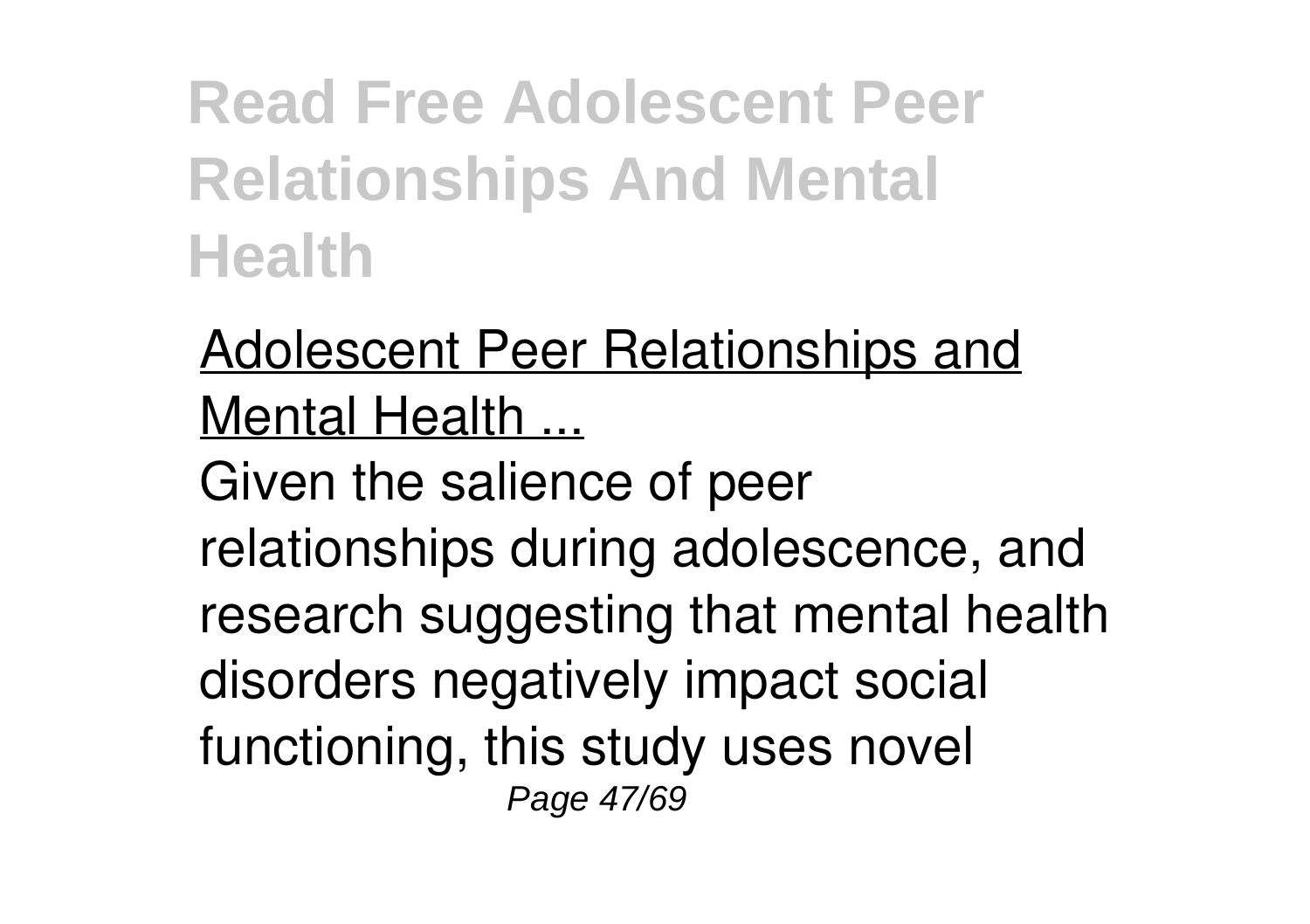**Read Free Adolescent Peer Relationships And Mental Health** methodology from social network analysis to uncover the social processes linking disruptive behavior disorders and anxiety disorders with adolescent friendships.

Mental health disorders and adolescent peer relationships ... Page 48/69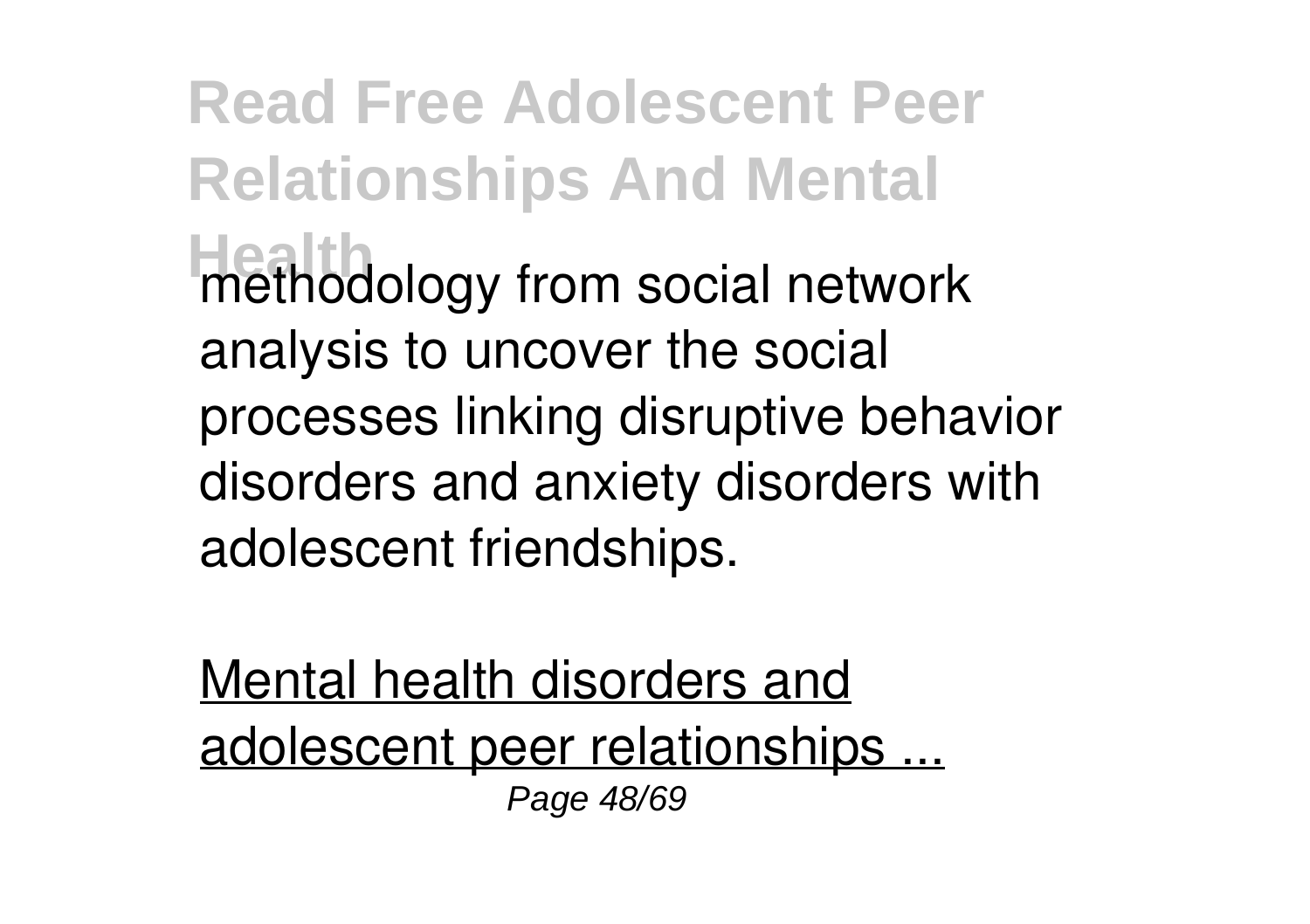**Read Free Adolescent Peer Relationships And Mental Health** The current study investigated peer relationship and school climate factors associated with adolescent mental health. Cross-sectional data from 2,571 fifteen-year old students in 22 Scottish second...

School Climate, Peer Relationships, Page 49/69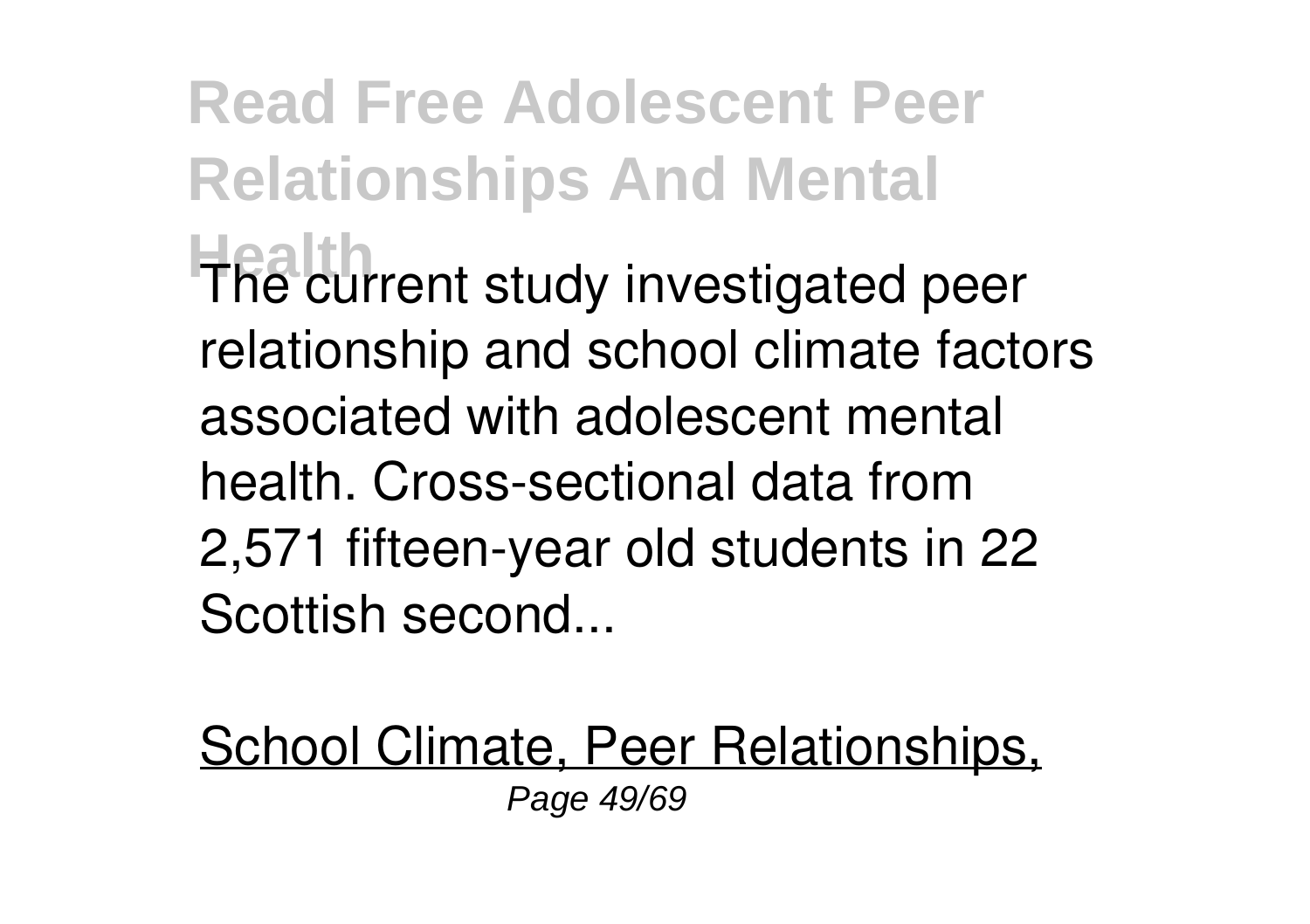**Read Free Adolescent Peer Relationships And Mental And Adolescent Mental ...** Teens and Peer Relationships As previously mentioned, social and emotional maturity are intertwined.

Therefore, as teens' emotional maturity increases their relationships with their peers change as they become more vulnerable and Page 50/69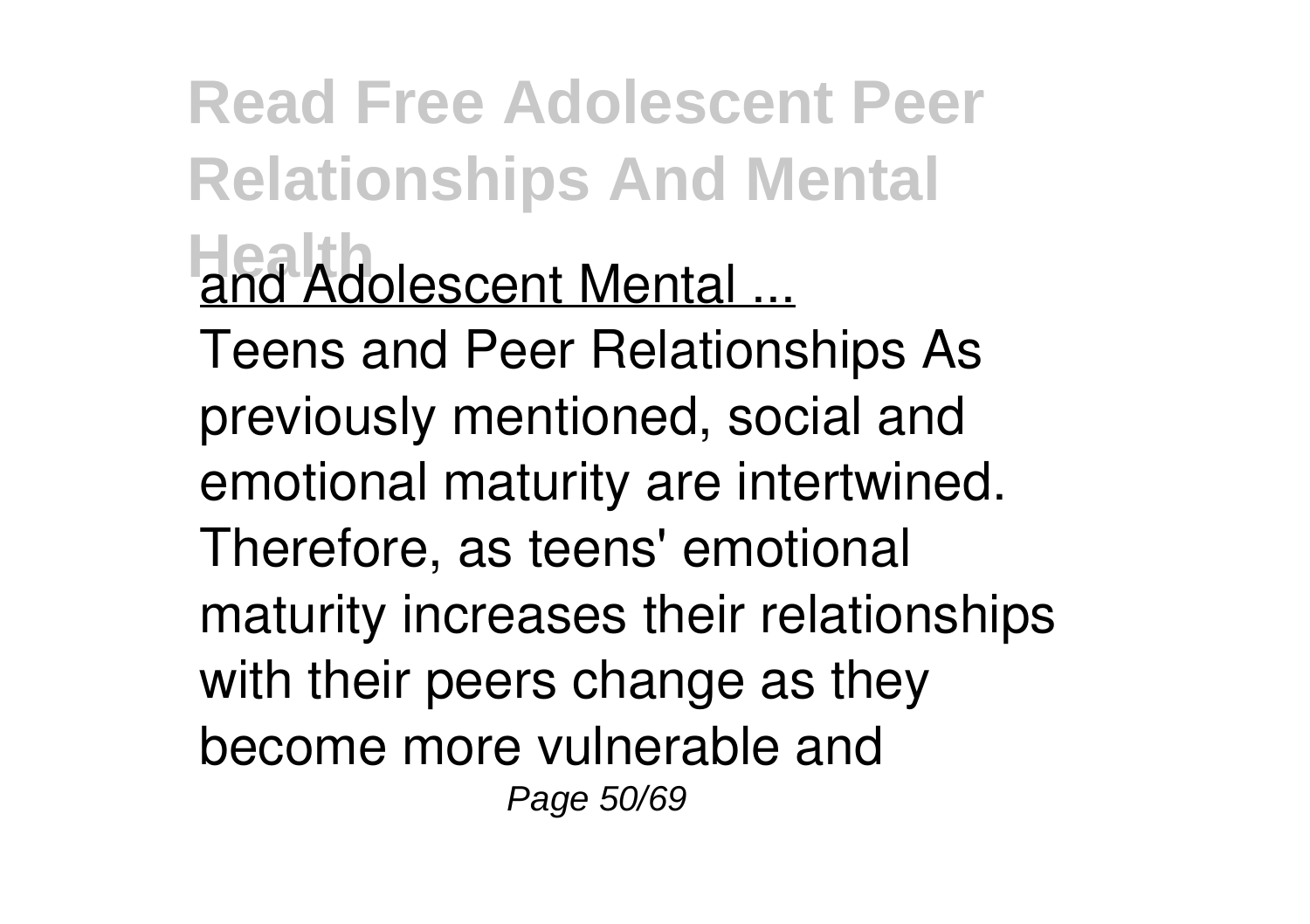**Read Free Adolescent Peer Relationships And Mental Health**<br> **Healthally** intimate with their peers. This increased vulnerability and intimacy requires greater trust among peers.

Teens and Peer Relationships - Mental Help In the United States, nearly one in five Page 51/69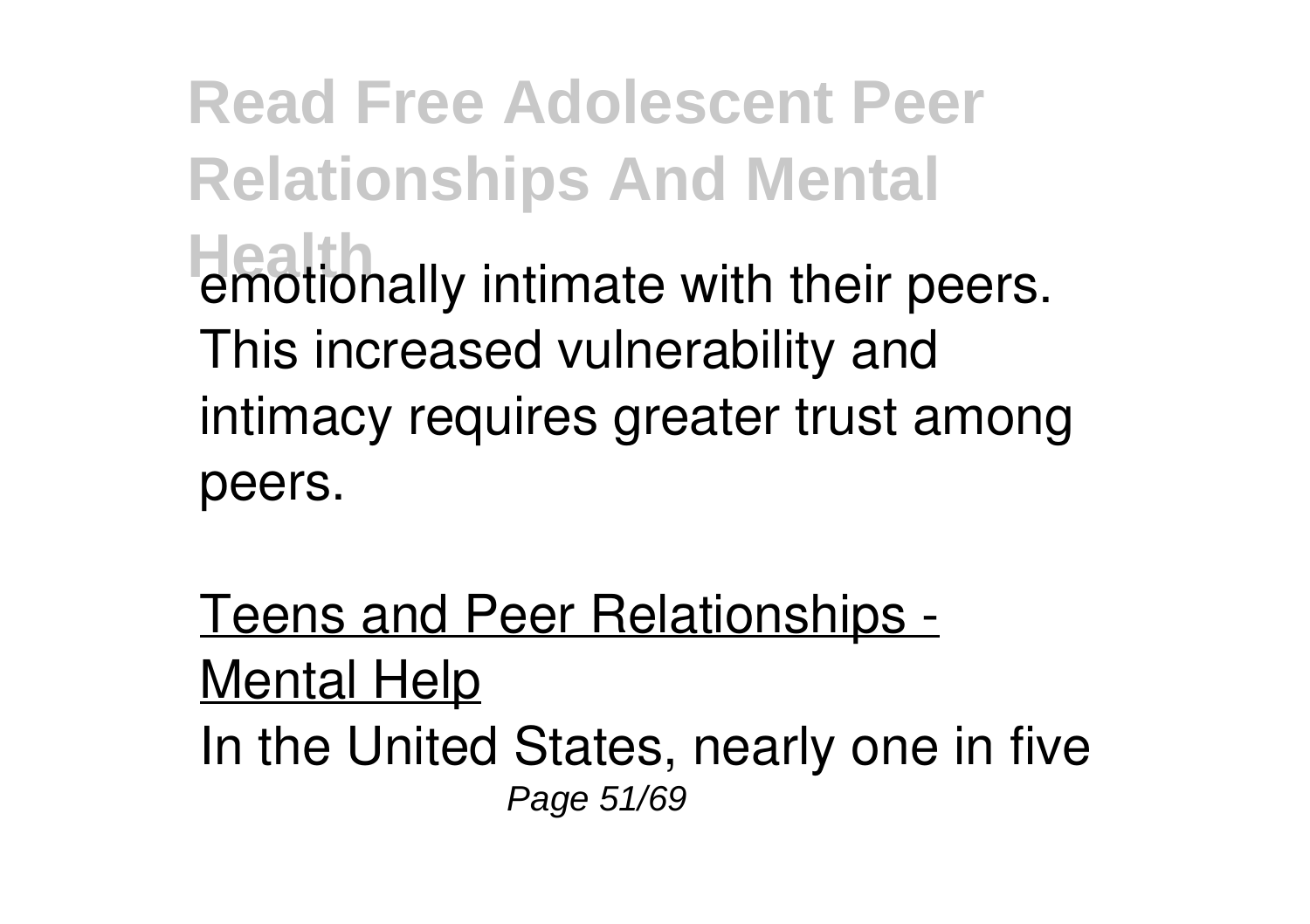### **Read Free Adolescent Peer Relationships And Mental Health** adolescents has a diagnosable mental health disorder. Beginning in the teenage years, adolescents become less reliant on their parents for support and begin to turn to their peer group for support; therefore, it is important to understand the role of peers during this developmental time, especially in Page 52/69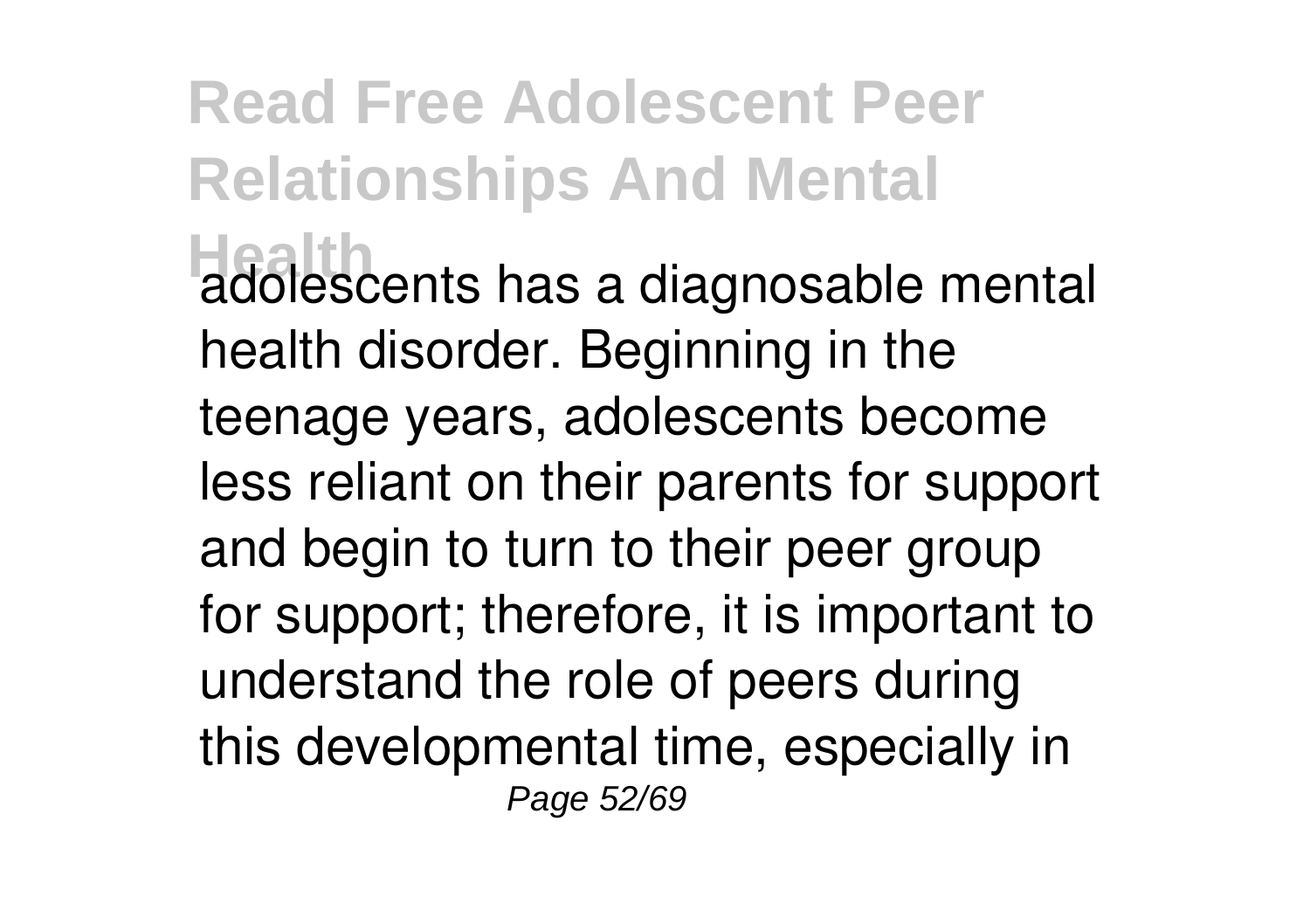**Read Free Adolescent Peer Relationships And Mental Health** relation to mental health.

Supportive Peer Relationships and Mental Health in ...

Teens and Peer Relationships. Angela Oswalt Morelli , MSW, edited by C. E. Zupanick, Psy.D. As previously mentioned, social and emotional Page 53/69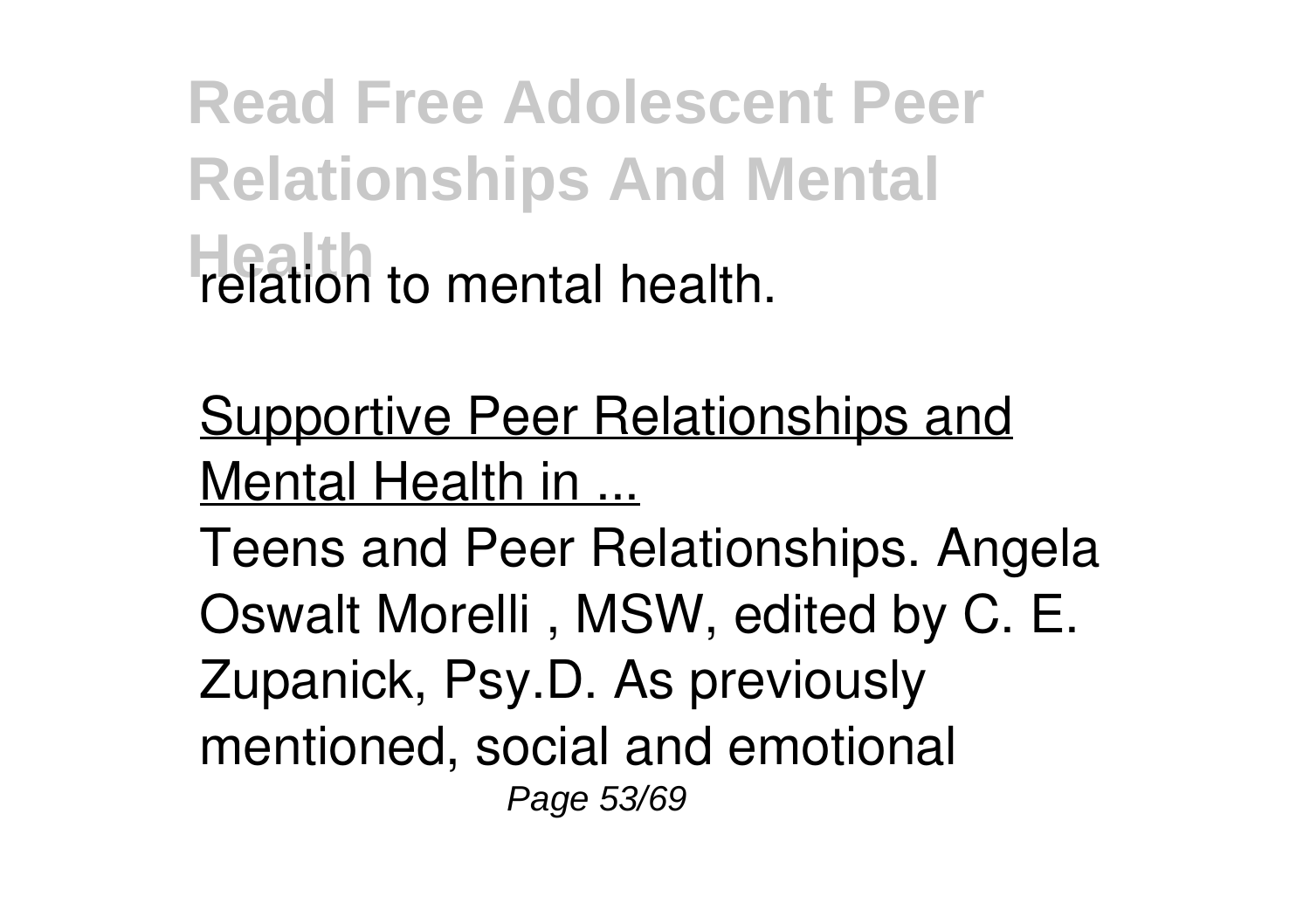**Read Free Adolescent Peer Relationships And Mental Heaturity** are intertwined. Therefore, as teens' emotional maturityincreases their relationships with their peers change as they become more vulnerable and emotionally intimate with their peers.

Teens and Peer Relationships - Child Page 54/69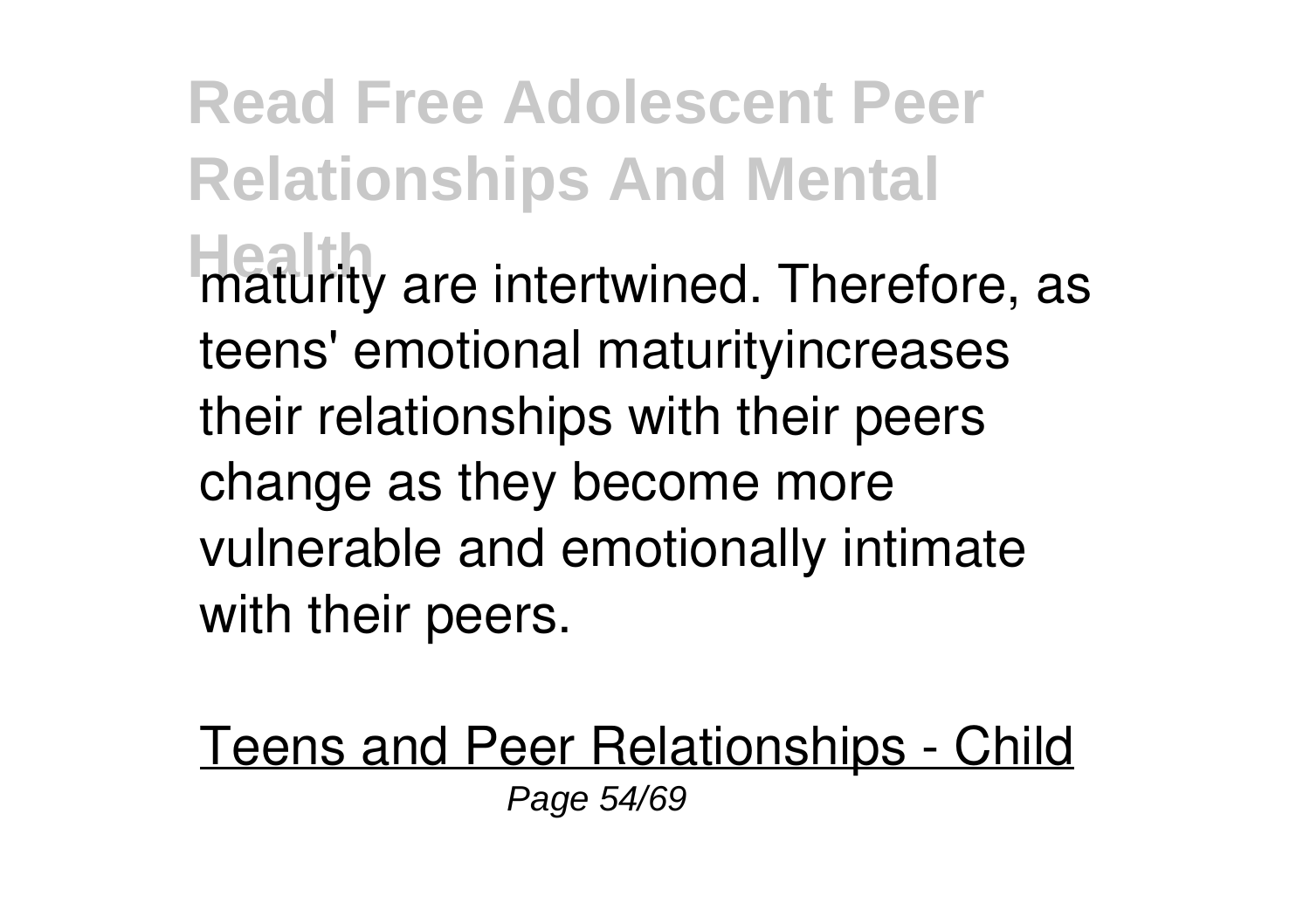**Read Free Adolescent Peer Relationships And Mental Health** Development Theory ... This article is an open access publication. Abstract Positive relationships with family, friends and school staff are consistently linkedwith healthandwellbeingduringadolescence, thoughfewerstudiesexplorehow these micro-systems interact to influence Page 55/69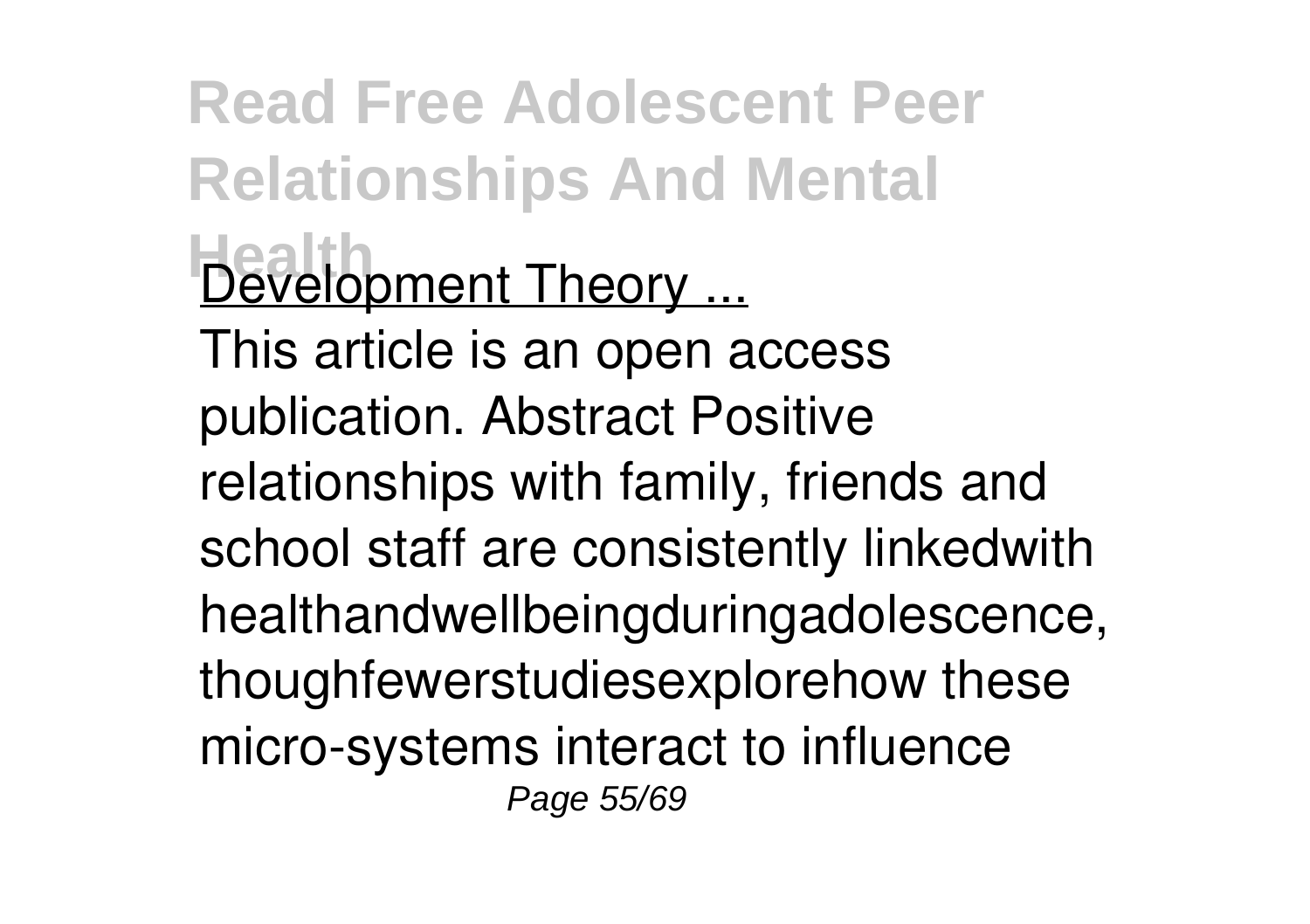# **Read Free Adolescent Peer Relationships And Mental Hadolescent health. This study tests the** inde- pendent and interacting roles of family, peer and school relationships in predicting substance use, subjective wellbeing and mental health symptoms among 11–16 year olds in Wales.

School, Peer and Family Relationships Page 56/69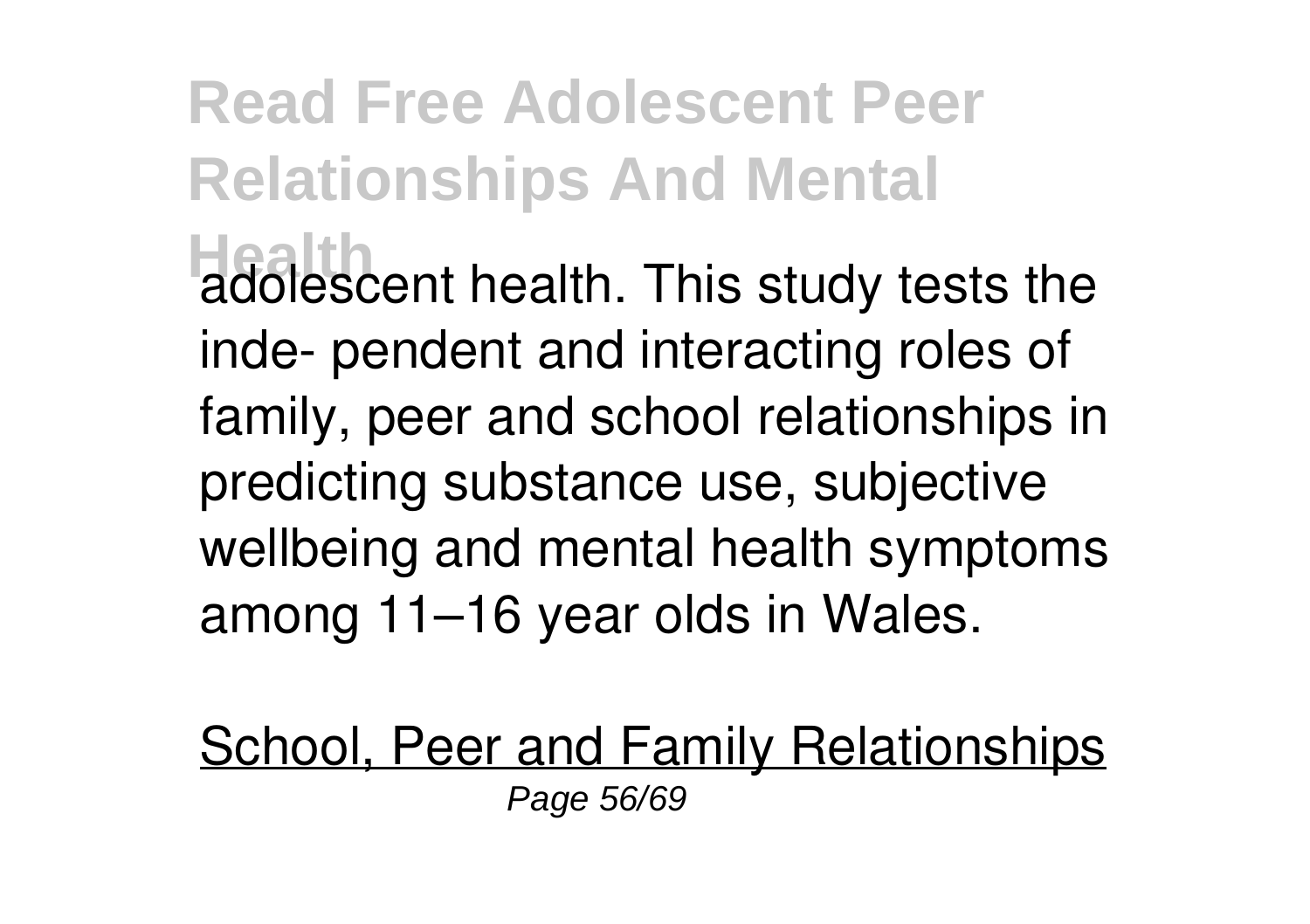# **Read Free Adolescent Peer Relationships And Mental Health** Adolescent ...

It is your unquestionably own era to do its stuff reviewing habit. accompanied by guides you could enjoy now is adolescent peer relationships and mental health below. LEanPUb is definitely out of the league as it over here you can either choose to Page 57/69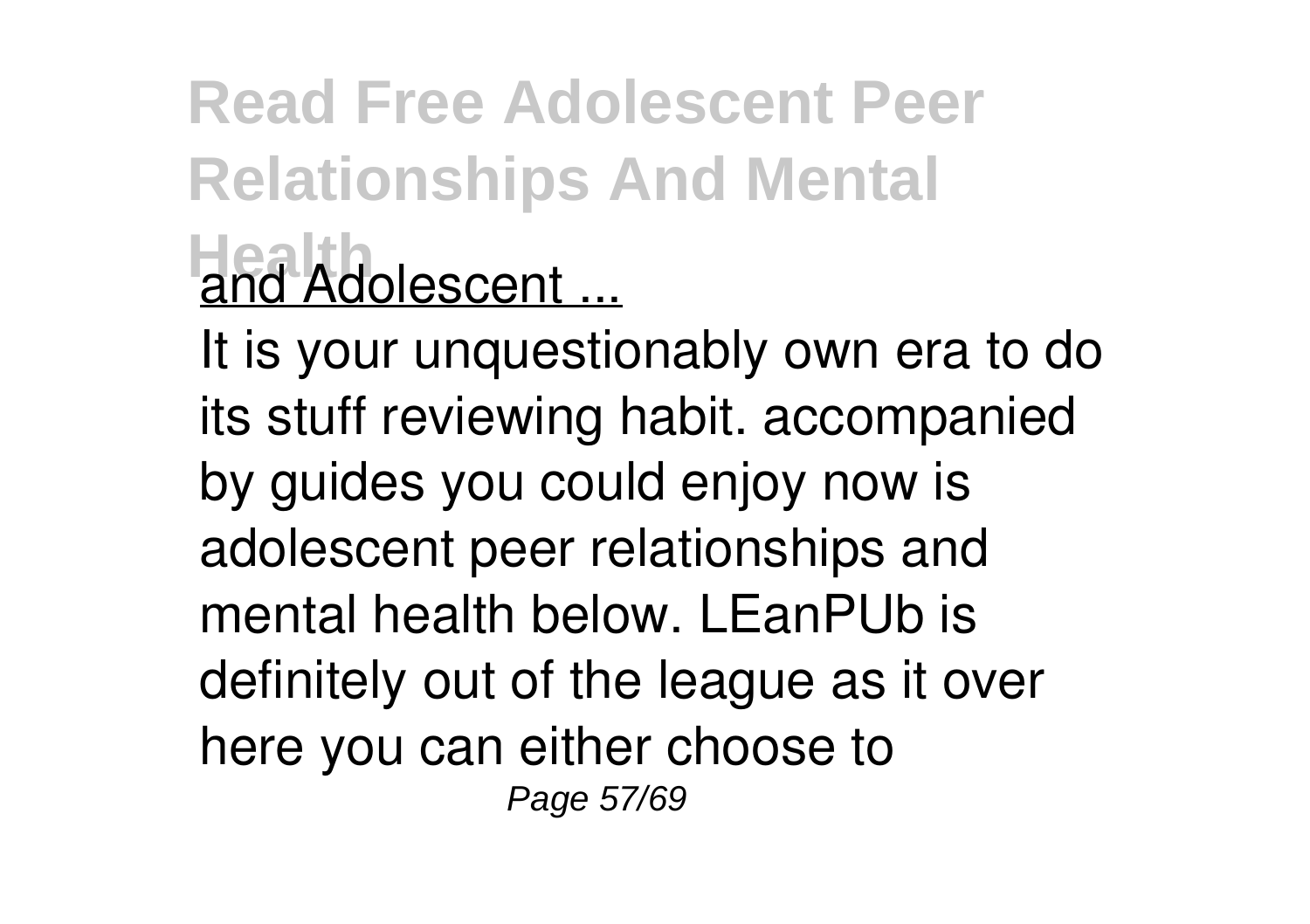**Read Free Adolescent Peer Relationships And Mental** download a book for free or buy the same book at your own designated price.

Adolescent Peer Relationships And Mental Health

Adolescent attachment relationships and mental health outcomes Page 58/69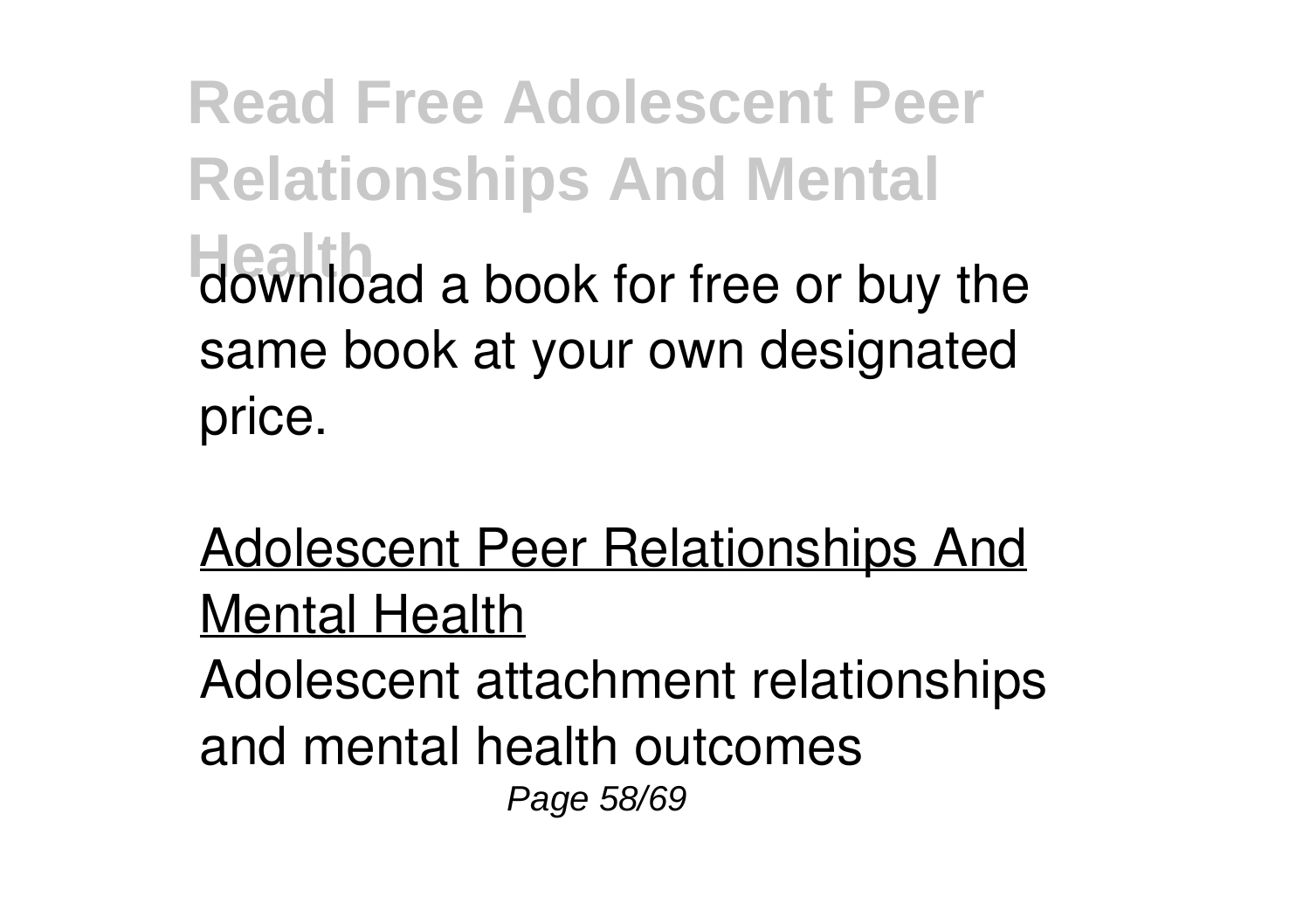# **Read Free Adolescent Peer Relationships And Mental Attachment to parents and peers and** a sense of school connectedness are important relationships in the life of most adolescents. Research has begun to highlight the salience that these relationships have upon mental

health outcomes.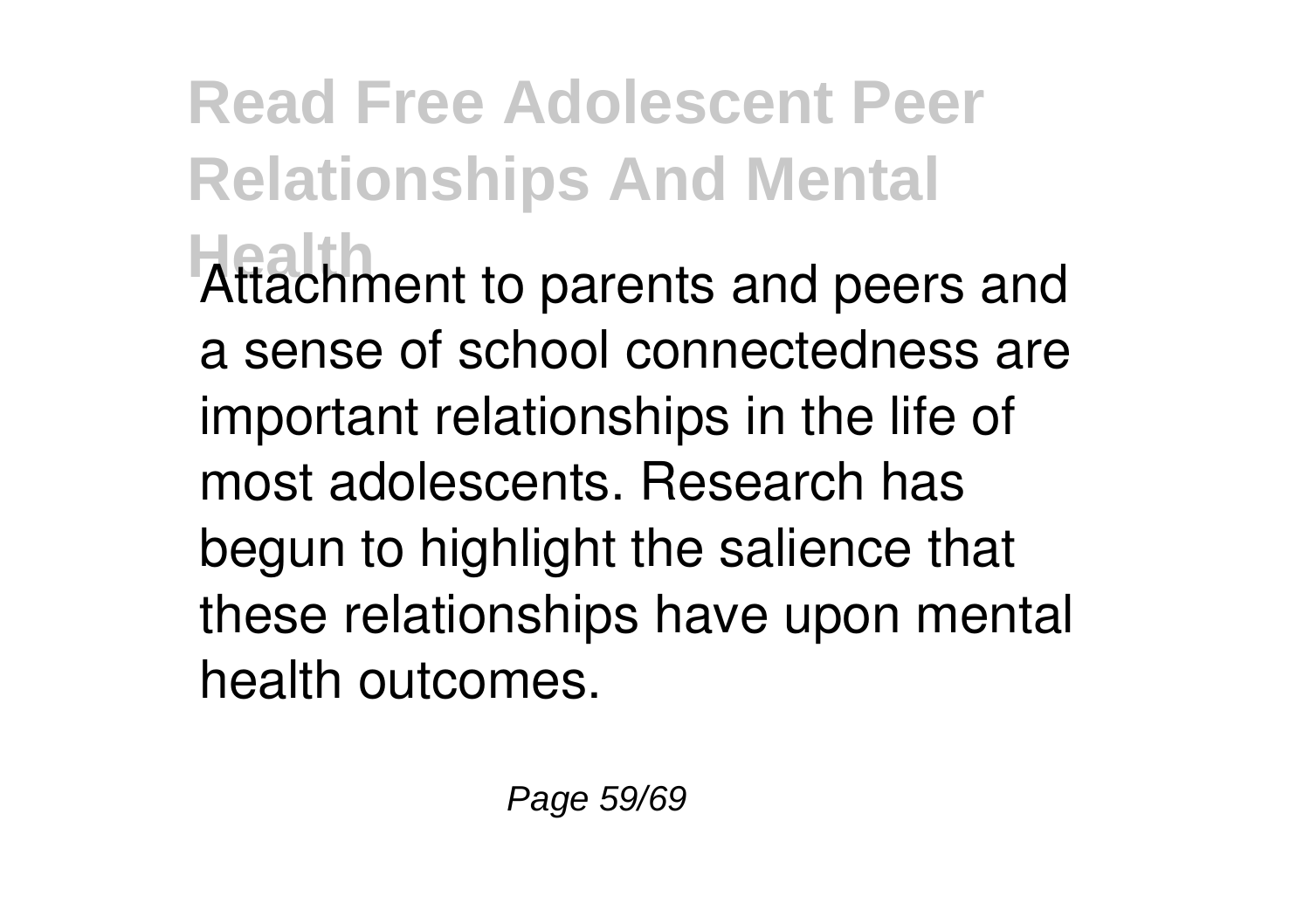**Read Free Adolescent Peer Relationships And Mental Health Role of Parental and Peer** Attachment Relationships and ... More specifically, we test the hypothesis that positive family relationships, peer relationships and higher connectedness to school teachers and students will be independently associated with lowered Page 60/69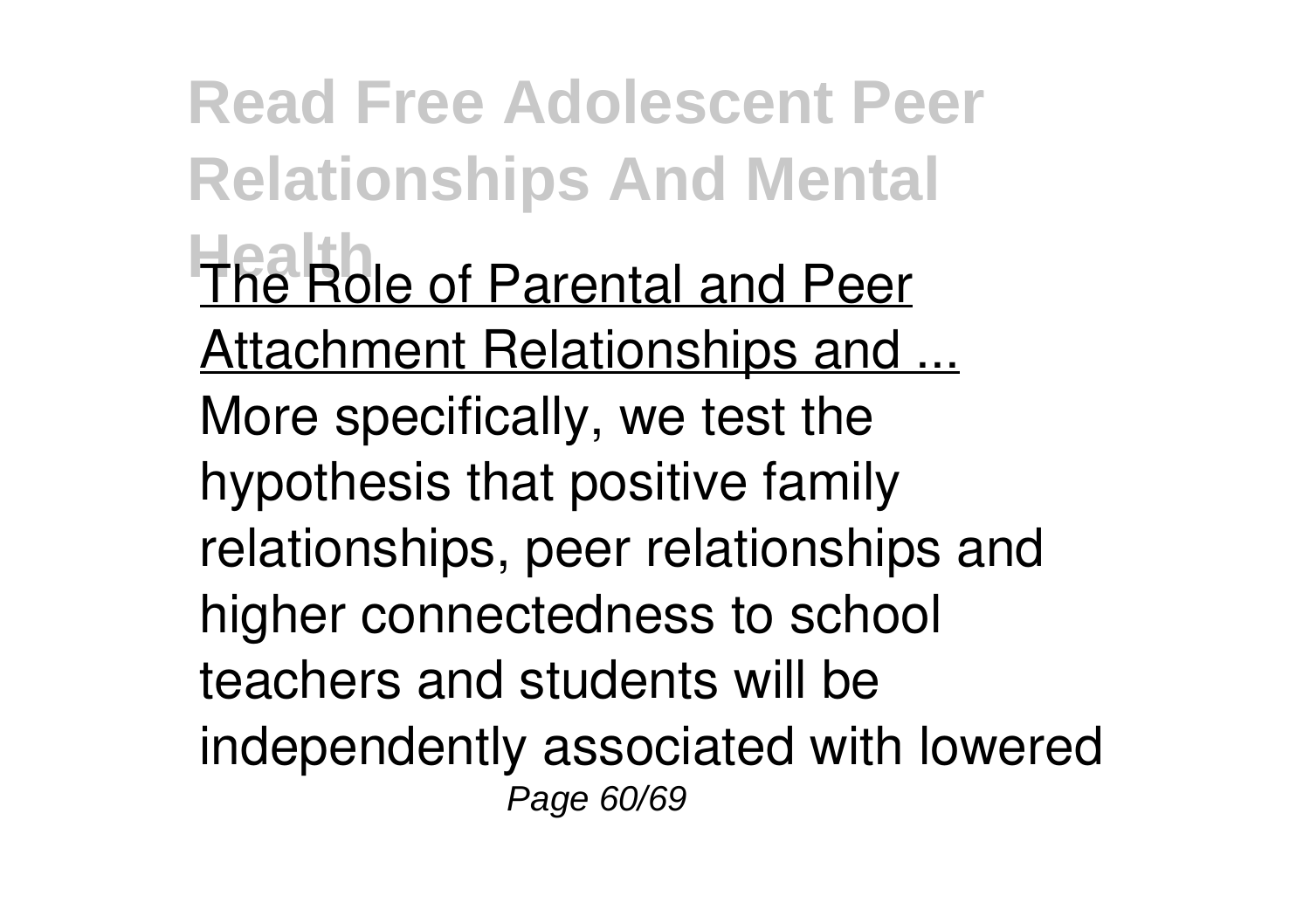**Read Free Adolescent Peer Relationships And Mental Health** substance use and mental health symptoms, and with increased subjective wellbeing.

School, Peer and Family Relationships and Adolescent ...

According to (Brown & Larson, 2008), "for decades, scholars have noted Page 61/69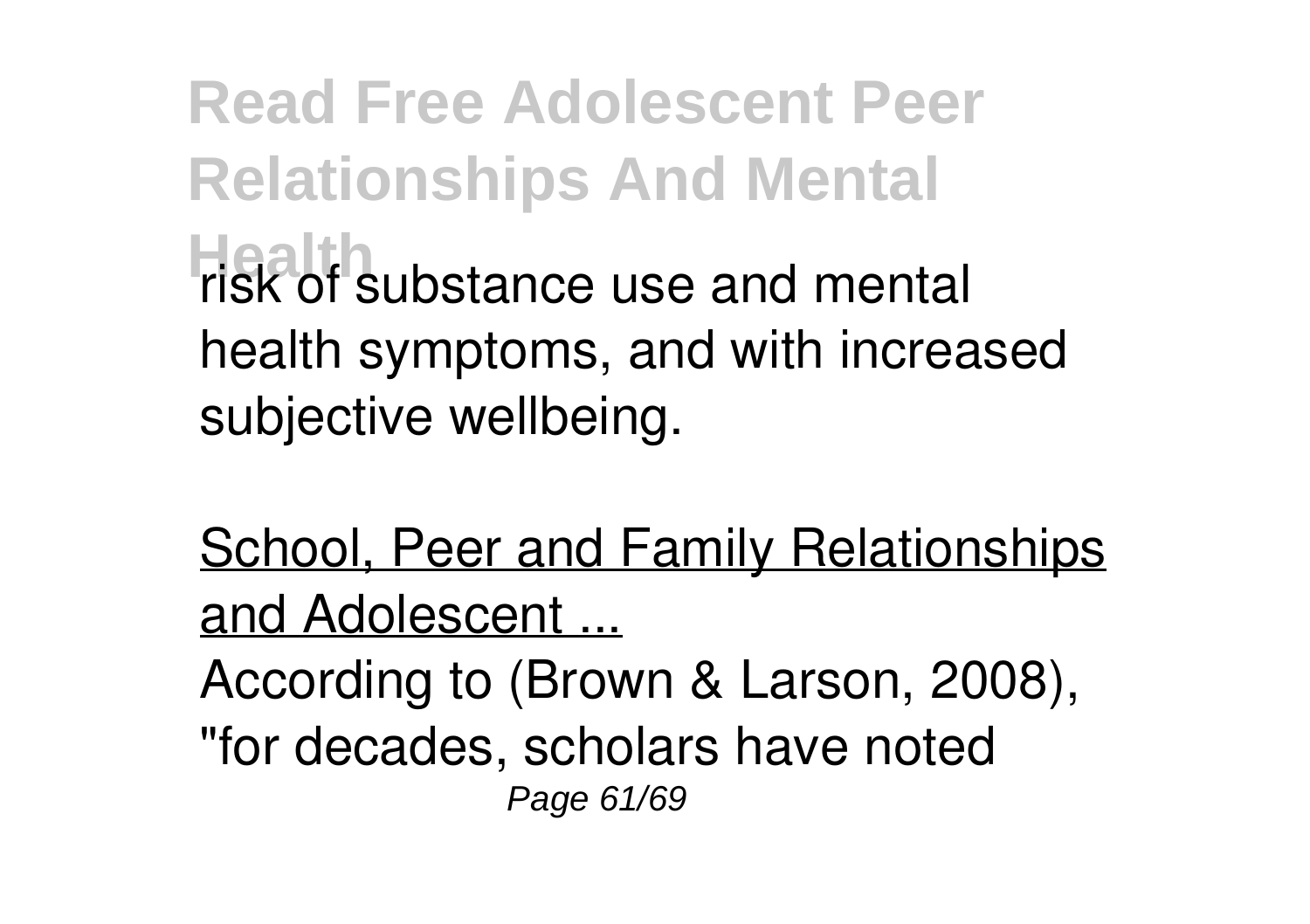**Read Free Adolescent Peer Relationships And Mental Health** peer relationships as an essential features of adolescence. Peers have been alternately blamed for problematic aspects in the functioning of adolescent and praised for contributing to adolescent health and well being as well.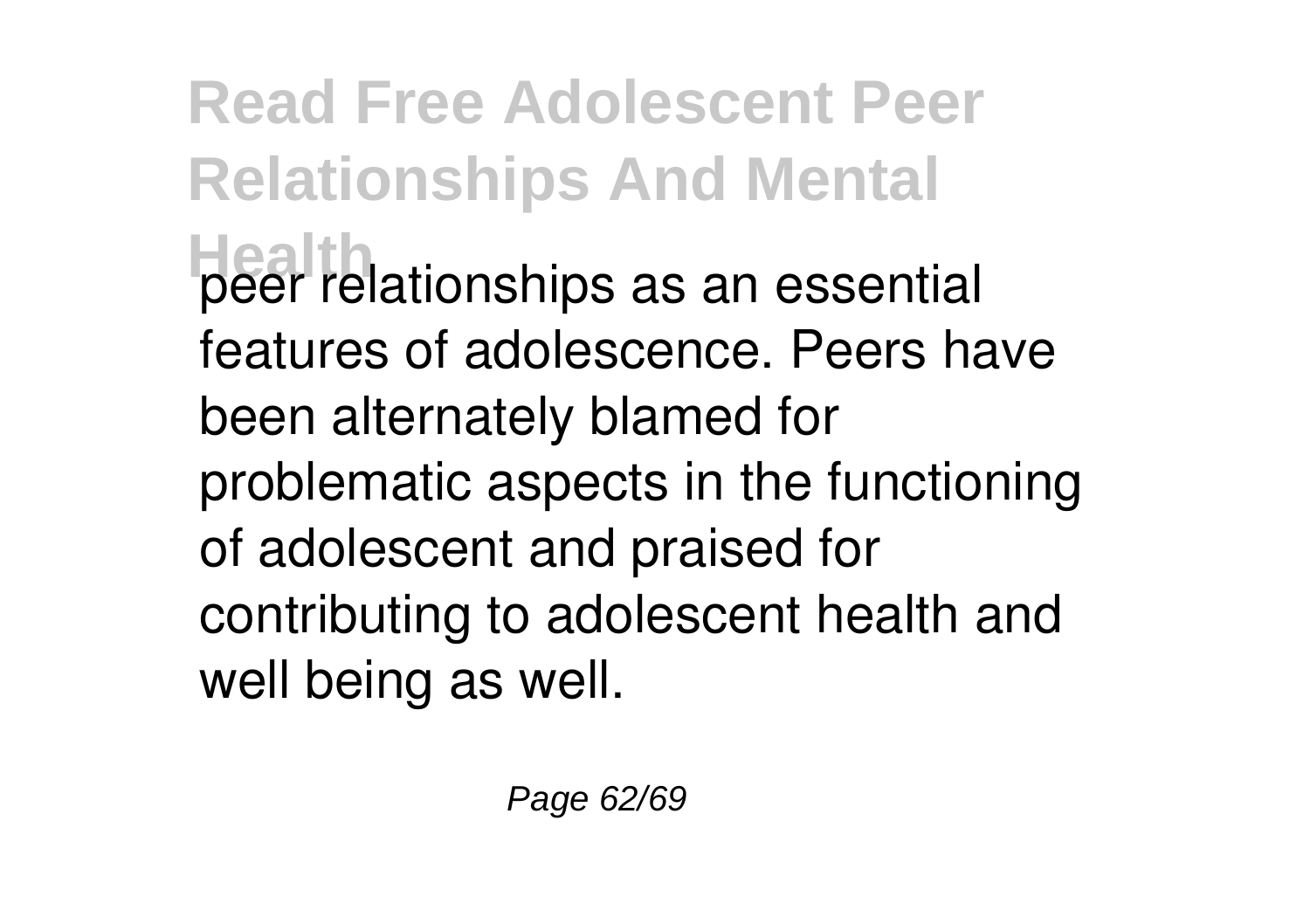**Read Free Adolescent Peer Relationships And Mental Peer Relationships in Adolescence -**PHDessay.com The purpose of this project is to review the literature regarding positive peer

support and mental health in adolescence. CINAHL, PubMed, and PsycINFO were used to conduct the review. The inclusive years of the Page 63/69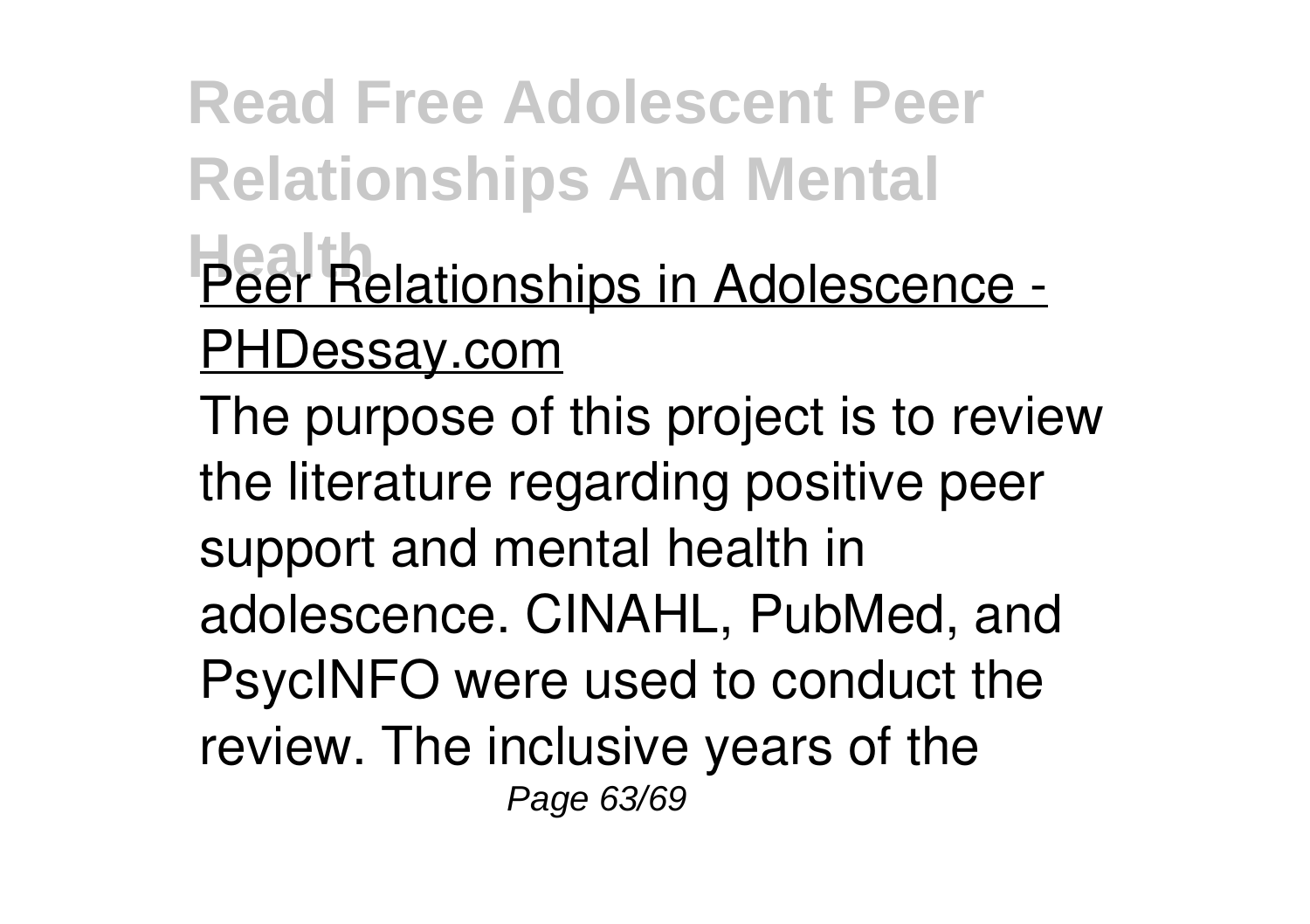**Read Free Adolescent Peer Relationships And Mental Health** search were 2007–2017. A total of 15 studies were included for review.

Supportive Peer Relationships and Mental Health in ...

Abstract As children enter into adolescence, the amount of time they spend with peers increases. Peer Page 64/69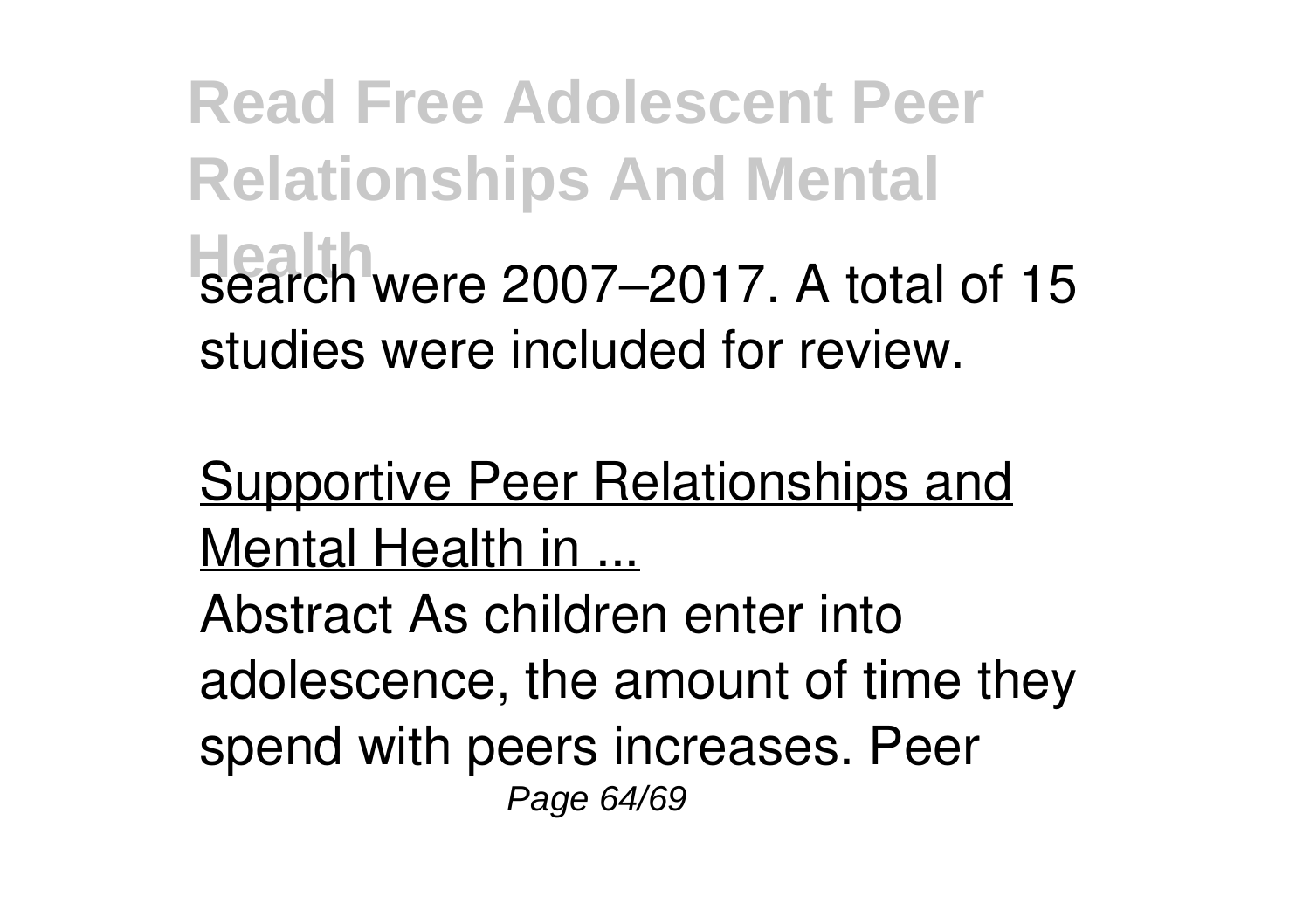**Read Free Adolescent Peer Relationships And Mental Health** groups become the most important socializing influence on adolescent behavior and values and...

(PDF) Peer Relationships, Adolescence - ResearchGate Adolescent attachment relationships with parents and peers and the sense Page 65/69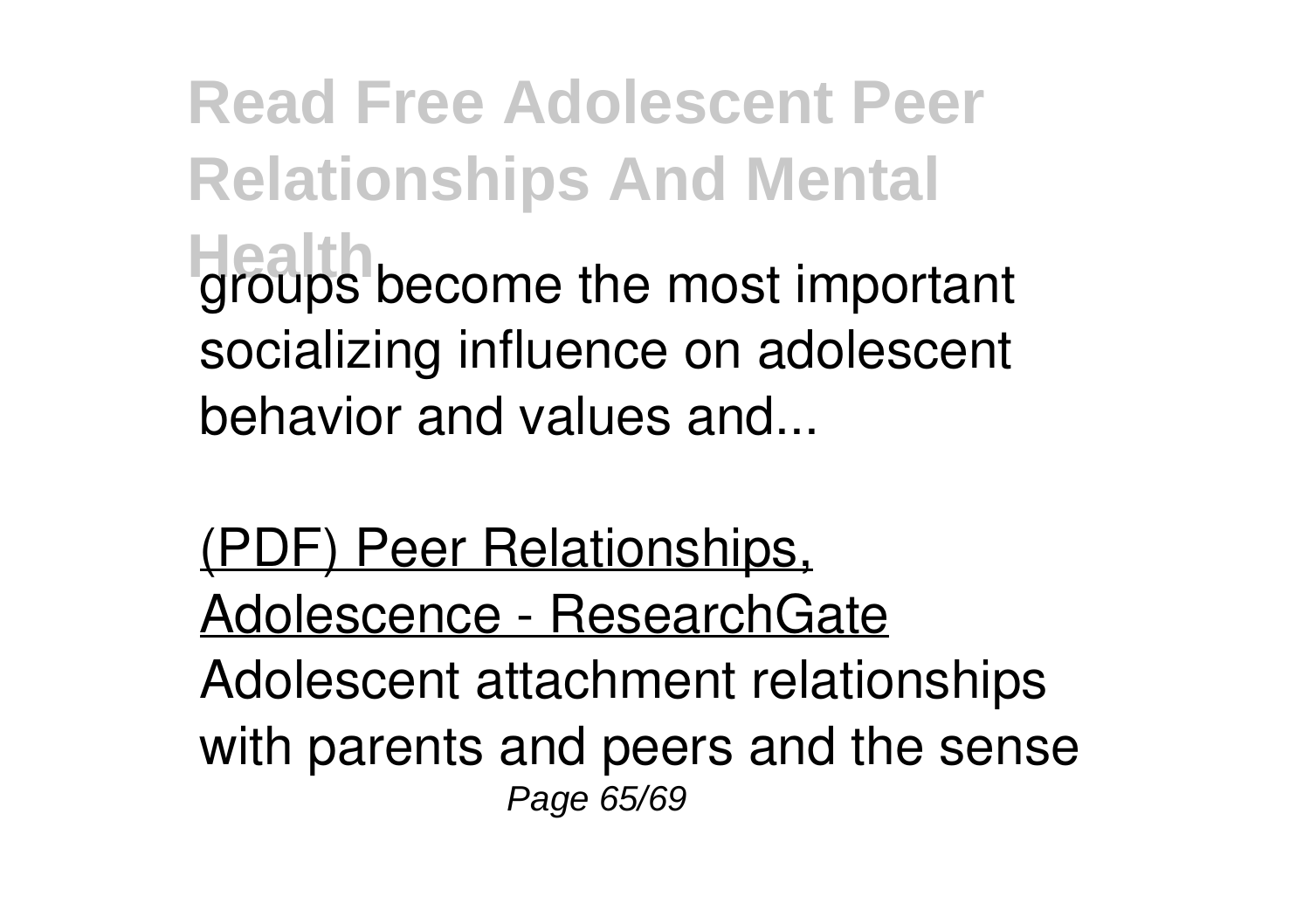**Read Free Adolescent Peer Relationships And Mental** of connectedness with the schools attended have been established as salient predictors of psychological well?being.

The role of parental and peer attachment relationships and ... The current study investigated peer Page 66/69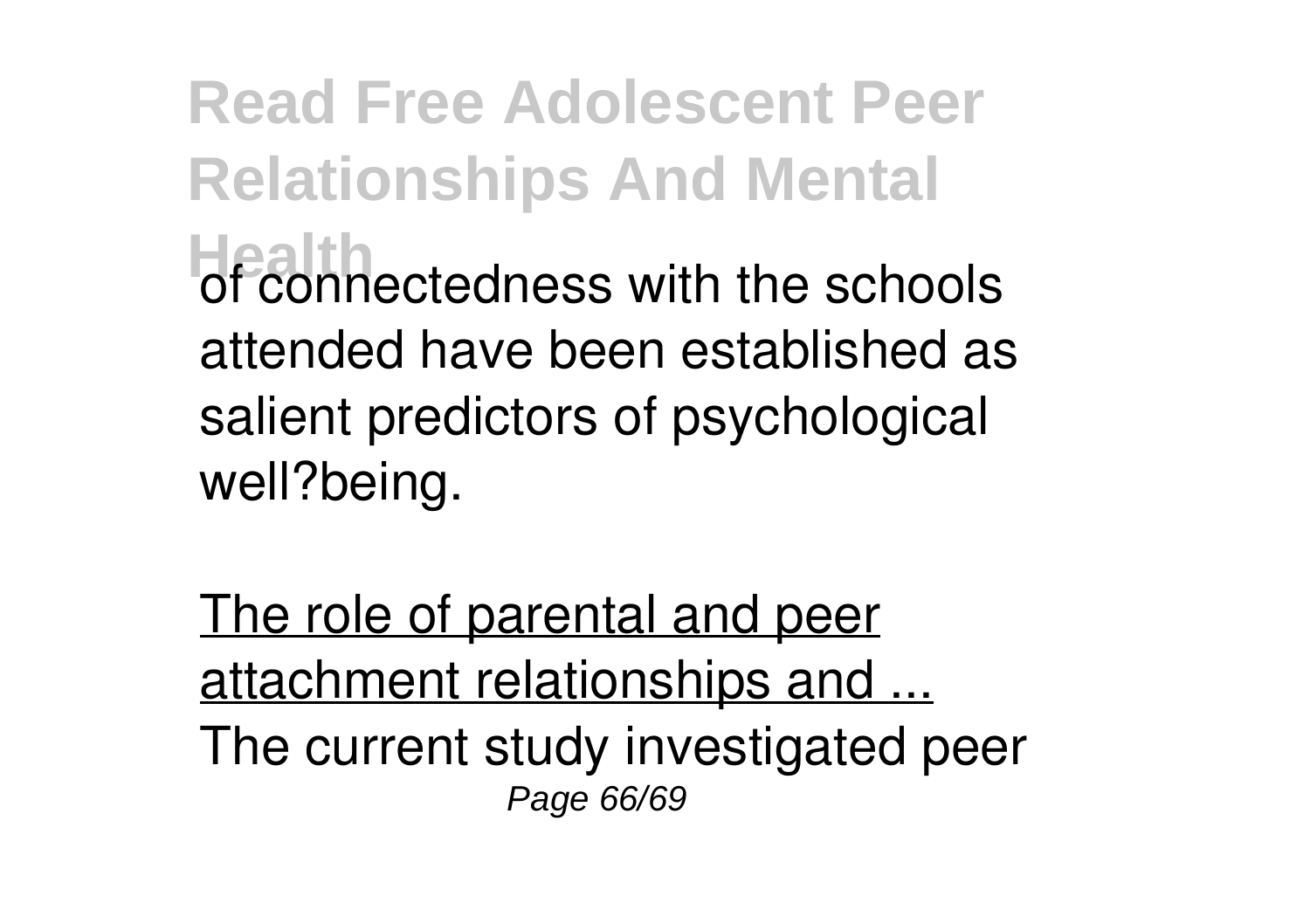**Read Free Adolescent Peer Relationships And Mental** relationship and school climate factors associated with adolescent mental health. Cross-sectional data from 2571 fifteen-year old students in 22 Scottish secondary schools was used. Multilevel models tested for school differences in mental health, and nested linear regression models Page 67/69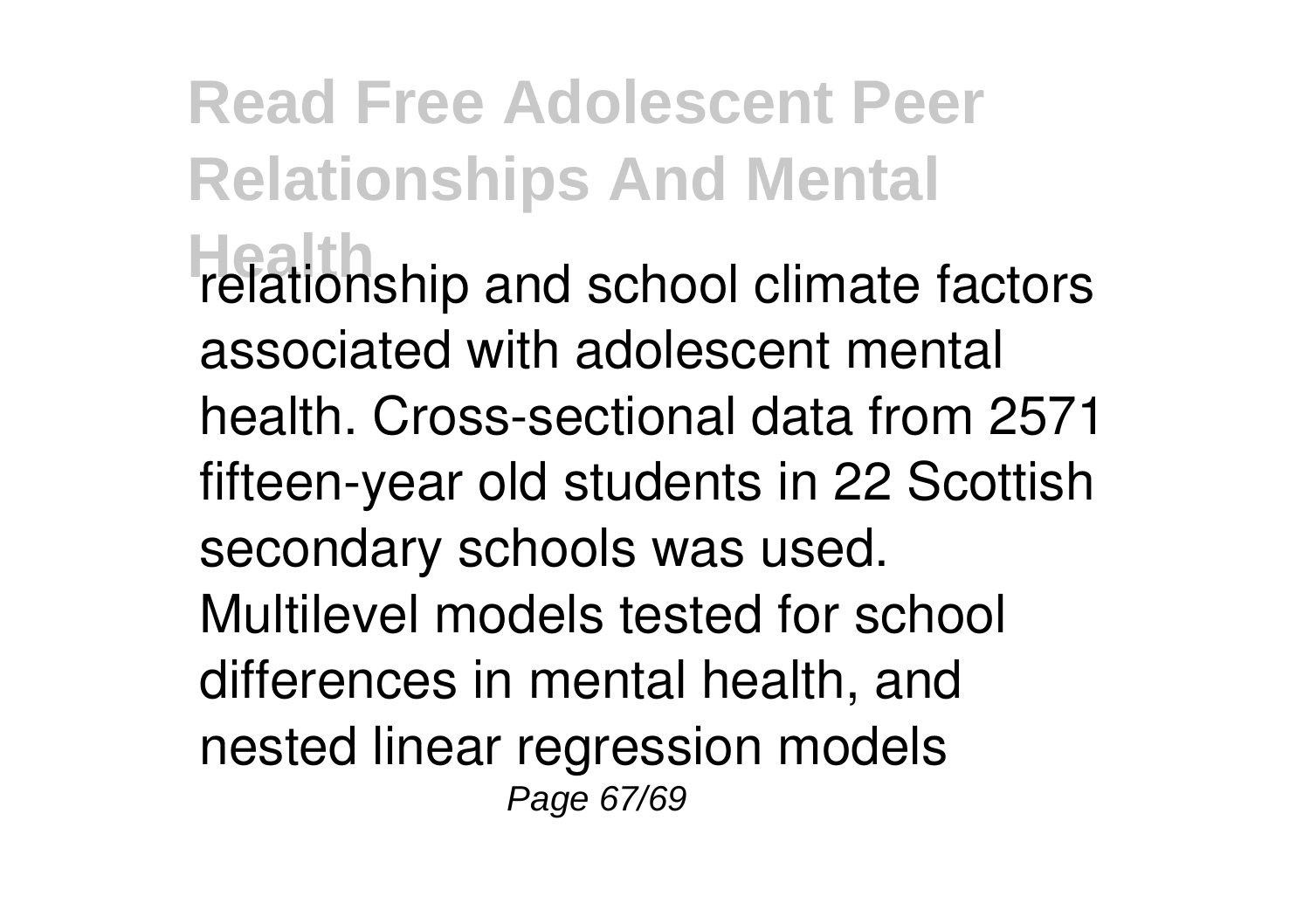**Read Free Adolescent Peer Relationships And Mental Health** estimated peer and school effects.

School climate, peer relationships, and adolescent mental ...

Adolescence is characterized by developmental changes in social relationships, which may contribute to, or protect against, psychopathology Page 68/69